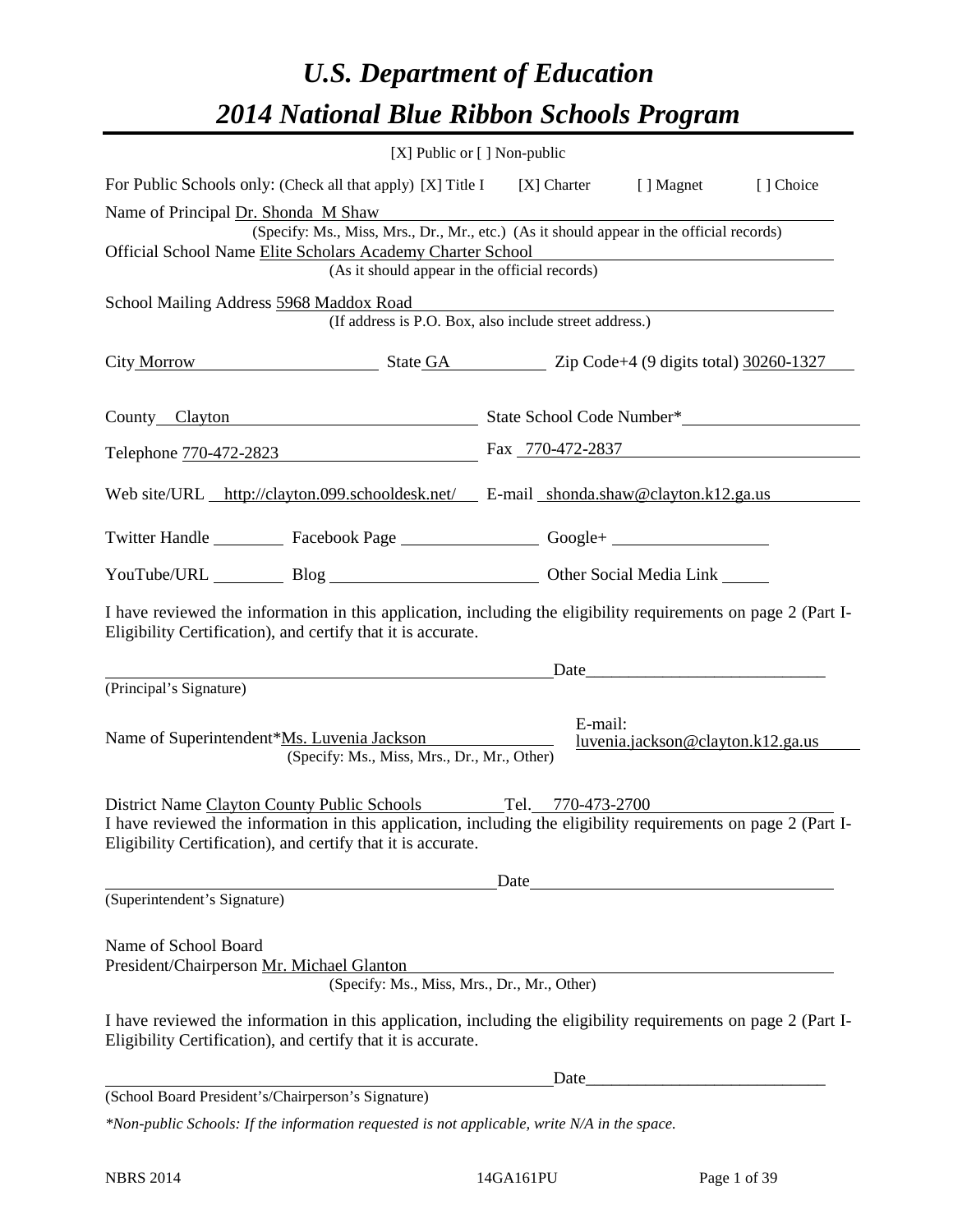#### **Include this page in the school's application as page 2.**

The signatures on the first page of this application (cover page) certify that each of the statements below concerning the school's eligibility and compliance with U.S. Department of Education, Office for Civil Rights (OCR) requirements is true and correct.

- 1. The school configuration includes one or more of grades K-12. (Schools on the same campus with one principal, even a K-12 school, must apply as an entire school.)
- 2. The school has made its Annual Measurable Objectives (AMOs) or Adequate Yearly Progress (AYP) each year for the past two years and has not been identified by the state as "persistently dangerous" within the last two years.
- 3. To meet final eligibility, a public school must meet the state's AMOs or AYP requirements in the 2013-2014 school year and be certified by the state representative. Any status appeals must be resolved at least two weeks before the awards ceremony for the school to receive the award.
- 4. If the school includes grades 7 or higher, the school must have foreign language as a part of its curriculum.
- 5. The school has been in existence for five full years, that is, from at least September 2008 and each tested grade must have been part of the school for the past three years.
- 6. The nominated school has not received the National Blue Ribbon Schools award in the past five years: 2009, 2010, 2011, 2012, or 2013.
- 7. The nominated school has no history of testing irregularities, nor have charges of irregularities been brought against the school at the time of nomination. The U.S. Department of Education reserves the right to disqualify a school's application and/or rescind a school's award if irregularities are later discovered and proven by the state.
- 8. The nominated school or district is not refusing Office of Civil Rights (OCR) access to information necessary to investigate a civil rights complaint or to conduct a district-wide compliance review.
- 9. The OCR has not issued a violation letter of findings to the school district concluding that the nominated school or the district as a whole has violated one or more of the civil rights statutes. A violation letter of findings will not be considered outstanding if OCR has accepted a corrective action plan from the district to remedy the violation.
- 10. The U.S. Department of Justice does not have a pending suit alleging that the nominated school or the school district as a whole has violated one or more of the civil rights statutes or the Constitution's equal protection clause.
- 11. There are no findings of violations of the Individuals with Disabilities Education Act in a U.S. Department of Education monitoring report that apply to the school or school district in question; or if there are such findings, the state or district has corrected, or agreed to correct, the findings.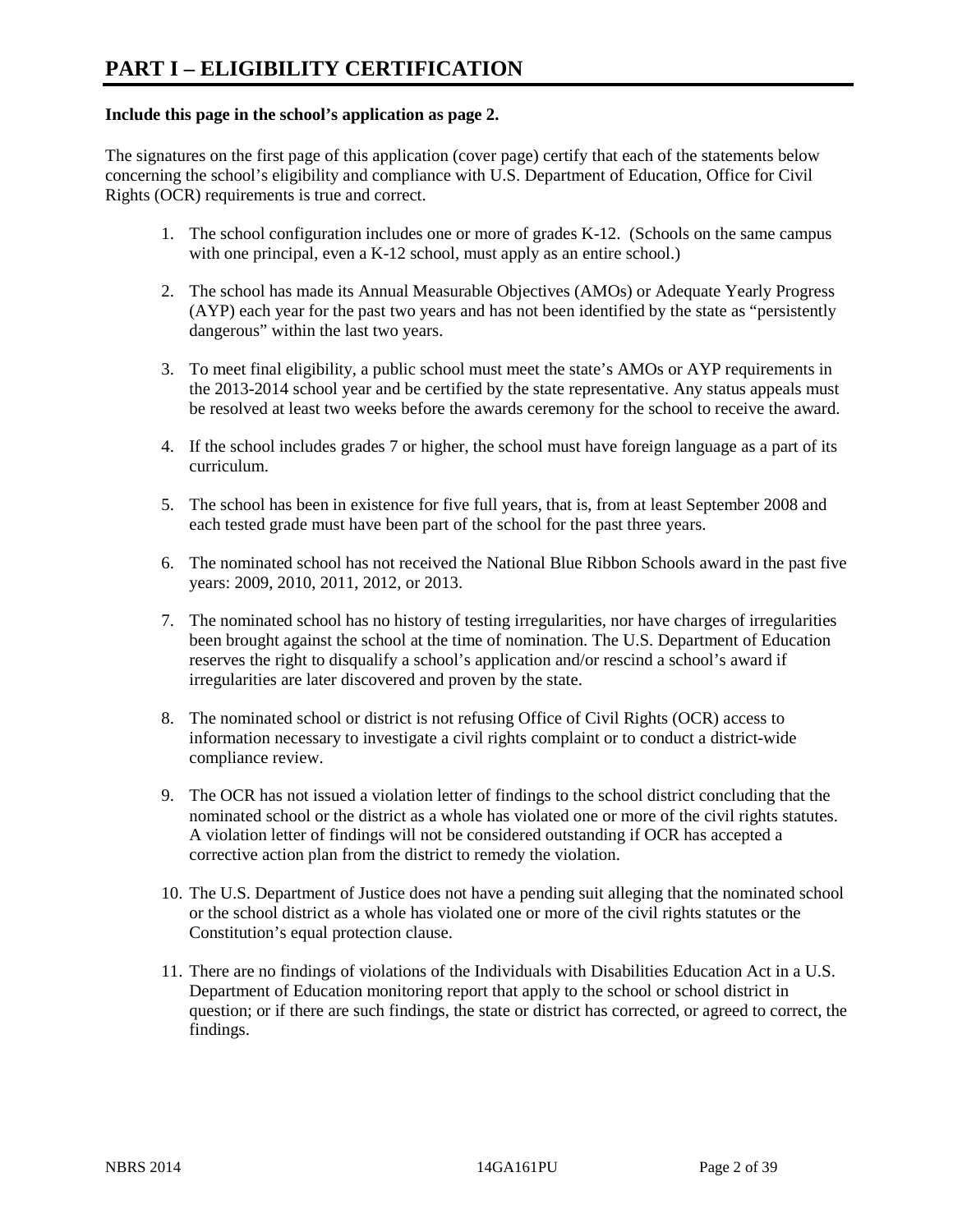### **PART II - DEMOGRAPHIC DATA**

#### **All data are the most recent year available.**

**DISTRICT** (Question 1 is not applicable to non-public schools)

| Number of schools in the district<br>(per district designation): | 37 Elementary schools (includes K-8)<br>16 Middle/Junior high schools |
|------------------------------------------------------------------|-----------------------------------------------------------------------|
|                                                                  | 11 High schools                                                       |
|                                                                  | $0 K-12$ schools                                                      |

64 TOTAL

**SCHOOL** (To be completed by all schools)

- 2. Category that best describes the area where the school is located:
	- [] Urban or large central city
	- [X] Suburban with characteristics typical of an urban area
	- [ ] Suburban
	- [ ] Small city or town in a rural area
	- [ ] Rural
- 3.  $\frac{4}{3}$  Number of years the principal has been in her/his position at this school.
- 4. Number of students as of October 1 enrolled at each grade level or its equivalent in applying school:

| Grade            | # of         | # of Females | <b>Grade Total</b> |
|------------------|--------------|--------------|--------------------|
|                  | <b>Males</b> |              |                    |
| <b>PreK</b>      | 0            | 0            | $\Omega$           |
| K                | 0            | 0            | 0                  |
| $\mathbf{1}$     | 0            | 0            | 0                  |
| $\boldsymbol{2}$ | 0            | 0            | 0                  |
| 3                | 0            | 0            | 0                  |
| 4                | 0            | 0            | 0                  |
| 5                | 0            | 0            | 0                  |
| 6                | 35           | 47           | 82                 |
| 7                | 44           | 37           | 81                 |
| 8                | 34           | 46           | 80                 |
| 9                | 25           | 41           | 66                 |
| 10               | 26           | 33           | 59                 |
| 11               | 21           | 16           | 37                 |
| 12               | 17           | 27           | 44                 |
| <b>Total</b>     | 202          | 247          | 449                |
| <b>Students</b>  |              |              |                    |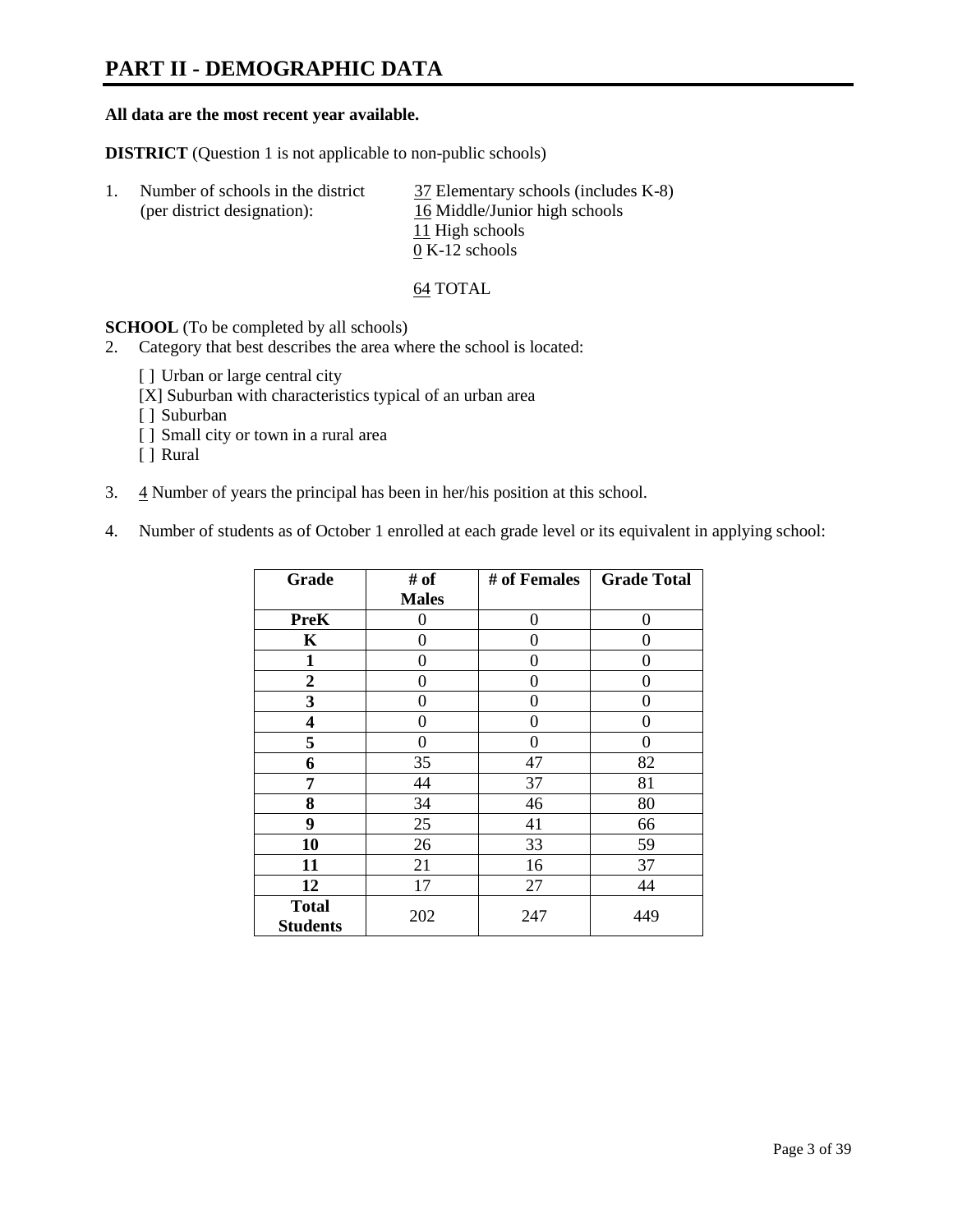- the school: 3 % Asian
- 5. Racial/ethnic composition of  $\qquad \qquad \underline{0}$  % American Indian or Alaska Native 90 % Black or African American 3 % Hispanic or Latino 0 % Native Hawaiian or Other Pacific Islander 2 % White
	- 2 % Two or more races
		- **100 % Total**

(Only these seven standard categories should be used to report the racial/ethnic composition of your school. The Final Guidance on Maintaining, Collecting, and Reporting Racial and Ethnic Data to the U.S. Department of Education published in the October 19, 2007 *Federal Register* provides definitions for each of the seven categories.)

6. Student turnover, or mobility rate, during the 2012 - 2013 year: 5%

This rate should be calculated using the grid below. The answer to (6) is the mobility rate.

| <b>Steps For Determining Mobility Rate</b>         | <b>Answer</b> |
|----------------------------------------------------|---------------|
| (1) Number of students who transferred to          |               |
| the school after October 1, 2012 until the         |               |
| end of the school year                             |               |
| (2) Number of students who transferred             |               |
| <i>from</i> the school after October 1, 2012 until | 22            |
| the end of the 2012-2013 school year               |               |
| (3) Total of all transferred students [sum of      | 22            |
| rows $(1)$ and $(2)$ ]                             |               |
| (4) Total number of students in the school as      | 439           |
| of October 1                                       |               |
| $(5)$ Total transferred students in row $(3)$      | 0.050         |
| divided by total students in row (4)               |               |
| $(6)$ Amount in row $(5)$ multiplied by 100        |               |

### 7. English Language Learners (ELL) in the school:  $0\%$

2 Total number ELL

Number of non-English languages represented:  $1$ Specify non-English languages: Spanish

8. Students eligible for free/reduced-priced meals: 59 %

Total number students who qualify: 265

If this method is not an accurate estimate of the percentage of students from low-income families, or the school does not participate in the free and reduced-priced school meals program, supply an accurate estimate and explain how the school calculated this estimate.

This number represents the last available data for free and reduced lunch. As of 2013-2014, all students in Clayton County Public Schools (as a result of a grant) receive free lunch.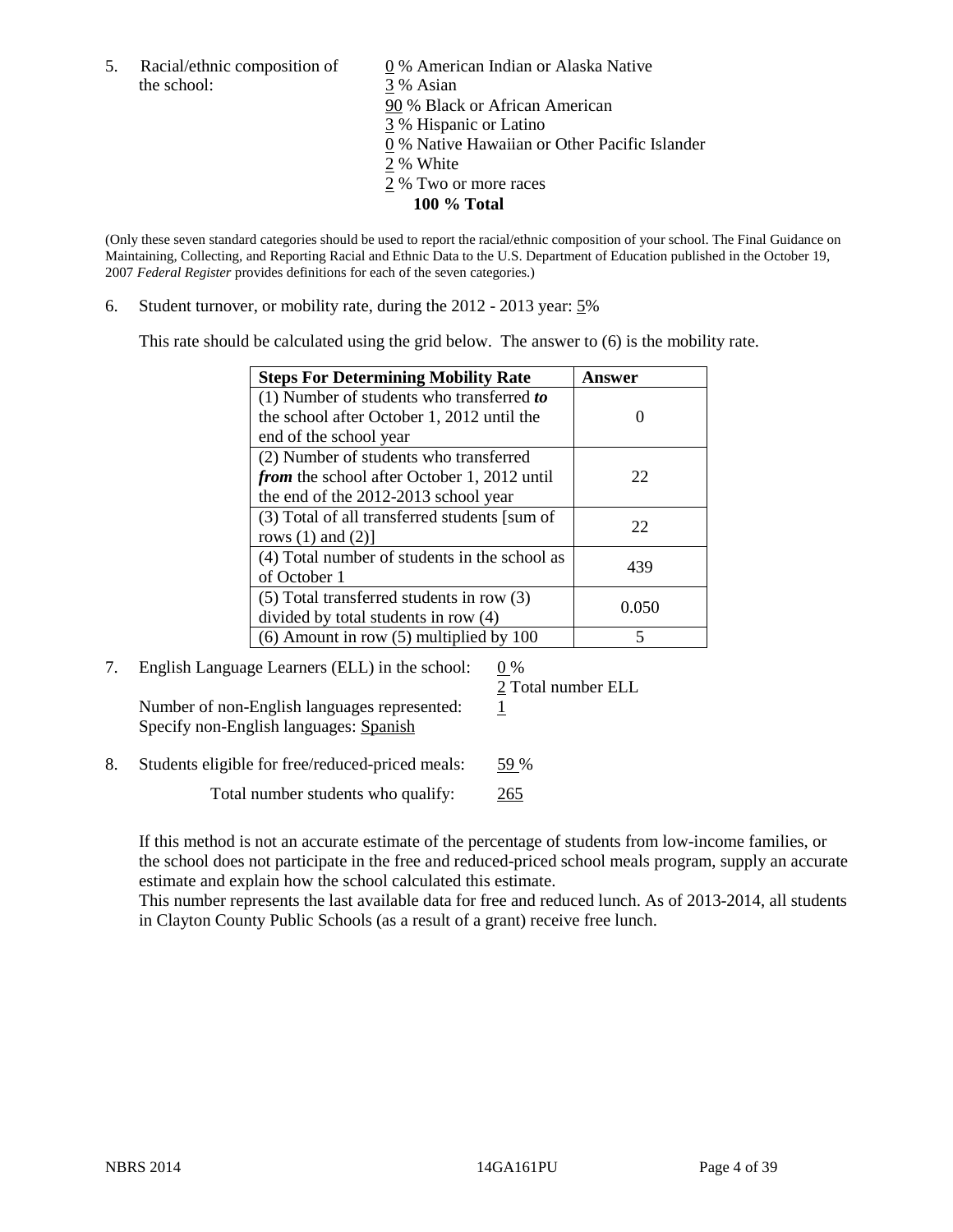8 Total number of students served

Indicate below the number of students with disabilities according to conditions designated in the Individuals with Disabilities Education Act. Do not add additional categories.

| 1 Autism                | 0 Orthopedic Impairment                 |
|-------------------------|-----------------------------------------|
| 0 Deafness              | 0 Other Health Impaired                 |
| 0 Deaf-Blindness        | 6 Specific Learning Disability          |
| 1 Emotional Disturbance | 0 Speech or Language Impairment         |
| 0 Hearing Impairment    | 0 Traumatic Brain Injury                |
| 0 Mental Retardation    | 0 Visual Impairment Including Blindness |
| 0 Multiple Disabilities | 0 Developmentally Delayed               |
|                         |                                         |

10. Use Full-Time Equivalents (FTEs), rounded to nearest whole numeral, to indicate the number of personnel in each of the categories below:

|                                       | <b>Number of Staff</b> |
|---------------------------------------|------------------------|
| Administrators                        |                        |
| Classroom teachers                    | 24                     |
| Resource teachers/specialists         |                        |
| e.g., reading, math, science, special | 9                      |
| education, enrichment, technology,    |                        |
| art, music, physical education, etc.  |                        |
| Paraprofessionals                     |                        |
| Student support personnel             |                        |
| e.g., guidance counselors, behavior   |                        |
| interventionists, mental/physical     |                        |
| health service providers,             | 4                      |
| psychologists, family engagement      |                        |
| liaisons, career/college attainment   |                        |
| coaches, etc.                         |                        |
|                                       |                        |

11. Average student-classroom teacher ratio, that is, the number of students in the school divided by the FTE of classroom teachers, e.g.,  $22:1$  19:1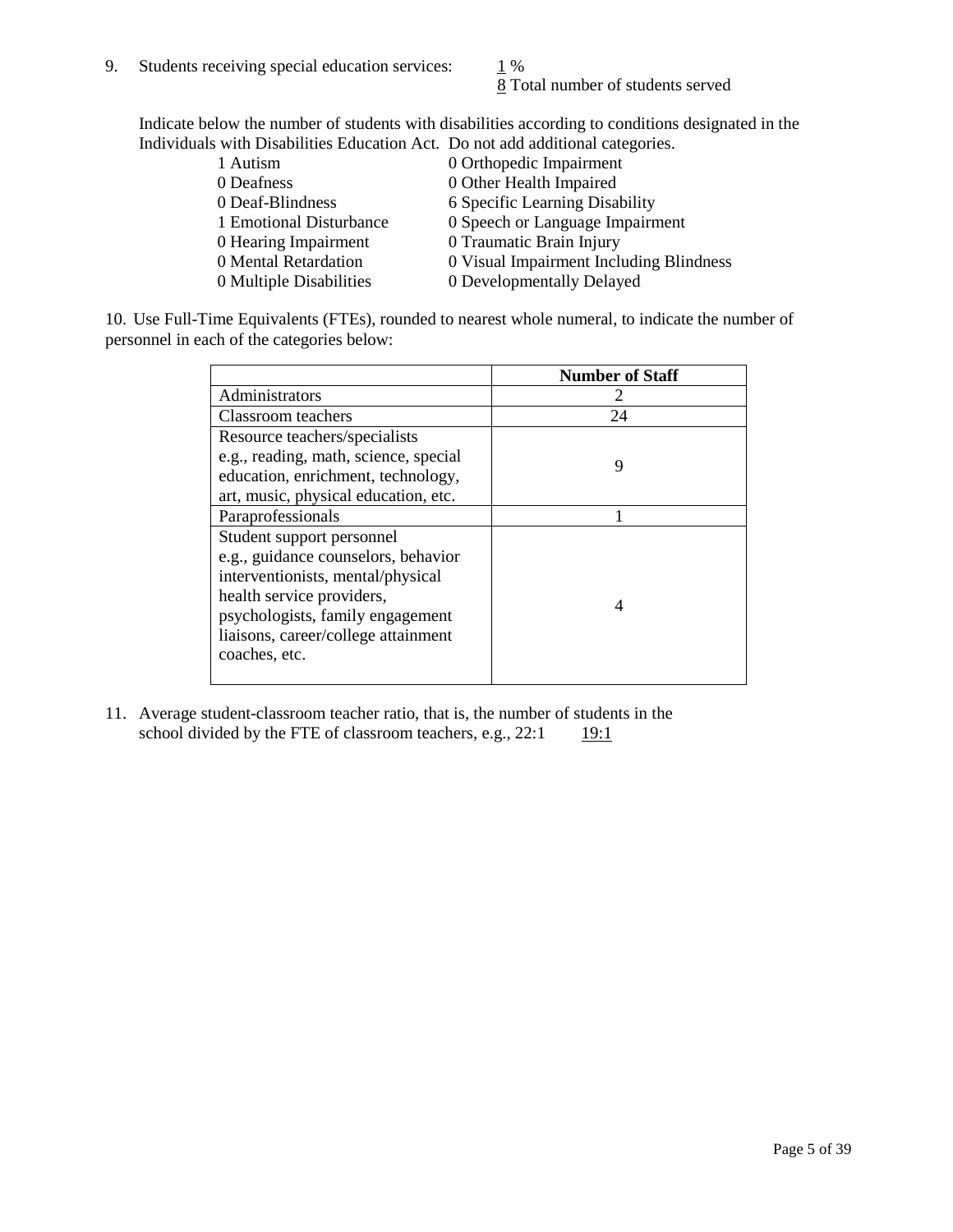12. Show daily student attendance rates. Only high schools need to supply yearly graduation rates.

| <b>Required Information</b> | 2012-2013 | 2011-2012 | 2010-2011 | 2009-2010 | 2008-2009 |
|-----------------------------|-----------|-----------|-----------|-----------|-----------|
| Daily student attendance    | 98%       | 98%       | 27%       | 97%       | 0%        |
| High school graduation rate | 0%        | 9%        | 0%        | 0%        | 0%        |

#### 13. **For schools ending in grade 12 (high schools)**

Show percentages to indicate the post-secondary status of students who graduated in Spring 2013

| <b>Post-Secondary Status</b>                  |    |
|-----------------------------------------------|----|
| Graduating class size                         |    |
| Enrolled in a 4-year college or university    | 0% |
| Enrolled in a community college               | 0% |
| Enrolled in career/technical training program | 0% |
| Found employment                              | 0% |
| Joined the military or other public service   | 0% |
| <b>Other</b>                                  | 2% |

14. Indicate whether your school has previously received a National Blue Ribbon Schools award. Yes  $No \underline{X}$ 

If yes, select the year in which your school received the award.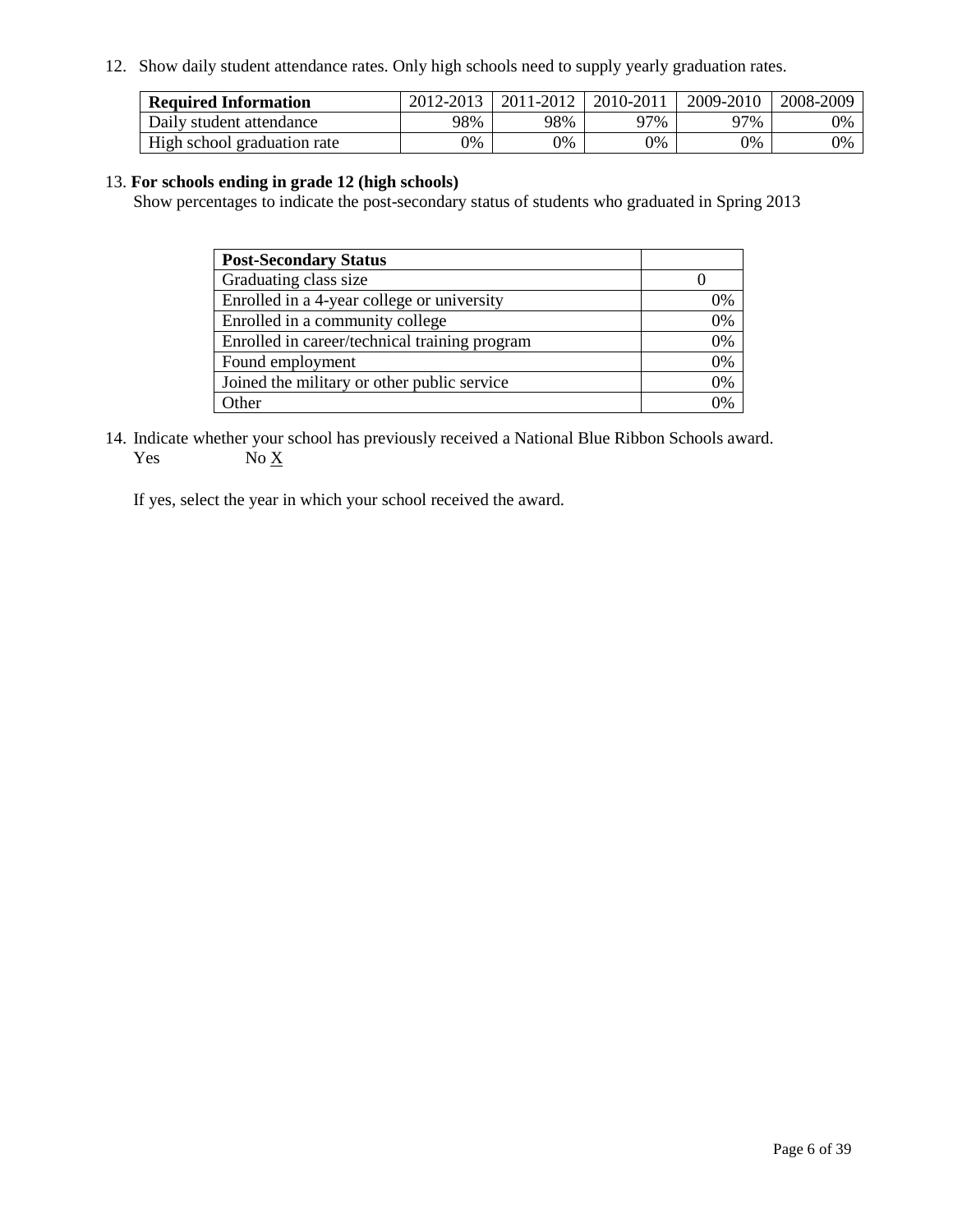### **PART III – SUMMARY**

Elite Scholars Academy Charter School is one of 66 schools (two of which are charter) within the Clayton County Public School System (CCPS), a district serving over 52,000 students from diverse backgrounds. Located in the heart of Morrow, Georgia, just south of Atlanta, Elite Scholars Academy serves students in grades 6-12. Students are selected annually via lottery from among highly motivated applicants from across Clayton County; there are no academic requirements to apply.

According to last year's data, approximately 52% of the academy's students are eligible for free or reduced lunch. While the school is small, serving fewer than 500 students, it has made a remarkable impact on student achievement since its inception in 2009. The faculty of Elite Scholars Academy is comprised of individuals devoted to the pursuit of excellence and dedicated to the mission and vision of Elite Scholars Academy, and who are 100% highly qualified in their content fields. The certified faculty of 20 females and 13 males (13 African American females, 7 African American males, 6 Caucasian females, 3 Caucasian males, 1 Asian, 1 Indian, 1 French, 1 Hispanic) represents a phenomenal group.

The mission of Elite Scholars Academy is to prepare and empower young learners to become highly competent, conscientious and compassionate global leaders and citizens by means of rigorous instruction, relevant curriculum, and meaningful relationships. Our motto is, "We Strive for Excellence in All Things." We rehearse our school's creed daily with our students, who are fully immersed in the school's positive culture.

At Elite Scholars we have embraced rigor, relevance, and relationships, and have been pleased with our results. In accordance with our message, Elite Scholars operates on a year-round calendar, utilizing a 60 minute, six-periods-per-day schedule. Academy course offerings include only honors courses in middle school, and honors and AP courses in high school. All students are required to take Latin and earn 26 Carnegie units to graduate. Our focus is college and career readiness and preparing our students as early as tenth grade for dual enrollment by requiring all eighth grade students to earn three high school credits. All grade levels (6-12) are required to participate in college tours as well as community service programs as part of their extended learning opportunities.

A part of the school creed for Elite Scholars centers on students serving the needs for their school, families and community; our students have participated in several community service projects throughout the year. Elite Scholars offers a range of programs, club, athletics, and activities for our students in accordance with our belief in educating the whole child.

Elite Scholars has consecutively met requirements for Adequate Yearly Progress when that standard was in place, and when the accountability measure changed to the College and Career Readiness Performance Indicator (CCRPI) during the 2011-2012 school year, Elite Scholars scored 100 at the middle school level and 85 at the high school level. Elite Scholars has been highlighted as a 2012 Georgia School of Excellence, and noted as a top performing school in the 14th Congressional District. Also, the school has been highlighted twice in the Atlanta Journal and Constitution and featured in Clayton Daily Magazine.

Students have consistently excelled in academics; they have represented the school at the state and regional levels in science and social studies fairs, and have received trophies at math competitions for their solid performances. Our students have won various local and national essay competitions. Two years ago 100 students from across the country were selected to participate in the Disney Dream Competition. Of the nine Georgia participants, two came from Elite Scholars Academy! Another student placed fifth in the nation at the Health Occupational Services Association's (HOSA) national convention. One of our sixth graders tied for first place in a nationwide math competition.

In other areas where our students have excelled towards global involvement, some have Skyped with classes in Turkey and with an educator in Egypt. High school students are being offered the opportunity to travel abroad as an extension of their World History class annually.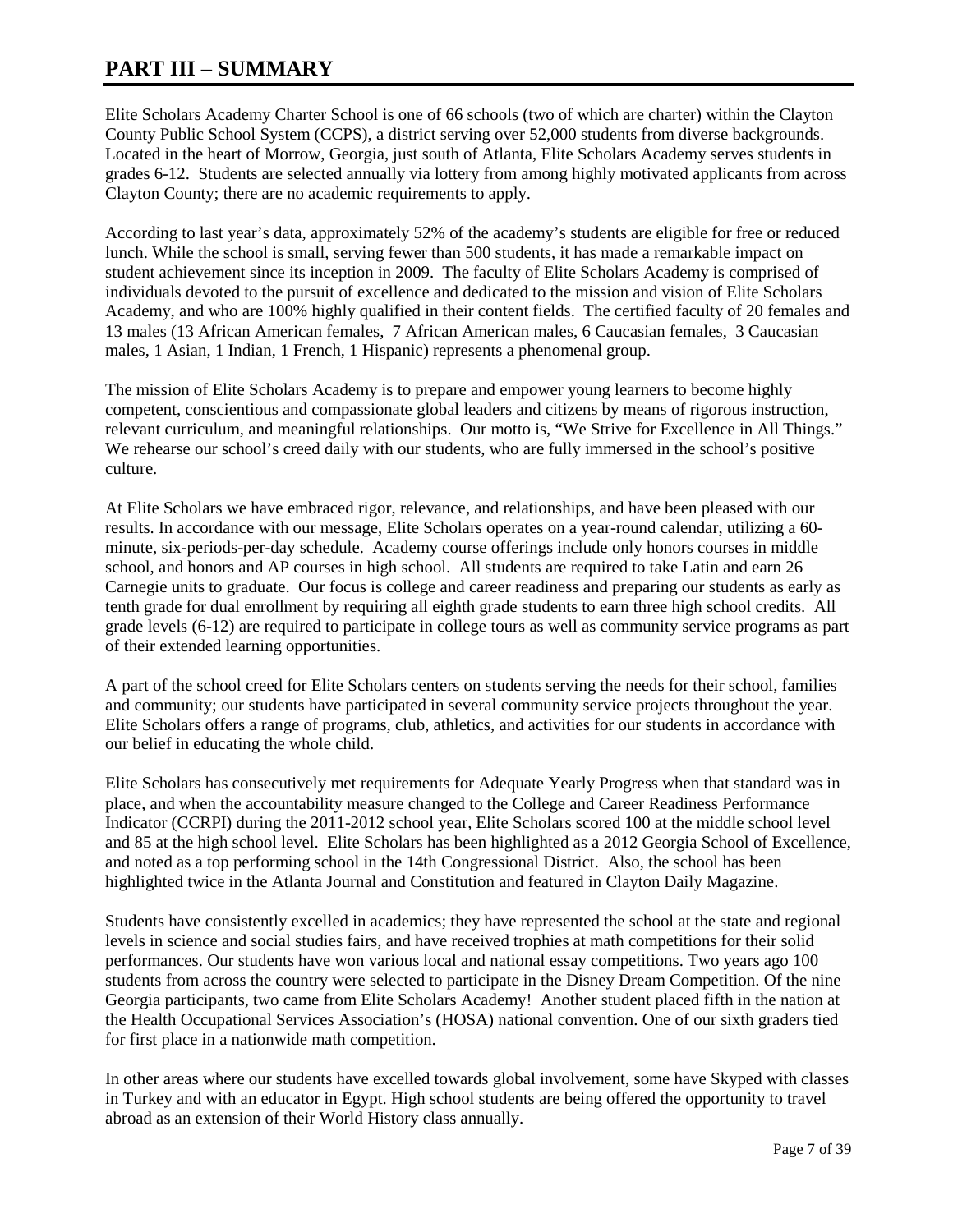Elite Scholars prides itself on many things; however, the strength of our academic program and significant support from our families and community are paramount. We attribute the academic successes of our students at Elite Scholars Academy greatly to the genuine belief that it does indeed "take a village to raise a child." Part of our culture—the core of parental involvement—is the expectation of service of our families to the needs of the school; each family commits to 20 hours of service upon enrolling their child.

At Elite Scholars Academy excellence is the standard for all stakeholders, not just the goal. They seem to agree: in a recent parent survey, 93% of our parents expressed satisfaction with the school and its performance.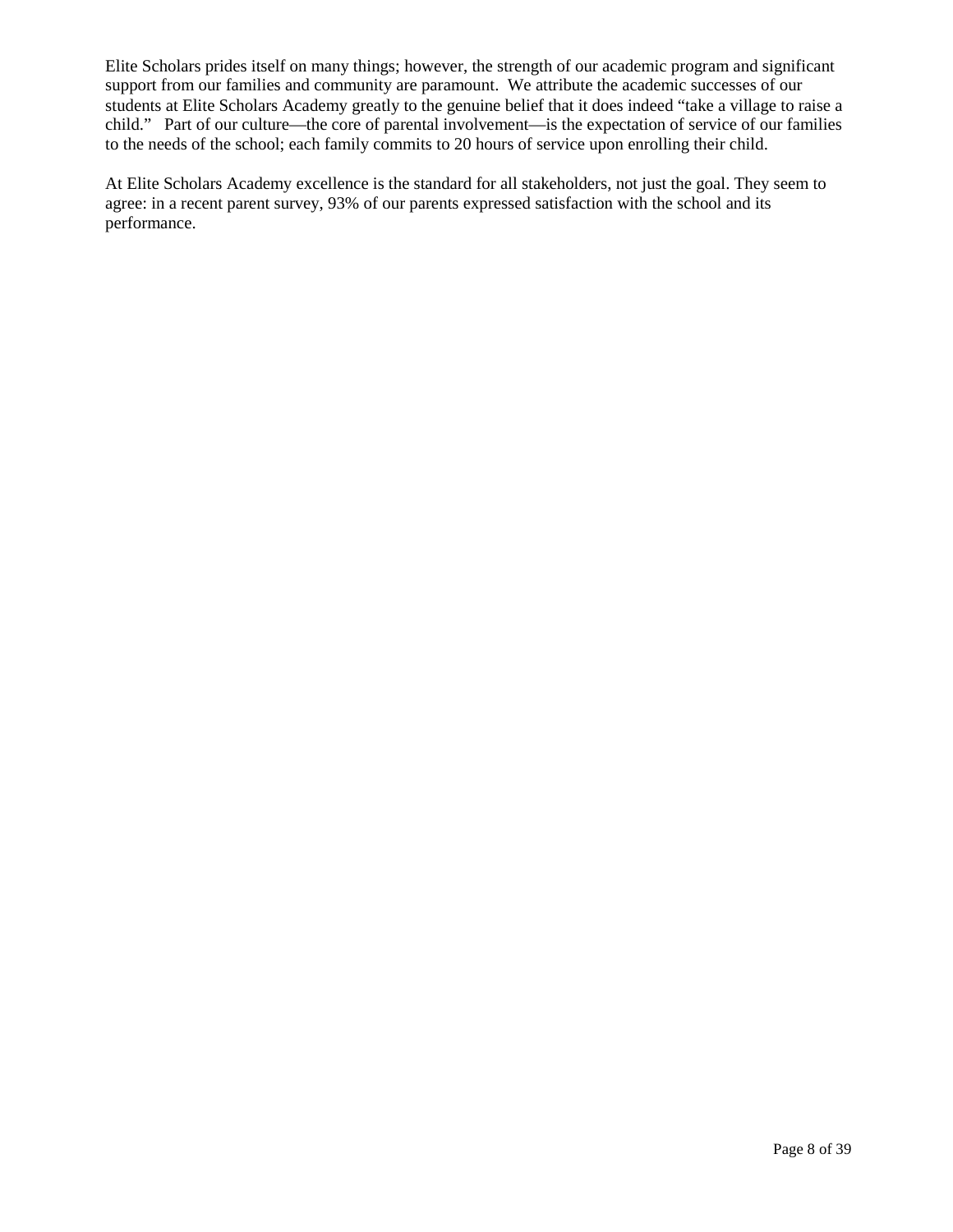#### **1. Assessment Results:**

Elite Scholars Academy Charter School serves grades 6 - 12. Traditionally students at Elite Scholars Academy have performed well on state and local assessments (above the local and state average in most instances). Assessment data helps students, teachers, and parents gain insight on a student's strength and weaknesses and assist teachers with curricular discussions. Assessment results inform the school and the community on how the school is progressing towards outlined goal's and the state's accountability measure.

Elite Scholars Academy participates in the state's mandated assessments. The Criterion Referenced Competency Tests (CRCT) is administered to grades 6-8. The CRCT is designed to measure how well students are acquiring skills and knowledge on state content standards. Data can be found at the student, class, school, system, and state level. The performance levels of the CRCT include Does Not Meet which is a grade of 799 or below, Meets a grade of 800-849, and Exceeds which represents a score of 850-880. The goal for students at Elite Scholars Academy has always been to exceed the standard in each content area.

The End of Course Test (EOCT) is administered for specific courses at the high school level and for middle school students taking an EOCT course (s) for high school credit. The EOCT became Georgia's high school accountability assessment as part of the College and Career Ready Performance Index (CCRPI). The performance levels include Does Not Meet Standards which is indicated with a grade below 70, Meets Standards which is indicated with a grade of 70-89 and 90-100 which reflects Exceeds Standards. As with the CRCT, the expectation is for students at Elite Scholars Academy to exceed the standard on each state assessment given.

B: The performance trends at Elite Scholars have been consistent for the past 4 years. The percent of students meeting and exceeding the standard has increased 2.4 points since 2009-2010 from 97.6 percent to 100 per cent in the area of English/Language Arts. All subgroups have shown growth over the past four years. The Students with Disabilities (SWD) have demonstrated significant growth from 77.8 percent pass to 100 percent. The Hispanic, White, and Asian subgroups have maintained a 100 percent pass rate since 2009-2010.

In the area of Reading on the CRCT, the percent of students meeting and exceeding the standard has increased since 2009-2010 from 99.1 percent to 100 percent. All subgroups have all shown increases since 2009-2010. One hundred percent of the Hispanic, White, and Asian subgroups met or exceeded during all testing years. One hundred percent of each subgroup met or exceeded the standards during the 2012-2013 school year.

These gains can be contributed to the individualized instruction provided to students experiencing difficulties and extended learning opportunities such as morning or after school tutorials and differentiated instructional strategies used during the school day. The open communication with parents to reinforce and support the school's efforts is also most beneficial.

In the area of Math on the CRCT, the percent of all students meeting or exceeding the standards has increased since 2009-2010 from 85.6 to 96.6 percent, a gain of 11 points. All subgroups have increased since 2009-2010. One hundred percent of Hispanics, Whites, and Asian subgroups met or exceeded during the 2012-2013 school year.

The EOCT is administered for the 9th grade literature course. The 9th grade literature EOCT was first administered at Elite in 2010-2011. Since its first administration, the percent of students meeting or exceeding the standards has increased from 93.7 to 97.4 percent, a 3.7 gain. All subgroups experienced an increase over the past 3 years. During this time, Hispanic, White, and Asian experienced meeting and exceeding percentages of 100 percent. Economically disadvantaged and African American students experienced gains of 5.3 and 4.3 percent, respectively.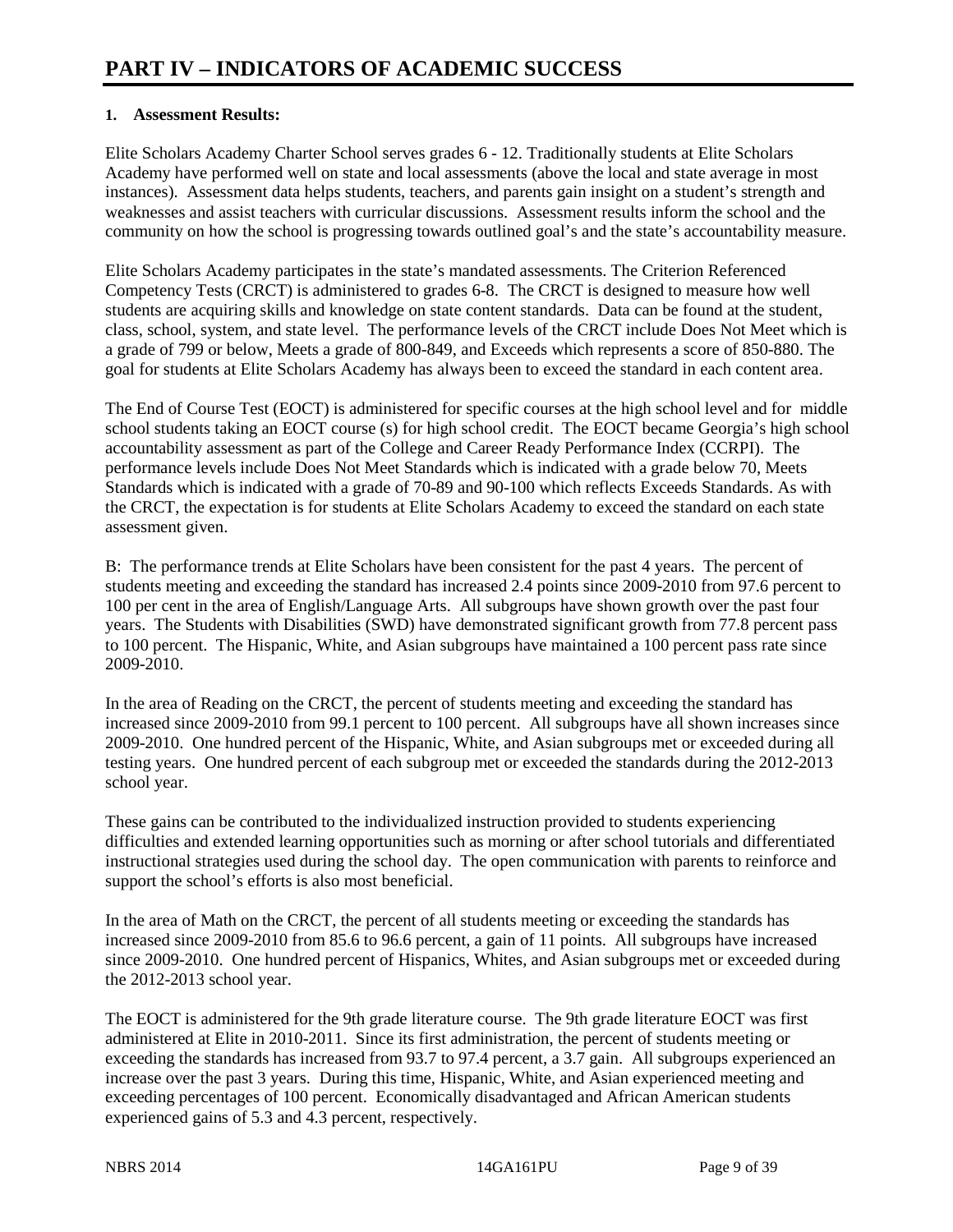The Math I EOCT was only administered in 2010-2011 and 2011-2012. The percent of students meeting and exceeding the standards had an increase of 15.2 points from 66.6 percent to 81.8 percent. The Economically Disadvantaged (ED), SWD, Hispanics and African American subgroups have all shown increases since 2010-2011. 100 percent of the Hispanic subgroup met or exceeded during both testing years. The ED, SWD and African American subgroups increased their percent meeting and exceeding by more than half.

The Math II EOCT was only administered in 2011-2012 and 2012-2013. The percent of students meeting and exceeding the standards had an increase of 15.6 points from 68.4 to 84 percent. The ED, SWD, Hispanics, African American, and Asian subgroup have all shown increases from 2011 to 2013. SWD showed the greatest gains with 100 percent of the population meeting and exceeding the standards. Hispanic students maintained their performance rate of 100%. African American and Economically Disadvantaged students increased their pass percentages by more than 20 points.

The American Literature, and Coordinate Algebra EOCTs were administered for the first time in 2012-2013. The percent of students passing American Literature was 98 percent. The subgroups of Economically Disadvantaged, Hispanic, White and Asian that took the American Literature EOCT had a pass rate of 100 percent. SWD and African American subgroups had pass percentages of 75 and 97.6, respectively.

While White, Hispanic and Asian do not meet the minimum requirement to be considered a subgroup, we want to factor all students in our data analysis.

#### **2. Using Assessment Results:**

Teachers at Elite Scholars Academy utilize a variety of formal and informal assessments to monitor student growth and mastery. At the start of each school year teachers analyze previous years Criterion Referenced Competency Test (CRCT) data and End of Course Test (EOCT) data to gain insight into the academic needs of their students.

Armed with this information, teachers are able to develop Individual Instructional Plans (IIPs) for each student. In developing the IIP, teachers meet with students individually to discuss their CRCT and EOCT scored from the previous year and jointly develop goals for the current year. These plans are sent home to parents, so that parents can provide support at home. All teachers also maintain a data wall in their classrooms, which is updated regularly to show student performance and progress.

Beginning the first week of school until the last, all teachers offer a minimum of 1 hour per week of tutorial. In addition to using the standardized test scores from the previous school year, teachers administer diagnostic exams to assess where students are in their specific content areas. The results from these assessments serve as a guide for teachers to plan their units, as well as the activities that will be used during instruction. With these results, teachers also differentiate their instruction to meet the instructional needs of all students.

Several times during the school year, students take benchmark assessments to assess their preparedness for the state administered standardized tests. Through after school tutorial sessions and Saturday school, teachers provide additional instruction and support to students whose scores demonstrate a need. Teachers conference with parents throughout the school year regarding student progress and test scores.

Overall student achievement data is shared at the monthly Governance Council and PTSA meetings, which are open to all parents and community members. This data is also posted on the schools website as well as the Clayton County Public Schools website.

The results from these assessments are also used for targeted instruction on Fine Tune Fridays. On Friday of each week, students operate on a modified schedule where they only see their core teachers where they receive intensified instruction. As the time for the administration of the yearly standardized assessments nears, middle school teachers use the results from classroom formal and informal assessments, as well as the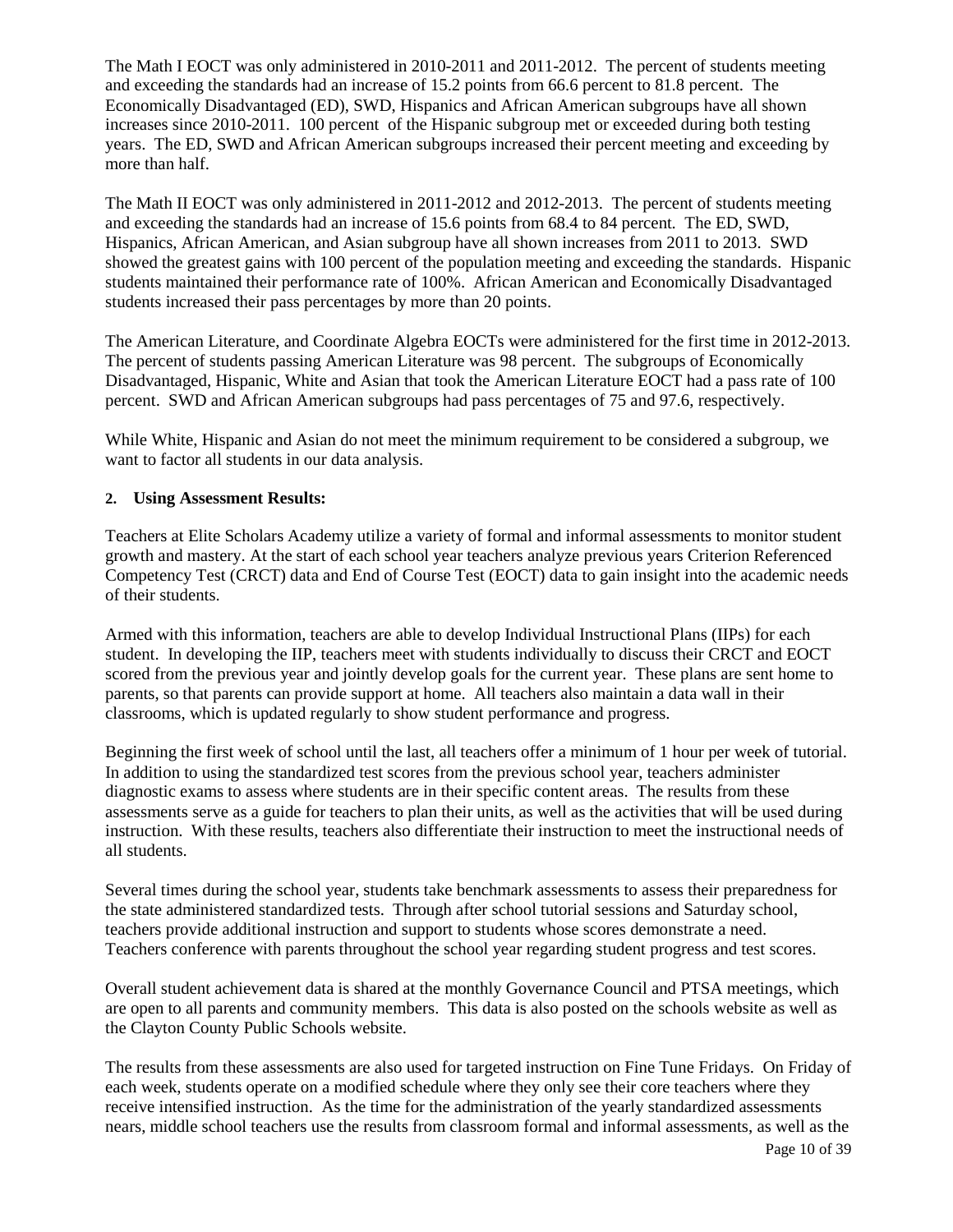results from benchmarks to conduct a CRCT Boot Camp, which is held during a school intercession (break) week. During this boot camp students whose tests scores and classroom performance demonstrate a need for additional instruction come to school and receive intensified instruction in the areas of deficit.

Throughout the school year the school counselors provide classroom guidance in areas such as test anxiety, test taking skills, and study habits. In addition, the counselors conduct parent workshops teaching parents how to help and support their students with studying and test taking. Teachers also refer students who may be struggling with test anxiety or other test related issues to the school counselors for support.

#### **3. Sharing Lessons Learned:**

All successful schools and teachers share information and Elite Scholars Academy is no different. We have been fortunate to employ teacher leaders who provide leadership not only on the county level but the school level as well.

Teachers at Elite Scholars Academy Charter School have delivered multiple professional development workshops throughout the county. Our gifted lead teacher has delivered sessions on the identification and instruction of gifted learners to primary and secondary teachers in Clayton County. She also works closely with the county gifted coordinator as an instructor for the county level gifted endorsement program.

Reading is often thought of as only the domain of the language arts and reading teachers. Research has shown that in order for any subject to be fully comprehended and understood, reading is an important component. The National Science Teachers Association (NSTA) has defined science literacy as "the ability to apply scientific principles and thoughts to everyday life". While this goal seems unrelated to reading on the surface, literacy in any area requires both comprehension and synthesis skills. Because of the depth of science, textbook and trade book support is required for students to fully understand and develop their scientific literacy skills. But what if the student cannot read or reads (decodes) within understanding?

In 2014, an Elite Scholars Academy teacher presented a workshop to introduce middle school science teachers throughout the county and state to the importance of reading in the content area and how teachers can effectively incorporate reading within the content area.

Math teachers at Elite Scholars Academy have been used as model teachers for others in the district. Local schools have sent teachers for classroom observations to gain insight on instructional strategies. Last year Elite Scholars Academy was instrumental in sending instructional strategies used in social studies to the Georgia Department of Education per their request. Elite Scholars Academy has partnered with Clayton State University and provides two teachers who serve as mentor teachers in their teacher education program. Because of the work done at Elite Scholars Academy, Clayton State University is interested in expanding the partnership. The principal and assistant principal attend leadership meetings and professional development workshops where they are given the opportunity to share successful strategies from their local school.

#### **4. Engaging Families and Community:**

Studies show that "lack of parental involvement is the biggest problem facing public schools" (Rose, Gallap, & Elam, 1997, p.1). Indeed, "the more parents participate in schooling, in a sustained way, at every level…the better for student achievement" (Williams &Chavkin, 1989, p. 1). Knowing that, Elite Scholars Academy strives to engage our stakeholders in activities that foster student success and school improvement. One form of engagement we utilize on a regular basis is parent universities (offered through the counseling department). Providing timely information to parents based on needs assessments ensures that the discussions are fruitful and appropriate.

Subjects such as Dual Enrollment, GA College 411, SAT/ACT distinctions, Sexting, Bullying /Cyberbullying keep parents and students "in the know". Parent Universities provide support for parents in the form of transition meetings (helping students/parents transition from elementary to middle school and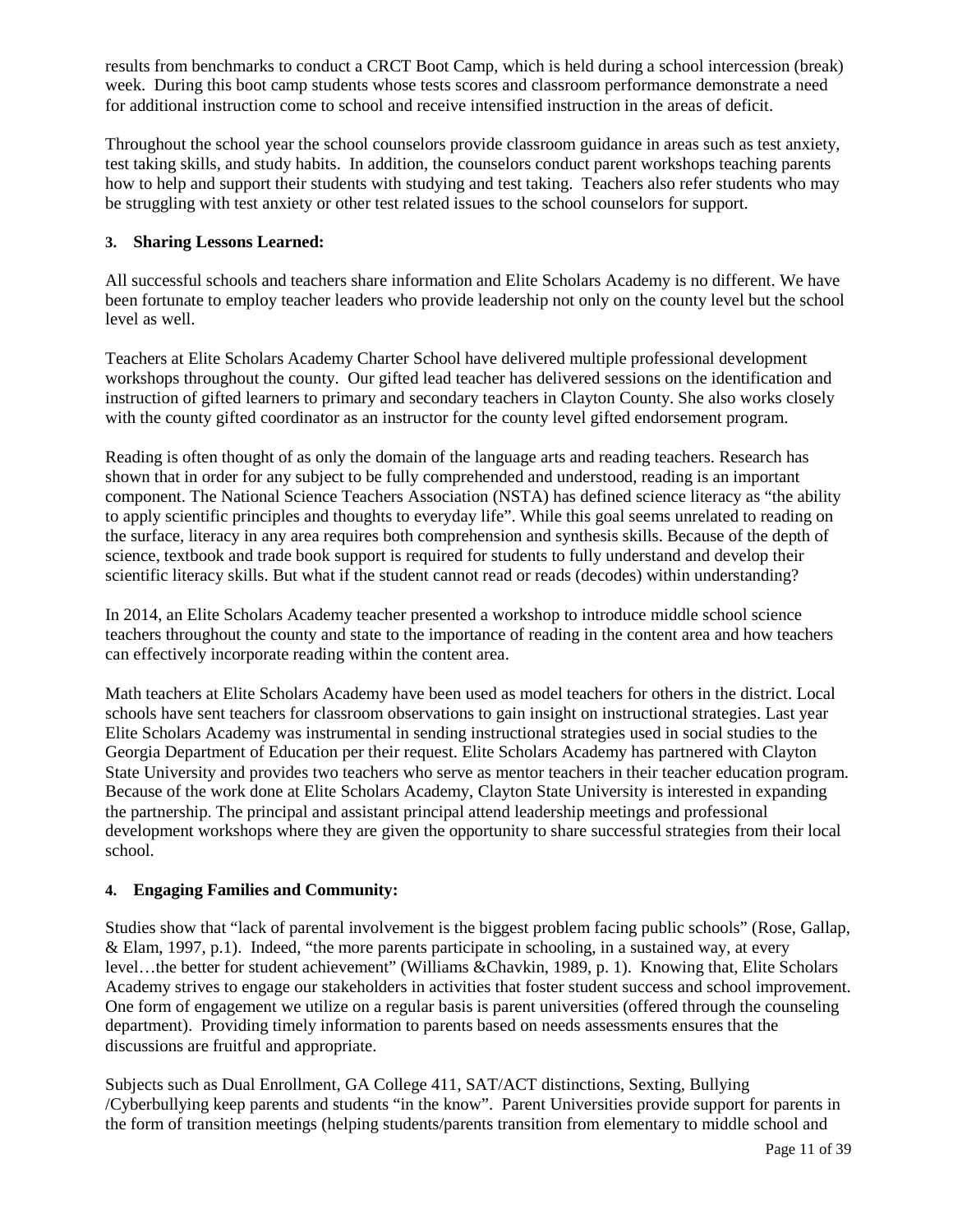middle school to high school). Parent workshops provide the opportunity to address any concerns or issues and keep the lines of communication flowing and open. Offering various workshops at different times (mornings, afternoons, and evenings) also gives parents who otherwise would not be able to make a workshop, an option of attending.

Each family donates 20 hours of volunteer time which fosters true collaboration with the teachers, students, staff, and parents. Parents volunteer for various activities in and around the school, including attending field trips and overseeing community service projects with students and teachers. Even something seemingly as insignificant as parents volunteering to sell ice cream in the cafeteria during lunchtime allows for students to see that parents are present in the school; this reinforces the idea that a three-fold cord (parents, school, students) is not easily broken.

We, at Elite Scholars Academy pride ourselves on a strong communication base. Ouarterly newsletters, Parent Connect, weekly email blasts, weekly calling posts, and our school website are just several ways that we keep the lines of communication open which further encourages parental support.

Yet another avenue that Elite Scholars Academy uses to foster family and community involvement are monthly Governance Council and PTSA meetings. These meetings include parents, community members, teachers, and staff. The monthly meetings provide stakeholders with a pulse on the Elite Scholars Academy inner workings. Governance Council meetings provide community members with a forum to contribute to school improvement and student success. Council members give parents the opportunity to have a voice, ask questions, and even make suggestions during the meetings.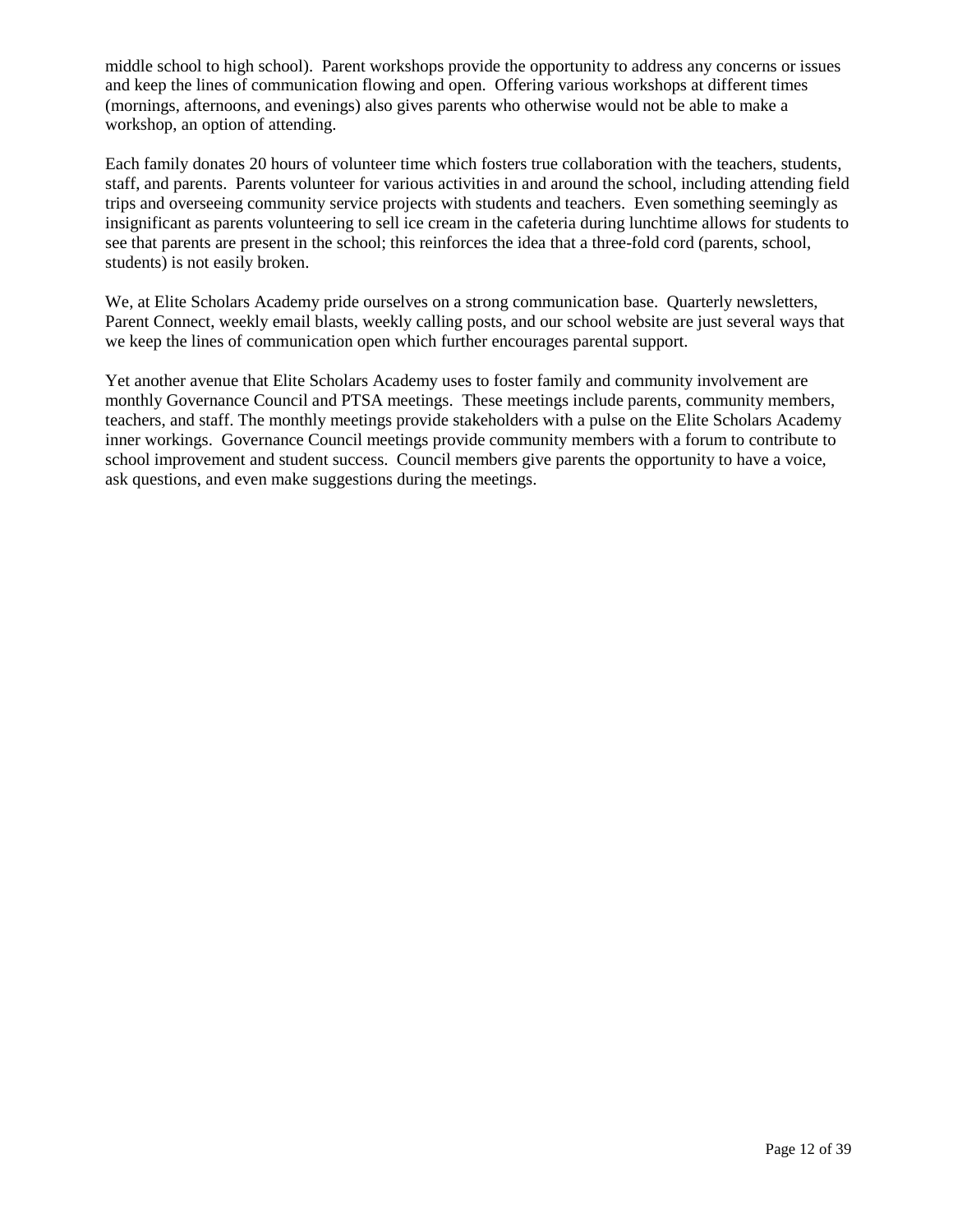#### **1. Curriculum:**

The curriculum at Elite Scholars Academy is guided by the Common Core standards set forth by the state of Georgia. Common Core was designed to ensure Georgia's students are ready for college, on pace with other states and to increase academic rigor across the board. The essential elements of performance tasks, setting clear expectations, greater depth in problem solving and making connections are all a part of the Common Core Standards expectations.

In an effort for students to master outlined standards, teachers at Elite Scholars Academy Charter School use a variety of resources and strategies. An explicit lesson planning framework is implemented to ensure lesson plans are designed around standards and involves a series of scaffolds and supports where students are guided through the learning process with clear explanations and demonstrations supported by effective guidance and feedback. Formative as well as summative assessments are administered to monitor student progress and guide instruction. Remediation opportunities are also available for students who display a need for additional support in meeting the standards.

As a means to ensure knowledge and skills for students to be college and career ready, our district has outlined the following instructional priorities: critical thinking, integrated technology and literacy across the curriculum with an emphasis on explicit vocabulary instruction. Teachers are provided with on-going professional development opportunities to enhance their skills in preparing 21st century leaders.

Elite Scholars Academy operates a 6-period day of 60 minute classes. While all students do not qualify for gifted courses, only honors courses are taught at the middle school level along with the pre-AP curriculum (Springboard). In addition to core classes, middle school students are also eligible for health and PE courses, band, music appreciation and orchestra. Once they enter 8th grade, middle school students enroll in 3 high school level courses: environmental science, coordinate algebra and foreign language.

Elite Scholars Academy offers AP courses, as well as accelerated math courses, for high school students. High school math courses include Coordinate Algebra, Analytical Geometry, Math III and AP Statistics. English offerings include 9th grade Literature and Composition, World Literature, AP Literature and AP Language courses. To meet social studies requirements, students complete courses in AP World History, AP Government, US History and AP Economics. The science class offerings include Biology, AP Environmental Science, Chemistry and Physics. Fine Arts classes are also provided for students. Students may choose from band, orchestra, and art.

All students at Elite Scholars Academy are required to take 4 years of a foreign language and all students are exposed to Latin. In addition to Latin, students can take Spanish or French at the middle school and high school levels. Students must obtain twenty-six Carnegie units to meet graduation requirements.

In an effort to prepare students to be college and career ready, Elite Scholars Academy provides instructional preparation for the PSAT, ACT, SAT and AP Exams.

The former director of the National Endowment for the Arts, Jane Alexander, has said "when we teach a child to sing or play the flute, we teach her how to listen. When we teach her to draw, we teach her to see. When we teach a child to dance, we teach him about his body and about space, and when he acts on stage, he learns about character and motivation. When we teach a child design, we reveal the geometry of the world. When we teach children about the folk and traditional arts and the great masterpieces of the world, we teach them to celebrate their roots and find their own place in history." The mission of Elite Scholars Academy is for our students to find their place in history and become leaders and contributors to the global society.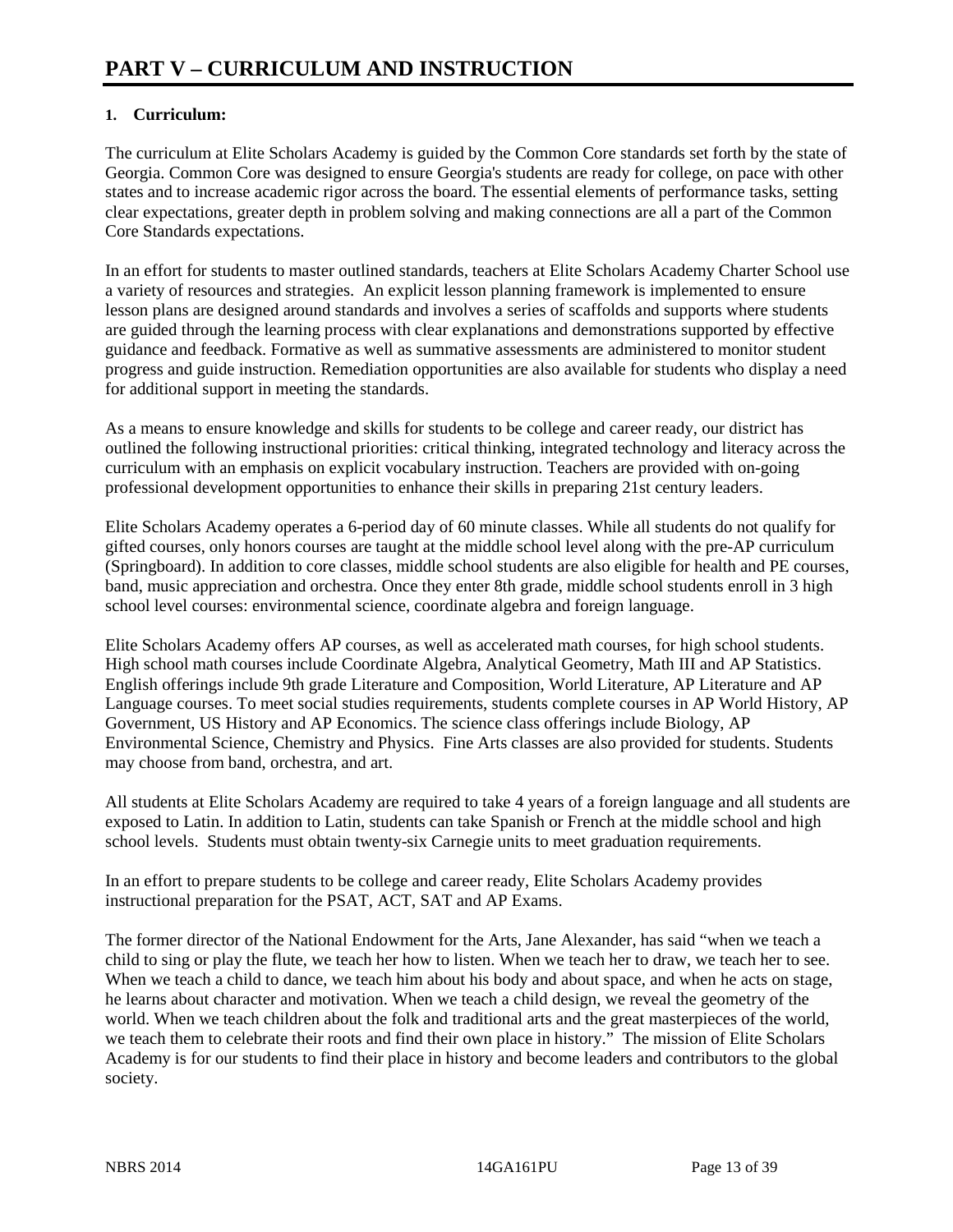#### **2. Reading/English:**

Elite Scholars Academy utilizes academically challenging materials that require students to think critically. These materials include Springboard, on-line resources in addition to county adopted texts. The traditional instructional methods of lecture and class participation are used as needed and as content dictates; however, more focus is placed on project-based instruction, vocabulary in context, cross- curriculum projects, writing across the curriculum, monthly timed writing, student-led learning, and constructed response assessments.

All students are held to high standards of achievement and are expected to meet and exceed requirements on state mandated tests. A variety of methods and strategies are implemented daily to ensure the needs of all learners are addressed.

- Elite Scholars class sizes allow for teachers to know their students as individuals, including their interests, their attitudes about reading, and their school, home, and community experiences. An individual instructional plan is created by the teachers and the students at the beginning of the year to serve as a foundation for student learning and to guide instruction.
- A variety of literature and text types are provided to address individual student learning needs while helping to build student capacity and familiarity with texts on and above student levels, including fiction and non-fiction literature. Reading instruction is differentiated to meet the needs of each learner and to ensure mastery of the content standards.
- Teachers implement a variety of instructional strategies that include flexible grouping as well as individual instruction and focus on multiple instructional methods such as shared reading, guided reading, and literature discussion circles, as appropriate for their students. These methods provide multiple learning experiences for all students.
- Students are guided and encouraged to use effective reading strategies such as self-monitoring for meaning and self-correcting. Teachers provide specific feedback to students to support their reading and learning development.
- Teachers provide opportunities for students to read and respond to various topics across the content areas by engaging them in a variety of authentic literacy experiences.
- Rubrics are used to outline expectations for all tasks and assignments. Teachers provide commentary and immediate feedback to highlight areas of strength and address areas of need for each student. Students are provided multiple opportunities to reflect on their learning through conferencing to help increase student understanding and make corrections as needed. Ongoing support such as after school tutorial, additional student-teacher conferencing and Saturday School is provided to students who need additional assistance.

#### **3. Mathematics:**

ESA's mathematics curriculum and instruction begins with SpringBoard in 6th and 7th grade. SpringBoard is an Pre-AP curriculum that provides all students with mandatory skill sets for upcoming honors placement in high school math at Elite. SpringBoard was selected based on our charter's requirement of all Honors/AP classes for all students. ESA has witnessed annual growth for each grade level in math (6th – 12th). Students immediately continue with Coordinate Algebra in the 8th grade using Pearson resources.

ESA's instructional methods vary greatly depending on the student and the instructor. All math teachers at Elite Scholars Academy utilize strategies such as think-pair-share, group activities, student teaching and explicit instruction. Teachers create individualized instructional plans (IIP) for each student and these are used to drive instruction. Specifically in Analytic Geometry, this plan contains the number of weekly tutorials the students should attend, the number of EOCT Boot Camp classes the students should attend and the number of hours the students should spend studying mathematics.

Literacy is a major component of the success ESA has experienced with math. Students are required to provide commentary which illustrates mathematical processes with all projects. Teachers are able to easily identify mastery of concepts with the use of the commentary.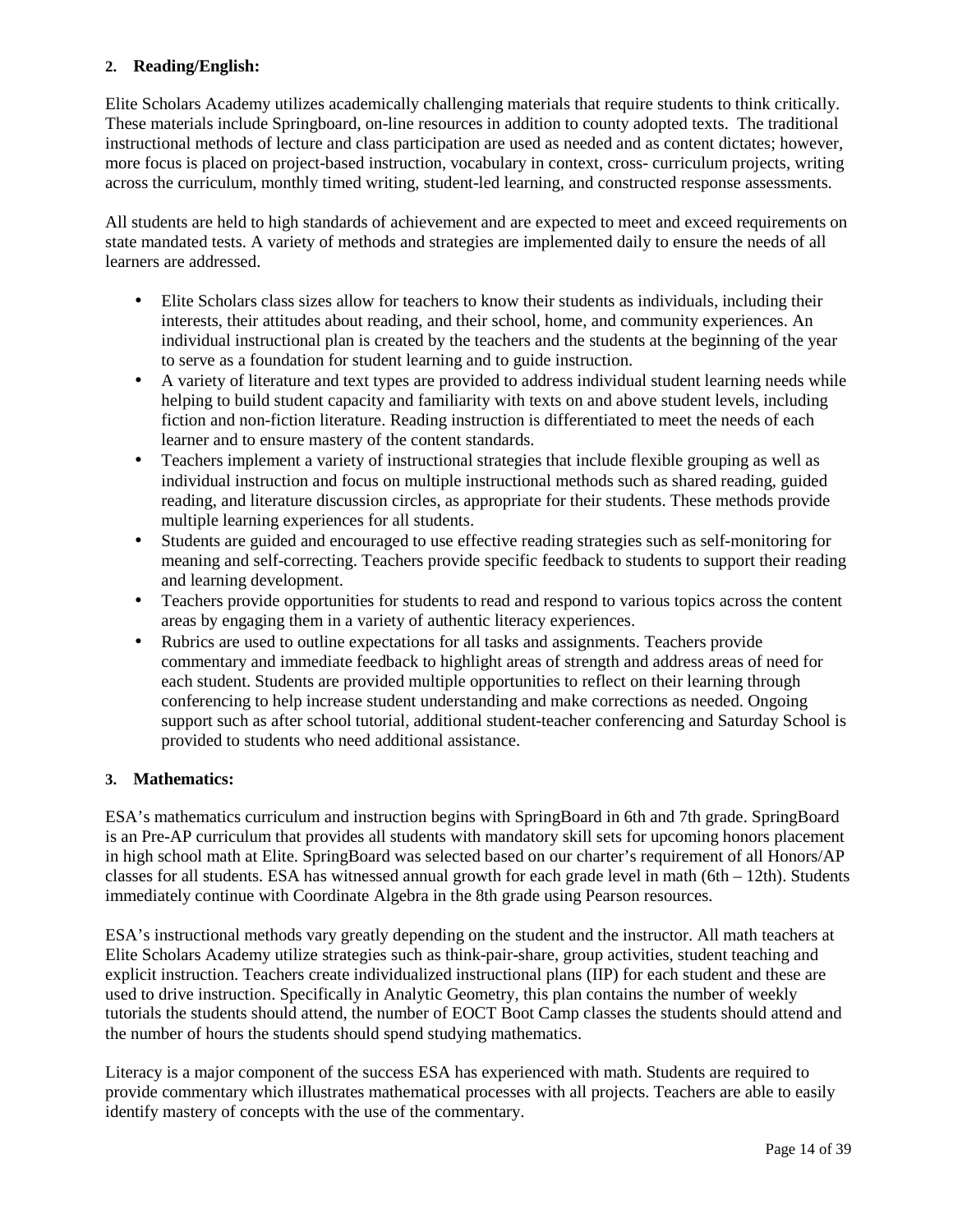Students performing below grade level are provided with multiple opportunities for enrichment. Saturday School is offered throughout the year and after school tutoring sessions are held Monday through Thursday. Student assignments are created with individual skill levels in mind. ESA's math teachers provide motivational support and celebrate each student's success. Above grade level students are enriched with real life problem solving. Students are also prepared and encourage to compete in county/state wide math competitions. However, all students benefit from the high expectations set by ESA's math faculty.

Technology is used to foster mastery of mathematical concepts. High school level math classes require use of the TI 36-x Pro Calculator daily. Other technology used consists of multimedia, power points and online learning software such as Gizmo. Students complete Internet statistics labs where they experiment with parameters and draw conclusions. Gizmo is also a Math lab tool. Students see math in action and they realize the mechanisms behind math processes. Finally, all math teachers utilize Study Island and OAS programs. These programs provide immediate response and provide various opportunities for student learning. ESA educators pair these online programs with student clickers to foster student engagement.

#### **4. Additional Curriculum Area:**

The three areas we would like to expound upon are Science, Social Studies, and Visual Arts.

Through science literacy, students at Elite Scholars Academy learn how to think critically and independently and how to recognize and weigh alternative explanations of events. Because science is mandated curiosity, it is natural that the laboratory set up provide a large block of class time. At Elite Scholars Academy, students are taught by science teachers where explicit instruction as well as cooperative learning groups is an area of focus. In order to examine the major concepts of science, students carry out laboratory investigations and communicate their findings. Students engage in scientific problem-solving as they work through the process of the scientific method. They observe that the scientific method is fluid rather than a checklist of steps. Students have extended laboratory investigations carried out in class and design their own laboratory investigations. Through this process, many Elite Scholars Academy students have had the opportunity to represent Elite Scholars Academy at the Clayton County Regional Science Fair and the state Science and Engineering Fair. There has been a representative of the Elite Scholars Academy student body that has stood on the awards platform at the University of Georgia state Science and Engineering Fair for the past three years.

To combat apathy and increase the representation of minorities in science on the post-secondary level, Elite Scholars Academy has an active science club. Several high school members of the science club have started the STEM Superheroes program. The purpose of STEM Superheroes is to inform African American middle school students of the opportunities and advantages of participating in science and engineering activities and to inspire them to pursue STEM majors and careers in the future. STEM Superheroes presents the unique opportunity to expose middle school students to Elite Scholars Academy high school students, who have participated and excelled in various STEM activities. The high school students, with diverse experiences in STEM research, serve as role models to students who are close to their age and will encourage them to participate in STEM activities, while in middle school and beyond.

Social Studies teachers at Elite Scholars Academy employ the following strategies throughout the year. These strategies are used consistently in keeping with research based best practice. Teachers begin the year by teaching the enduring understandings or conceptual lens to guide content focus throughout the year. All lessons, activities, projects, and field trips are data driven and designed to specifically address the Georgia Performance and Common Core Standards. Teachers "speak" the "language of the standards" throughout the lessons and provide opportunities for students to engage in dialogue and written responses using the "language of the standards" as well. Students are grouped strategically according to the parameters and purpose of the project or assignment to ensure the appropriate level of challenge and an opportunity for success of all students. Vocabulary strategies, such as K.I.M. charts and Frayer Models, are used to help students acquire and learn needed content related vocabulary. Teacher driven and student focused word walls are displayed to help reinforce vocabulary acquisition. Students are also expected to use high tier, content related vocabulary in writing about and discussing the content. Study Island is used to reinforce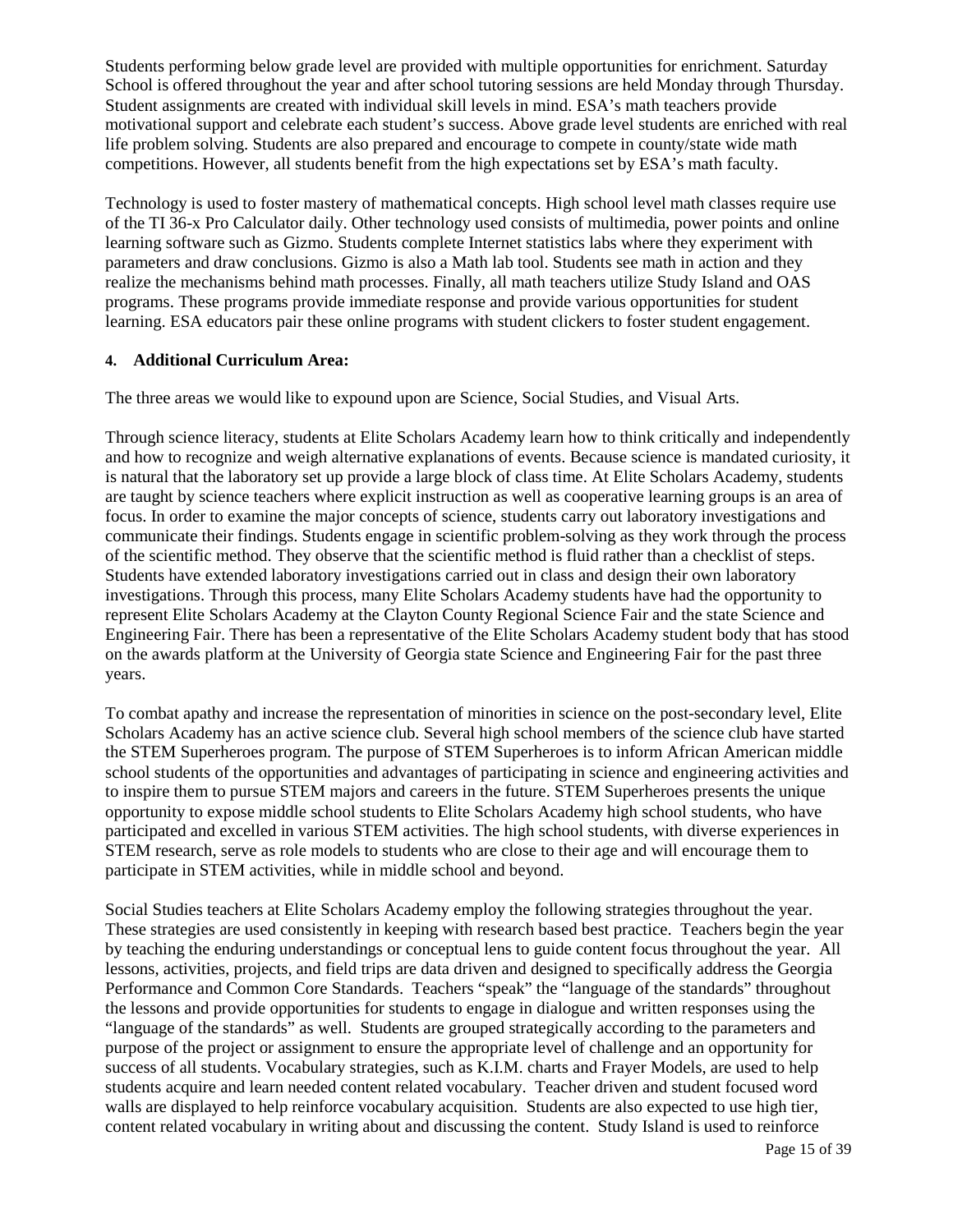instruction and to address the need for individual student remediation. Georgia Online Assessment and test practice workbooks are used to review the standards for the state assessment. Videos, Webquests, and Online simulations: Teachers use videos, webquests, and online simulations to further engage student interest and knowledge of the content.

AP art polishes critical thinking skills because during the course students develop a college level portfolio based on their ideas, thoughts, and views on a range of topics. The students use journals to record and plan their artworks, which often times become an artwork in itself. These journals not only include visual pictures, but most importantly writing which contributes to the district and state initiative of writing across the curriculum. The report released by Obama's Committee on the Arts and the Humanities and called Reinvesting in Arts Education: Winning America's Future Through Creative Schools advocate that when teachers reinforce academic concepts with the arts, students learn more and score higher on standardized tests. This is evident at Elite Scholars since our test scores have improved each year that the arts have been introduced to the students. The reason why there is a correlation between art and improved learning is due to increasing critical thinking and problem solving skills. Aligning with Common Core, Elite Scholars Academy uses art to further develop critical thinking and problem solving skills to help prepare our young people to be leaders in their careers, families, and communities.

#### **5. Instructional Methods:**

Elite Scholars Academy understands that differentiated instruction is one of the major components for student achievement. Consequently, our teachers are continually involved in training that will provide them with the latest research-based strategies. Such training has prepared our teachers to be able to disseminate meaningful instruction and meet the diverse needs of students.

Benchmark assessments are utilized to help teachers decide which what type of homework to assign or how review packets look for each individual student. Teachers at Elite Scholars Academy plan their assignments according to each individual's strengths and weaknesses.

Elite Scholars Academy also employs a program called Fine Tune Friday and students are grouped in periods according to their need. Students only attend core classes and this allows for differentiation to take place on a whole group level. The students who need remediation will have their needs addressed and the students who need acceleration likewise will have their needs addressed.

Technology certainly plays an intricate role in student achievement. Elite Scholars Academy teachers have taken advantage of the students' love of "all things technology" and have incorporated the computer into their teaching style. For example, USA Test Prep offers Georgia testing preparation for all high school standardized tests (End-of the-Course test, Georgia High School Graduation Test). Study Island is utilized to provide online, individualized tutorial sessions for students in both our middle and high school. For students who tend to fare better on online tests, many teachers have incorporated online testing in order to provide students with another mode of test taking. The Georgia Online Assessment System is another test prep system that teachers embed into student's assignments. This system allows students who might need remediation or acceleration to work at his or her individual pace.

#### **6. Professional Development:**

The school's approach to professional development is to provide training and resources to teachers and staff to ensure they are prepared and provided with the support needed to effectively instruct and meet the needs of students. The professional development provided includes administrator and district selected topics, and teachers are also surveyed to determine areas of need.

The district's professional development activities cover many topics and areas, which include instruction, accessing and using student data, how to effectively communicate with parents, and how to interpret school data including test scores and student performance. In understanding how to interpret test scores and student and school data, teachers and staff can breakdown student performance and determine academic standards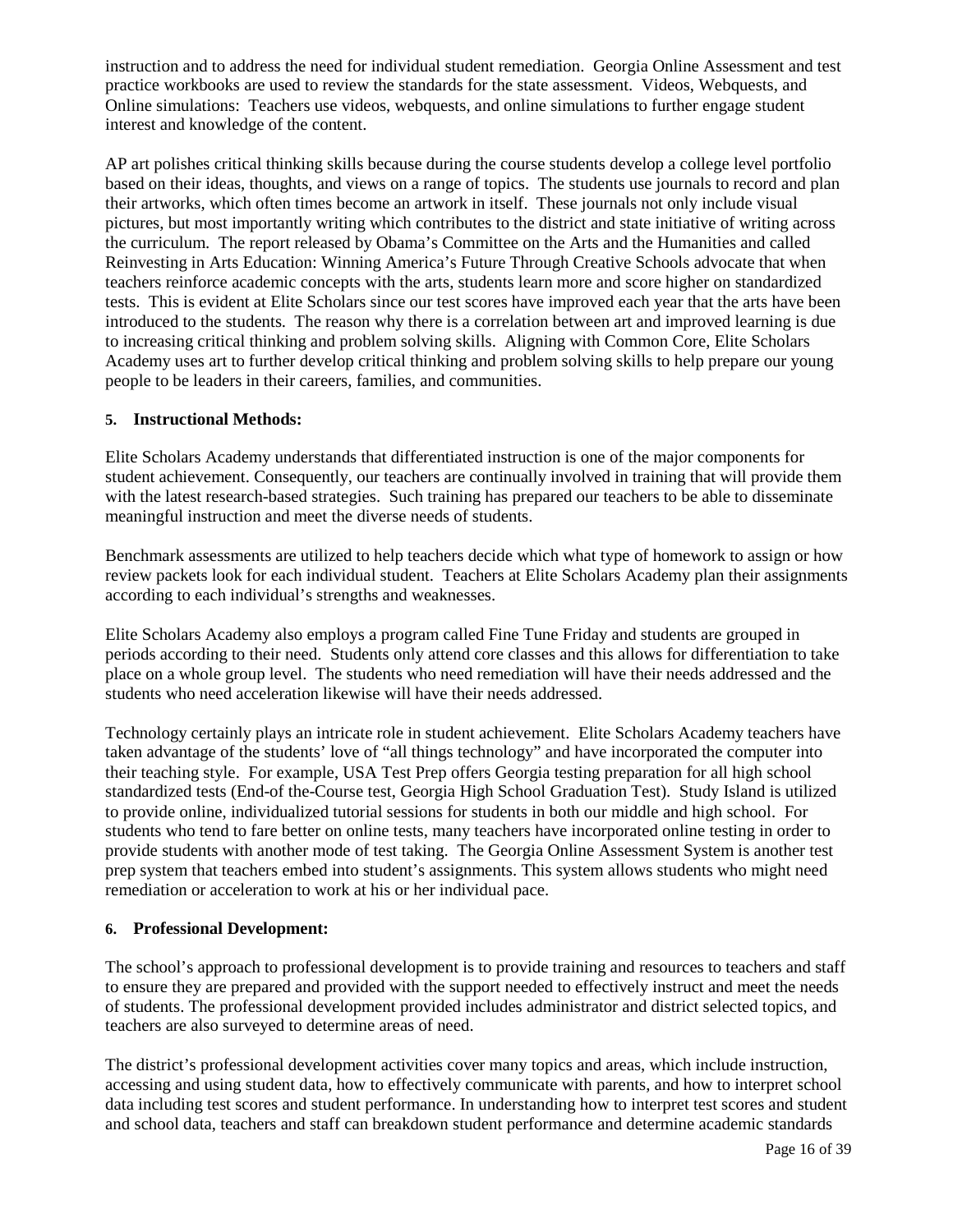that may or may not be met. Teachers can further breakdown information for individual students, and provide differentiated instruction to better address the needs of the students. The district provides early release days throughout the school year, and teachers and staff are given the opportunity to participate in staff development. The district also provides an extensive professional development catalog of courses available to staff.

The school's professional development activities provide teachers and staff with training and resources needed to be successful in the classroom and positively impact student growth and achievement. Our school offers technology based training to instruct teachers on the latest technology available for classroom use. These hands on training sessions allow teachers the opportunity to manipulate the equipment before attempting to use the technology in the classroom. Technology is vital to everyday life, so it is important for teachers to feel comfortable and knowledgeable with new forms of technology, as well as expose students to various forms of technology. Other school based professional development offered includes classroom management, differentiated instruction, training for content area teachers, and AP and gifted courses. The classroom management training provides teachers the opportunity to learn effective and helpful methods to manage student behavior in the classroom. The content based opportunities allow teachers the opportunity to enhance knowledge and skills for their area of expertise to better provide for the students. The school based professional development provided is centered around student achievement and success, and is designed to provide teachers with the support and tools necessary to effectively meet the needs of the students. This will ensure each student is receiving exceptional instruction.

#### **7. School Leadership**

The school leadership at Elite Scholars has several roles. The governing body protects and supports the autonomy of our school leadership to improve student learning and instruction. The governing body provides resources and support personnel in an effort to carry out the school's mission and meet our goals. The principal in her 4th year at Elite serves as the instructional leader. She is responsible for clearly articulating the mission and vision of the school and the philosophy that all students can be successful and that failure is not an option. While this school wide vision of commitment is established the principal must ensure that all stakeholders remain committed. The principal also works to cultivate leadership, monitor student growth and progress, gauge instructional climate through evaluating formal and informal walkthroughs, surveys, build a climate of support and trust, build a healthy, safe, orderly environment and maintain processes.

The school's mission and vision is revisited annually and surveys assess school satisfaction in carrying out the mission and vision of the school. The level of expectation is communicated to all stakeholders and continues to be communicated via website, newsletters, Governance Council meetings, conversations with stakeholders, the school creed recited daily, grade level meetings and parent meetings.

This work cannot be managed alone. The assistant principal in his 3rd year at Elite stands with the principal in supports and seeking ways to uphold the legacy of the school. His duties include conducting walkthroughs, reviewing data, echoing the mission and vision, reviewing current trends in education, maximizing talents, and being proactive. Shared leadership and consensus building is practiced at Elite through the leadership team. The leadership team meets regularly and serves as a liaison between the principal's administrative team and the school's faculty and staff. The leadership team consists of grade level chairs for all grades (6-12), the media specialist, and the Special Education Department representative. Grade level chairs and content area leads meet weekly to review data, discuss student progress, discuss curriculum and participate in professional development, as well as help coordinate and plan school-wide events. All leadership team members participate in the development of the school improvement plan which is written based on data and is used to guide our actions and to decide next steps. Grade level chairs report all stakeholders' concerns to the administrative team to ensure immediate and appropriate feedback is provided.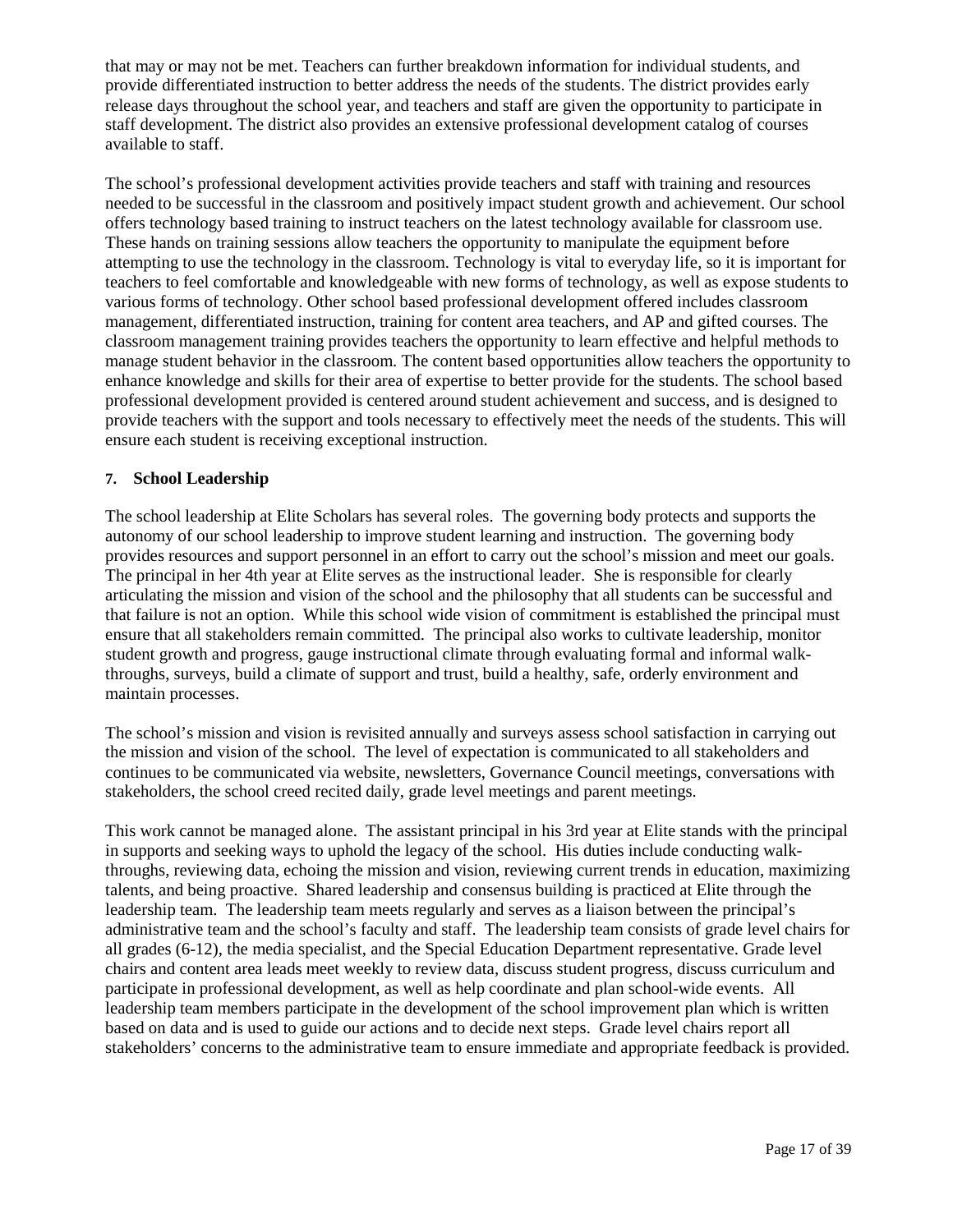**All Students Tested/Grade: 10 Publisher:** 

**Subject:** <u>Math **Test:** Math II EOCT</u><br> **All Students Tested/Grade:** 10 **Test: Math II EOCT**<br> **Edition/Publication Year:** 2013

| School Year                      | 2012-2013      | 2011-2012      | 2010-2011 | 2009-2010 | 2008-2009 |
|----------------------------------|----------------|----------------|-----------|-----------|-----------|
| Testing month                    | Apr            | Apr            | Jan       | Jan       | Jan       |
| <b>SCHOOL SCORES*</b>            |                |                |           |           |           |
| Meets plus Exceeds               | 84             | 68             |           |           |           |
| <b>Exceeds</b>                   | 18             | 23             |           |           |           |
| Number of students tested        | 50             | 57             |           |           |           |
| Percent of total students tested | 100            | 100            |           |           |           |
| Number of students tested with   | $\overline{0}$ | $\overline{0}$ |           |           |           |
| alternative assessment           |                |                |           |           |           |
| % of students tested with        | $\overline{0}$ | $\mathbf{0}$   |           |           |           |
| alternative assessment           |                |                |           |           |           |
| <b>SUBGROUP SCORES</b>           |                |                |           |           |           |
| 1. Free and Reduced-Price        |                |                |           |           |           |
| Meals/Socio-Economic/            |                |                |           |           |           |
| <b>Disadvantaged Students</b>    |                |                |           |           |           |
| Meets plus Exceeds               | 79             | 56             |           |           |           |
| <b>Exceeds</b>                   | 14             | 16             |           |           |           |
| Number of students tested        | 29             | 25             |           |           |           |
| 2. Students receiving Special    |                |                |           |           |           |
| <b>Education</b>                 |                |                |           |           |           |
| Meets plus Exceeds               |                |                |           |           |           |
| <b>Exceeds</b>                   |                |                |           |           |           |
| Number of students tested        |                |                |           |           |           |
| 3. English Language Learner      |                |                |           |           |           |
| <b>Students</b>                  |                |                |           |           |           |
| Meets plus Exceeds               |                |                |           |           |           |
| <b>Exceeds</b>                   |                |                |           |           |           |
| Number of students tested        |                |                |           |           |           |
| 4. Hispanic or Latino            |                |                |           |           |           |
| <b>Students</b>                  |                |                |           |           |           |
| Meets plus Exceeds               |                |                |           |           |           |
| <b>Exceeds</b>                   |                |                |           |           |           |
| Number of students tested        |                |                |           |           |           |
| 5. African-American              |                |                |           |           |           |
| <b>Students</b>                  |                |                |           |           |           |
| Meets plus Exceeds               | 85             | 64             |           |           |           |
| Exceeds                          | 18             | 20             |           |           |           |
| Number of students tested        | 45             | 50             |           |           |           |
| <b>6. Asian Students</b>         |                |                |           |           |           |
| Meets plus Exceeds               |                |                |           |           |           |
| Exceeds                          |                |                |           |           |           |
| Number of students tested        |                |                |           |           |           |
| 7. American Indian or            |                |                |           |           |           |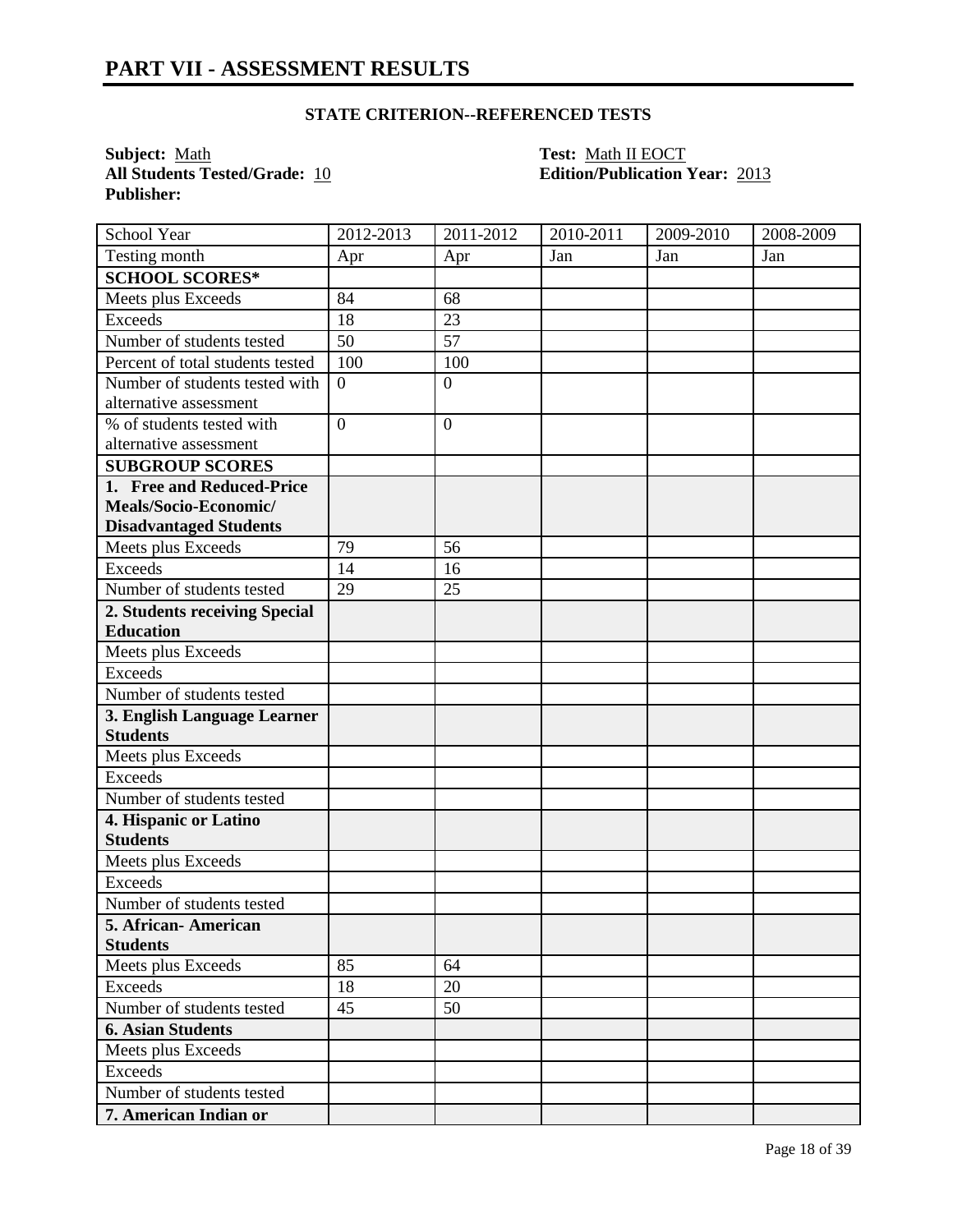| <b>Alaska Native Students</b>    |  |  |  |
|----------------------------------|--|--|--|
| Meets plus Exceeds               |  |  |  |
| <b>Exceeds</b>                   |  |  |  |
| Number of students tested        |  |  |  |
| 8. Native Hawaiian or other      |  |  |  |
| <b>Pacific Islander Students</b> |  |  |  |
| Meets plus Exceeds               |  |  |  |
| <b>Exceeds</b>                   |  |  |  |
| Number of students tested        |  |  |  |
| 9. White Students                |  |  |  |
| Meets plus Exceeds               |  |  |  |
| <b>Exceeds</b>                   |  |  |  |
| Number of students tested        |  |  |  |
| 10. Two or More Races            |  |  |  |
| identified Students              |  |  |  |
| Meets plus Exceeds               |  |  |  |
| <b>Exceeds</b>                   |  |  |  |
| Number of students tested        |  |  |  |
| 11. Other 1: Other 1             |  |  |  |
| Meets plus Exceeds               |  |  |  |
| <b>Exceeds</b>                   |  |  |  |
| Number of students tested        |  |  |  |
| 12. Other 2: Other 2             |  |  |  |
| Meets plus Exceeds               |  |  |  |
| Exceeds                          |  |  |  |
| Number of students tested        |  |  |  |
| 13. Other 3: Other 3             |  |  |  |
| Meets plus Exceeds               |  |  |  |
| <b>Exceeds</b>                   |  |  |  |
| Number of students tested        |  |  |  |

**NOTES:** There were no Math II students prior to 2010 - 2011.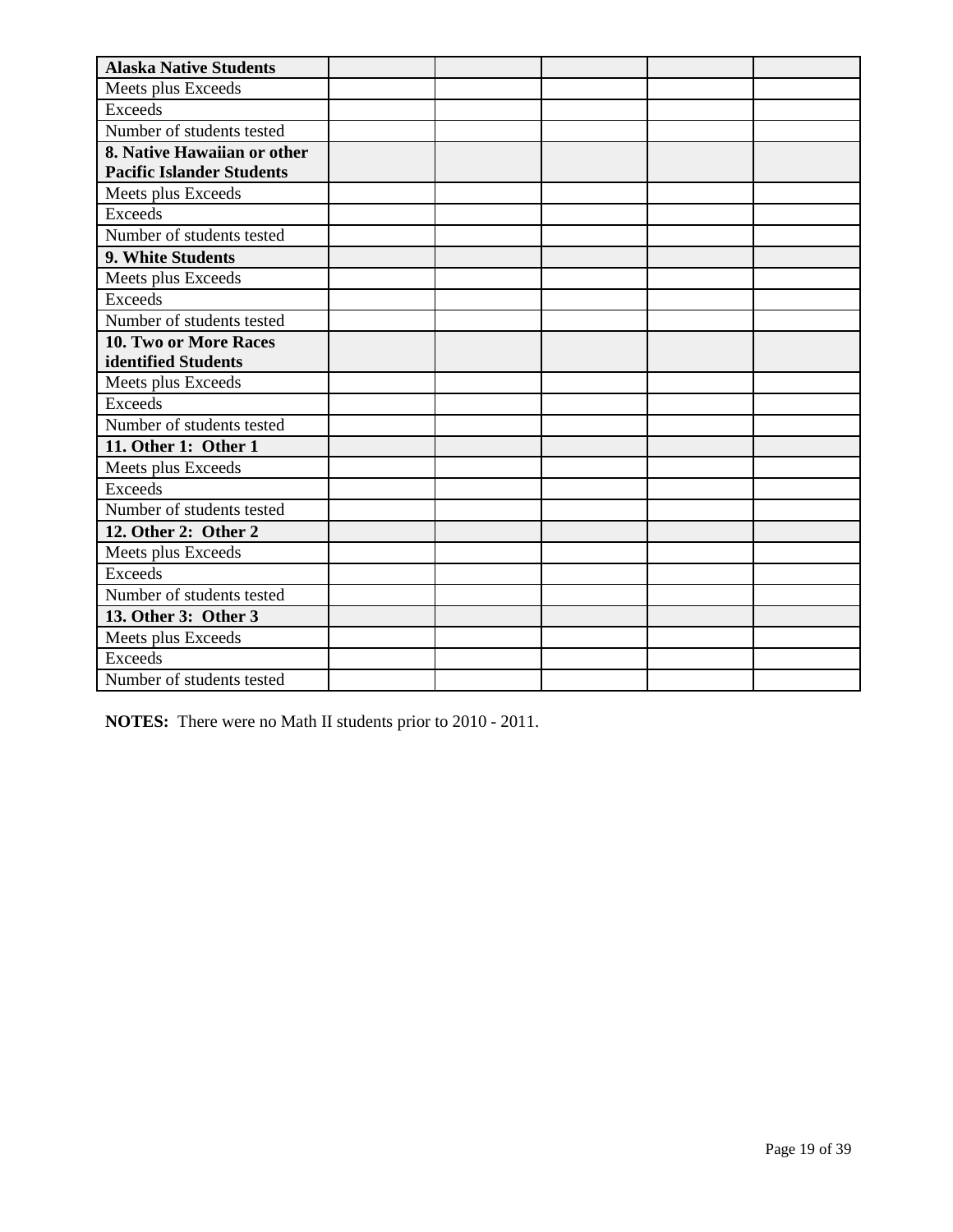**Subject:** Math<br>**All Students Tested/Grade:** <u>6</u> **Publisher:** 

# **Test: CRCT<br>
Edition/Publication Year: 2013**

| School Year                      | 2012-2013        | 2011-2012        | 2010-2011      | 2009-2010       | 2008-2009 |
|----------------------------------|------------------|------------------|----------------|-----------------|-----------|
| Testing month                    | Apr              | Apr              | Apr            | Apr             | Apr       |
| <b>SCHOOL SCORES*</b>            |                  |                  |                |                 |           |
| Meets plus Exceeds               | 98               | 98               | 82             | 83              |           |
| <b>Exceeds</b>                   | 54               | 23               | 15             | 9               |           |
| Number of students tested        | 80               | 71               | 73             | $\overline{57}$ |           |
| Percent of total students tested | 100              | 100              | 100            | 100             |           |
| Number of students tested with   | $\boldsymbol{0}$ | $\boldsymbol{0}$ | $\overline{0}$ | $\overline{0}$  |           |
| alternative assessment           |                  |                  |                |                 |           |
| % of students tested with        | $\overline{0}$   | $\overline{0}$   | $\mathbf{0}$   | $\overline{0}$  |           |
| alternative assessment           |                  |                  |                |                 |           |
| <b>SUBGROUP SCORES</b>           |                  |                  |                |                 |           |
| 1. Free and Reduced-Price        |                  |                  |                |                 |           |
| Meals/Socio-Economic/            |                  |                  |                |                 |           |
| <b>Disadvantaged Students</b>    |                  |                  |                |                 |           |
| Meets plus Exceeds               | 85               | 88               | 77             | 83              |           |
| <b>Exceeds</b>                   | 43               | 44               | 11             | 12              |           |
| Number of students tested        | 62               | 62               | 38             | 34              |           |
| 2. Students receiving Special    |                  |                  |                |                 |           |
| <b>Education</b>                 |                  |                  |                |                 |           |
| Meets plus Exceeds               |                  |                  |                |                 |           |
| <b>Exceeds</b>                   |                  |                  |                |                 |           |
| Number of students tested        |                  |                  |                |                 |           |
| 3. English Language Learner      |                  |                  |                |                 |           |
| <b>Students</b>                  |                  |                  |                |                 |           |
| Meets plus Exceeds               |                  |                  |                |                 |           |
| <b>Exceeds</b>                   |                  |                  |                |                 |           |
| Number of students tested        |                  |                  |                |                 |           |
| 4. Hispanic or Latino            |                  |                  |                |                 |           |
| <b>Students</b>                  |                  |                  |                |                 |           |
| Meets plus Exceeds               |                  |                  |                |                 |           |
| <b>Exceeds</b>                   |                  |                  |                |                 |           |
| Number of students tested        |                  |                  |                |                 |           |
| 5. African-American              |                  |                  |                |                 |           |
| <b>Students</b>                  |                  |                  |                |                 |           |
| Meets plus Exceeds               | 98               | 97               | 83             | 82<br>9         |           |
| Exceeds                          | 52               | 23               | 14             |                 |           |
| Number of students tested        | 69               | 66               | 70             | 70              |           |
| <b>6. Asian Students</b>         |                  |                  |                |                 |           |
| Meets plus Exceeds               |                  |                  |                |                 |           |
| Exceeds                          |                  |                  |                |                 |           |
| Number of students tested        |                  |                  |                |                 |           |
| 7. American Indian or            |                  |                  |                |                 |           |
| <b>Alaska Native Students</b>    |                  |                  |                |                 |           |
| Meets plus Exceeds               |                  |                  |                |                 |           |
| Exceeds                          |                  |                  |                |                 |           |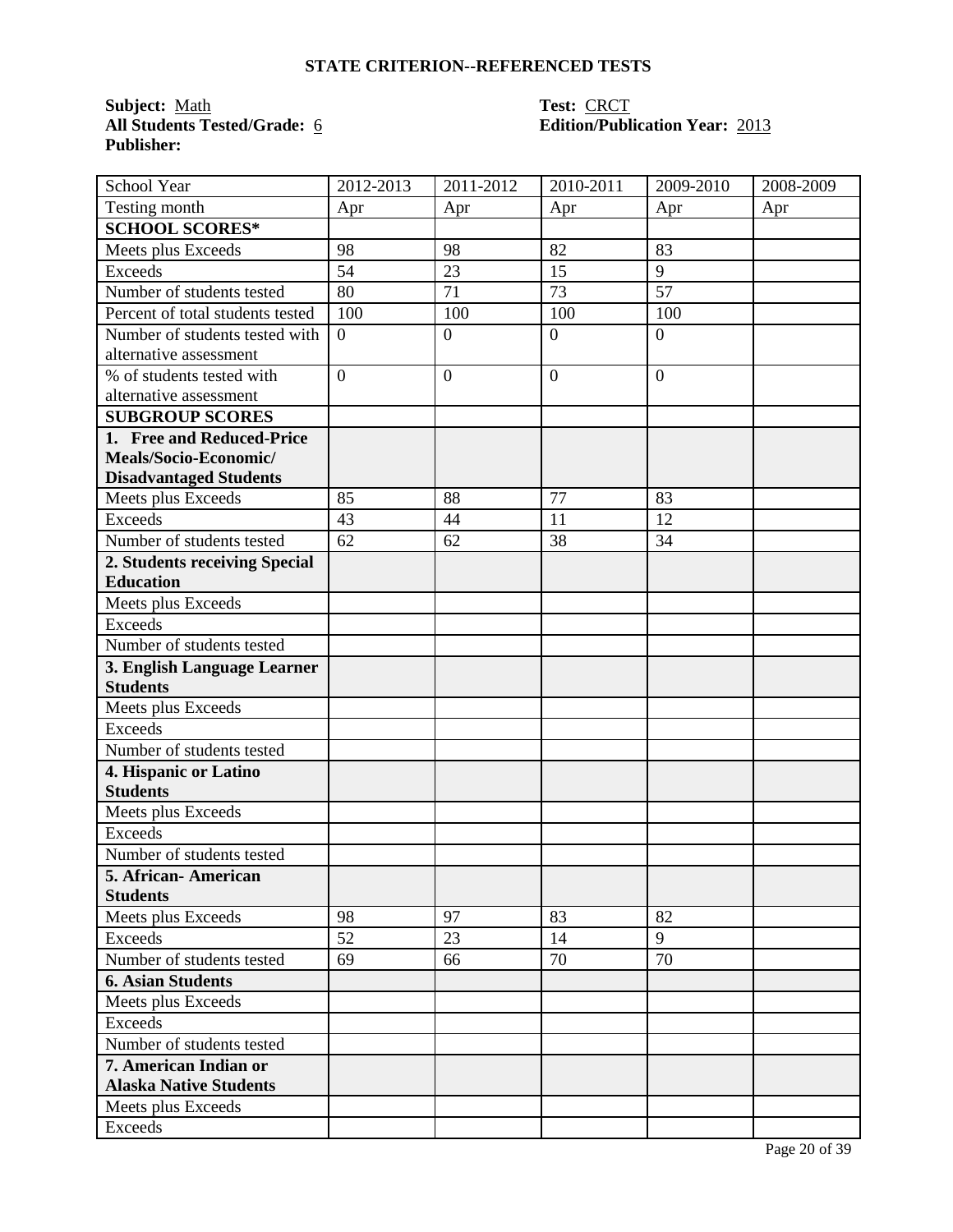| Number of students tested        |  |  |  |
|----------------------------------|--|--|--|
| 8. Native Hawaiian or other      |  |  |  |
| <b>Pacific Islander Students</b> |  |  |  |
| Meets plus Exceeds               |  |  |  |
| <b>Exceeds</b>                   |  |  |  |
| Number of students tested        |  |  |  |
| 9. White Students                |  |  |  |
| Meets plus Exceeds               |  |  |  |
| <b>Exceeds</b>                   |  |  |  |
| Number of students tested        |  |  |  |
| 10. Two or More Races            |  |  |  |
| identified Students              |  |  |  |
| Meets plus Exceeds               |  |  |  |
| Exceeds                          |  |  |  |
| Number of students tested        |  |  |  |
| 11. Other 1: Other 1             |  |  |  |
| Meets plus Exceeds               |  |  |  |
| Exceeds                          |  |  |  |
| Number of students tested        |  |  |  |
| 12. Other 2: Other 2             |  |  |  |
| Meets plus Exceeds               |  |  |  |
| Exceeds                          |  |  |  |
| Number of students tested        |  |  |  |
| 13. Other 3: Other 3             |  |  |  |
| Meets plus Exceeds               |  |  |  |
| <b>Exceeds</b>                   |  |  |  |
| Number of students tested        |  |  |  |

**NOTES:** Data not available for 2008 - 2009 (school opened in July 2009).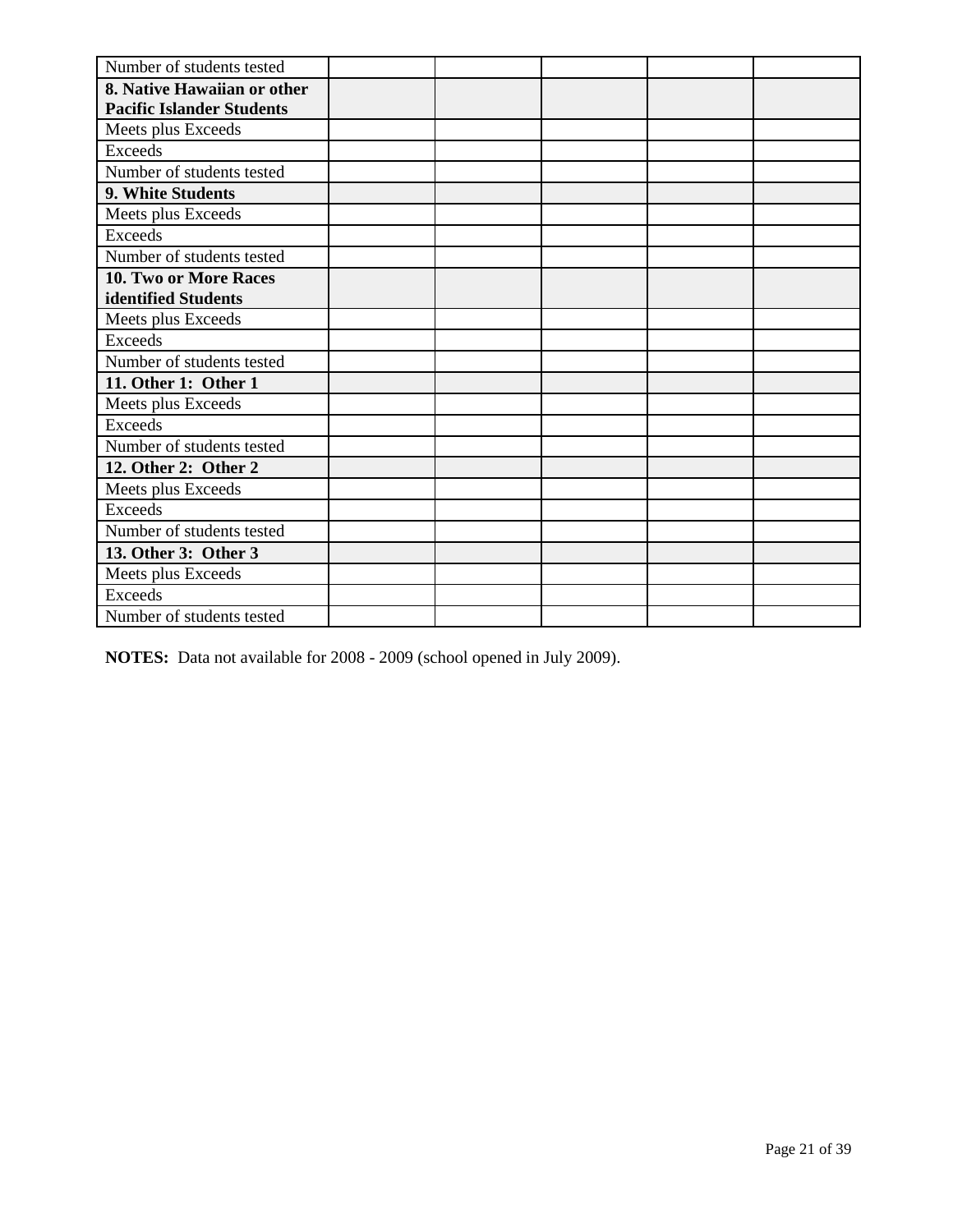**Subject:** Math<br>All Students Tested/Grade: 7 **Publisher:** 

## **Test: CRCT<br>Edition/Publication Year: 2013**

| School Year                      | 2012-2013      | 2011-2012      | 2010-2011        | 2009-2010      | 2008-2009 |
|----------------------------------|----------------|----------------|------------------|----------------|-----------|
| Testing month                    | Apr            | Jan            | Jan              | Jan            | Jan       |
| <b>SCHOOL SCORES*</b>            |                |                |                  |                |           |
| Meets plus Exceeds               | 97             | 96             | 97               | 93             |           |
| <b>Exceeds</b>                   | 44             | 45             | 31               | 48             |           |
| Number of students tested        | 77             | 73             | 74               | 75             |           |
| Percent of total students tested | 100            | 100            | 100              | 100            |           |
| Number of students tested with   | $\overline{0}$ | $\mathbf{0}$   | $\boldsymbol{0}$ | $\overline{0}$ |           |
| alternative assessment           |                |                |                  |                |           |
| % of students tested with        | $\overline{0}$ | $\overline{0}$ | $\overline{0}$   | $\overline{0}$ |           |
| alternative assessment           |                |                |                  |                |           |
| <b>SUBGROUP SCORES</b>           |                |                |                  |                |           |
| 1. Free and Reduced-Price        |                |                |                  |                |           |
| Meals/Socio-Economic/            |                |                |                  |                |           |
| <b>Disadvantaged Students</b>    |                |                |                  |                |           |
| Meets plus Exceeds               | 85             | 86             | 95               | 93             |           |
| <b>Exceeds</b>                   | 33             | 39             | 30               | 28             |           |
| Number of students tested        | 49             | 49             | 37               | 46             |           |
| 2. Students receiving Special    |                |                |                  |                |           |
| <b>Education</b>                 |                |                |                  |                |           |
| Meets plus Exceeds               |                |                |                  |                |           |
| <b>Exceeds</b>                   |                |                |                  |                |           |
| Number of students tested        |                |                |                  |                |           |
| 3. English Language Learner      |                |                |                  |                |           |
| <b>Students</b>                  |                |                |                  |                |           |
| Meets plus Exceeds               |                |                |                  |                |           |
| <b>Exceeds</b>                   |                |                |                  |                |           |
| Number of students tested        |                |                |                  |                |           |
| 4. Hispanic or Latino            |                |                |                  |                |           |
| <b>Students</b>                  |                |                |                  |                |           |
| Meets plus Exceeds               |                |                |                  |                |           |
| <b>Exceeds</b>                   |                |                |                  |                |           |
| Number of students tested        |                |                |                  |                |           |
| 5. African- American             |                |                |                  |                |           |
| <b>Students</b>                  |                |                |                  |                |           |
| Meets plus Exceeds               | 97             | 97             | 98               | 96             |           |
| <b>Exceeds</b>                   | 43             | 45             | 29               | 46             |           |
| Number of students tested        | 72             | 69             | 65               | 67             |           |
| <b>6. Asian Students</b>         |                |                |                  |                |           |
| Meets plus Exceeds               |                |                |                  |                |           |
| Exceeds                          |                |                |                  |                |           |
| Number of students tested        |                |                |                  |                |           |
| 7. American Indian or            |                |                |                  |                |           |
| <b>Alaska Native Students</b>    |                |                |                  |                |           |
| Meets plus Exceeds               |                |                |                  |                |           |
| Exceeds                          |                |                |                  |                |           |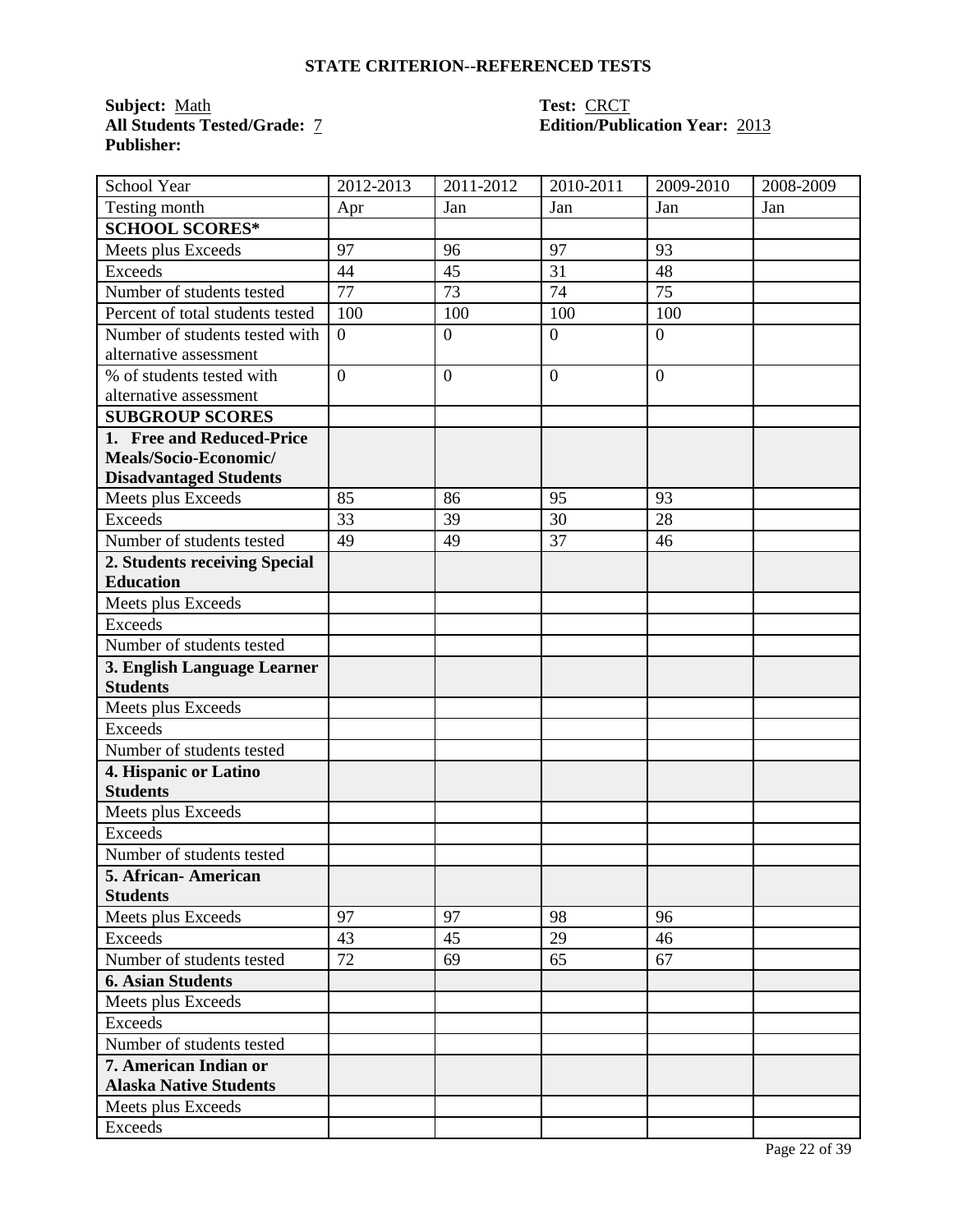| Number of students tested        |  |  |  |
|----------------------------------|--|--|--|
| 8. Native Hawaiian or other      |  |  |  |
| <b>Pacific Islander Students</b> |  |  |  |
| Meets plus Exceeds               |  |  |  |
| <b>Exceeds</b>                   |  |  |  |
| Number of students tested        |  |  |  |
| 9. White Students                |  |  |  |
| Meets plus Exceeds               |  |  |  |
| <b>Exceeds</b>                   |  |  |  |
| Number of students tested        |  |  |  |
| 10. Two or More Races            |  |  |  |
| identified Students              |  |  |  |
| Meets plus Exceeds               |  |  |  |
| Exceeds                          |  |  |  |
| Number of students tested        |  |  |  |
| 11. Other 1: Other 1             |  |  |  |
| Meets plus Exceeds               |  |  |  |
| Exceeds                          |  |  |  |
| Number of students tested        |  |  |  |
| 12. Other 2: Other 2             |  |  |  |
| Meets plus Exceeds               |  |  |  |
| Exceeds                          |  |  |  |
| Number of students tested        |  |  |  |
| 13. Other 3: Other 3             |  |  |  |
| Meets plus Exceeds               |  |  |  |
| <b>Exceeds</b>                   |  |  |  |
| Number of students tested        |  |  |  |

**NOTES:** Data not available for 2008 - 2009 (school opened in July 2009).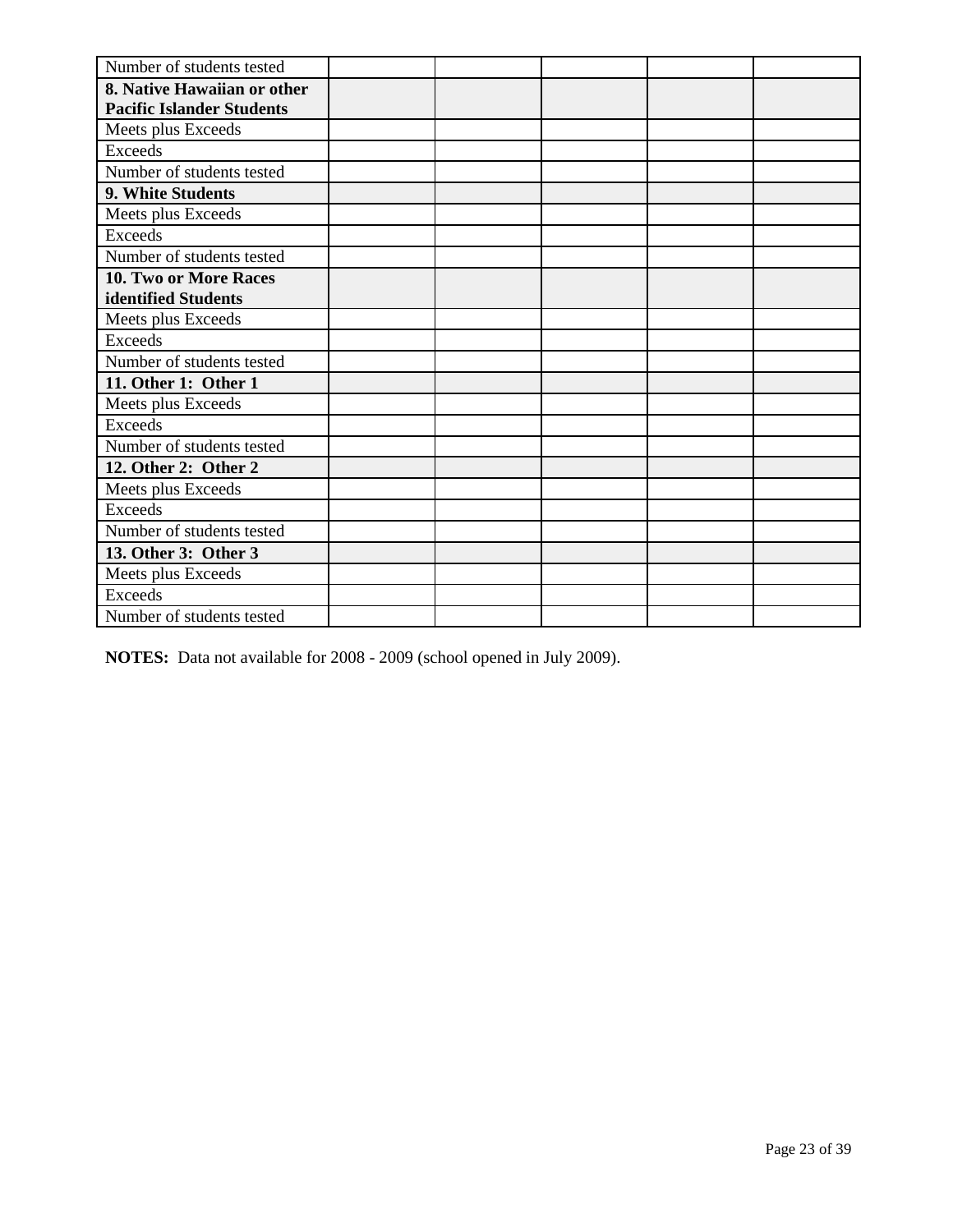**Subject:** Math<br>**All Students Tested/Grade:** <u>8</u> **Publisher:** 

# **Test: CRCT<br>Edition/Publication Year: 2013**

| School Year                      | 2012-2013      | $2011 - 2012$ | 2010-2011      | 2009-2010        | 2008-2009 |
|----------------------------------|----------------|---------------|----------------|------------------|-----------|
| Testing month                    | Apr            | Apr           | Apr            | Apr              | Jan       |
| <b>SCHOOL SCORES*</b>            |                |               |                |                  |           |
| Meets plus Exceeds               | 93             | 92            | 93             | 91               |           |
| <b>Exceeds</b>                   | 38             | 19            | 27             | 34               |           |
| Number of students tested        | 74             | 78            | 70             | 74               |           |
| Percent of total students tested | 100            | 100           | 100            | 100              |           |
| Number of students tested with   | $\overline{0}$ | $\mathbf{0}$  | $\overline{0}$ | $\overline{0}$   |           |
| alternative assessment           |                |               |                |                  |           |
| % of students tested with        | $\overline{0}$ | $\mathbf{0}$  | $\overline{0}$ | $\boldsymbol{0}$ |           |
| alternative assessment           |                |               |                |                  |           |
| <b>SUBGROUP SCORES</b>           |                |               |                |                  |           |
| 1. Free and Reduced-Price        |                |               |                |                  |           |
| Meals/Socio-Economic/            |                |               |                |                  |           |
| <b>Disadvantaged Students</b>    |                |               |                |                  |           |
| Meets plus Exceeds               | 78             | 81            | 91             | 90               |           |
| Exceeds                          | 32             | 20            | 30             | 20               |           |
| Number of students tested        | 47             | 47            | 46             | 40               |           |
| 2. Students receiving Special    |                |               |                |                  |           |
| <b>Education</b>                 |                |               |                |                  |           |
| Meets plus Exceeds               |                |               |                |                  |           |
| <b>Exceeds</b>                   |                |               |                |                  |           |
| Number of students tested        |                |               |                |                  |           |
| 3. English Language Learner      |                |               |                |                  |           |
| <b>Students</b>                  |                |               |                |                  |           |
| Meets plus Exceeds               |                |               |                |                  |           |
| <b>Exceeds</b>                   |                |               |                |                  |           |
| Number of students tested        |                |               |                |                  |           |
| 4. Hispanic or Latino            |                |               |                |                  |           |
| <b>Students</b>                  |                |               |                |                  |           |
| Meets plus Exceeds               |                |               |                |                  |           |
| <b>Exceeds</b>                   |                |               |                |                  |           |
| Number of students tested        |                |               |                |                  |           |
| 5. African-American              |                |               |                |                  |           |
| <b>Students</b>                  |                |               |                |                  |           |
| Meets plus Exceeds               | 93             | 87            | 94             | 89               |           |
| Exceeds                          | 37             | 17            | 27             | 32               |           |
| Number of students tested        | 71             | 69            | 66             | 63               |           |
| <b>6. Asian Students</b>         |                |               |                |                  |           |
| Meets plus Exceeds               |                |               |                |                  |           |
| Exceeds                          |                |               |                |                  |           |
| Number of students tested        |                |               |                |                  |           |
| 7. American Indian or            |                |               |                |                  |           |
| <b>Alaska Native Students</b>    |                |               |                |                  |           |
| Meets plus Exceeds               |                |               |                |                  |           |
| Exceeds                          |                |               |                |                  |           |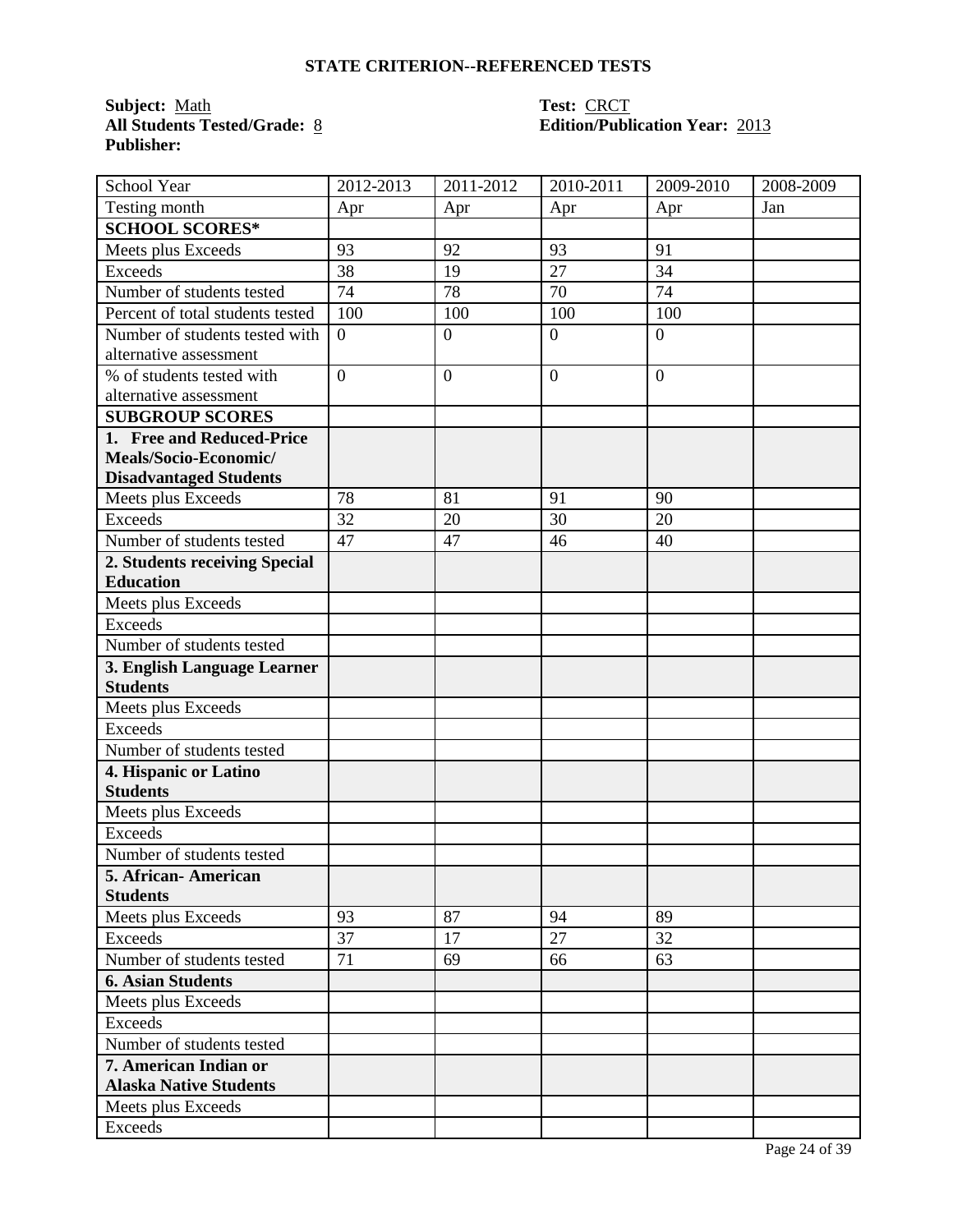| Number of students tested        |  |  |  |
|----------------------------------|--|--|--|
| 8. Native Hawaiian or other      |  |  |  |
| <b>Pacific Islander Students</b> |  |  |  |
| Meets plus Exceeds               |  |  |  |
| <b>Exceeds</b>                   |  |  |  |
| Number of students tested        |  |  |  |
| 9. White Students                |  |  |  |
| Meets plus Exceeds               |  |  |  |
| <b>Exceeds</b>                   |  |  |  |
| Number of students tested        |  |  |  |
| 10. Two or More Races            |  |  |  |
| identified Students              |  |  |  |
| Meets plus Exceeds               |  |  |  |
| Exceeds                          |  |  |  |
| Number of students tested        |  |  |  |
| 11. Other 1: Other 1             |  |  |  |
| Meets plus Exceeds               |  |  |  |
| Exceeds                          |  |  |  |
| Number of students tested        |  |  |  |
| 12. Other 2: Other 2             |  |  |  |
| Meets plus Exceeds               |  |  |  |
| <b>Exceeds</b>                   |  |  |  |
| Number of students tested        |  |  |  |
| 13. Other 3: Other 3             |  |  |  |
| Meets plus Exceeds               |  |  |  |
| <b>Exceeds</b>                   |  |  |  |
| Number of students tested        |  |  |  |

**NOTES:** Data not available for 2008-2009 (school opened in July 2009).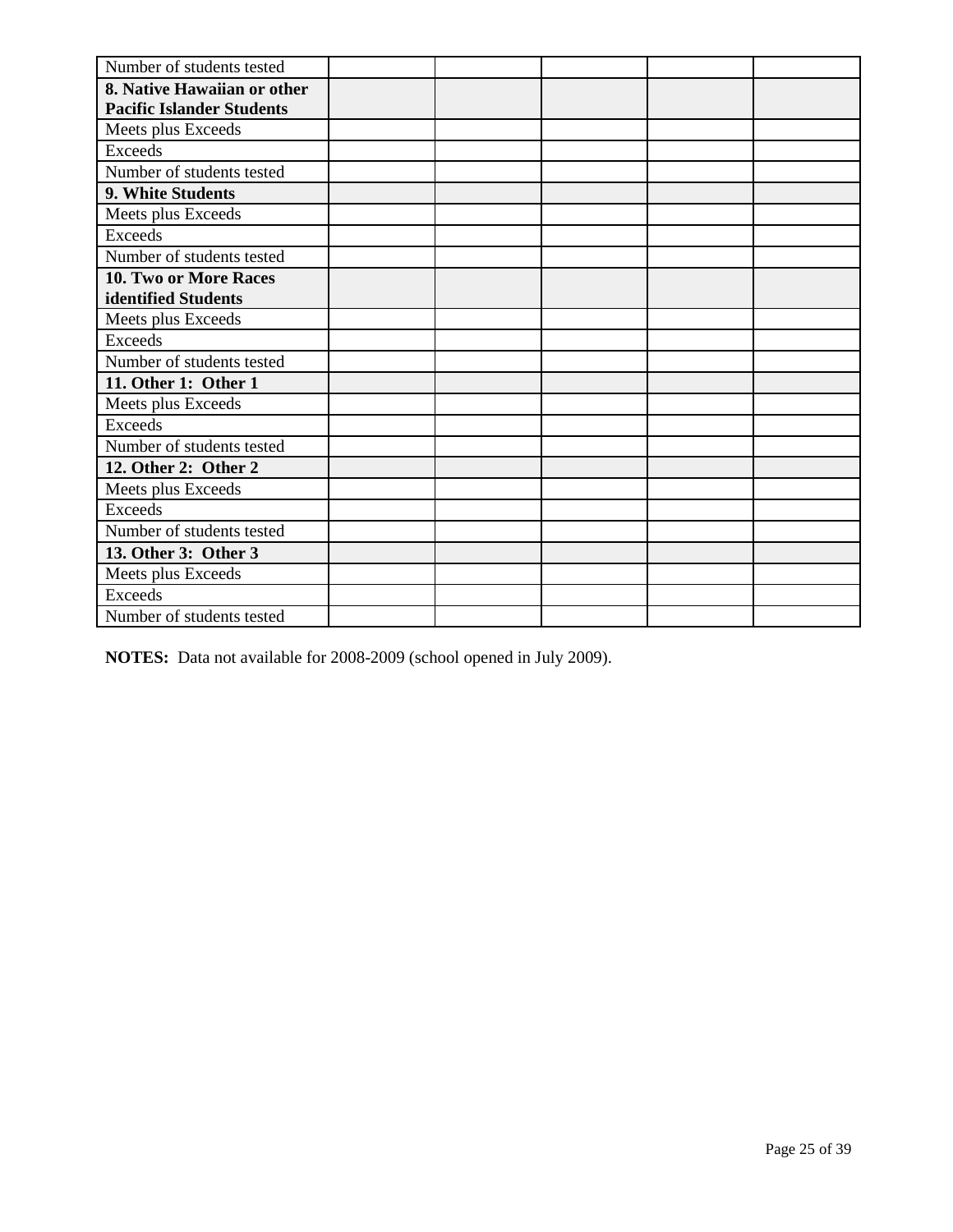**Subject:** <u>Math **Test:** Math I EOCT</u><br> **All Students Tested/Grade:** <u>9</u> **Call Students Tested/Grade:** 9 **Edition/Publication Publisher:** 

### **All Students Tested/Grade:** 9 **Edition/Publication Year:** 2013

| School Year                      | 2012-2013        | 2011-2012        | 2010-2011        | 2009-2010 | 2008-2009 |
|----------------------------------|------------------|------------------|------------------|-----------|-----------|
| Testing month                    | Apr              | Apr              | Apr              | Jan       | Jan       |
| <b>SCHOOL SCORES*</b>            |                  |                  |                  |           |           |
| Meets plus Exceeds               | $\boldsymbol{0}$ | 82               | 67               |           |           |
| <b>Exceeds</b>                   | $\boldsymbol{0}$ | 30               | 19               |           |           |
| Number of students tested        | $\overline{2}$   | 66               | 63               |           |           |
| Percent of total students tested | 100              | 100              | 100              |           |           |
| Number of students tested with   | $\overline{0}$   | $\boldsymbol{0}$ | $\boldsymbol{0}$ |           |           |
| alternative assessment           |                  |                  |                  |           |           |
| % of students tested with        | $\overline{0}$   | $\overline{0}$   | $\boldsymbol{0}$ |           |           |
| alternative assessment           |                  |                  |                  |           |           |
| <b>SUBGROUP SCORES</b>           |                  |                  |                  |           |           |
| 1. Free and Reduced-Price        |                  |                  |                  |           |           |
| Meals/Socio-Economic/            |                  |                  |                  |           |           |
| <b>Disadvantaged Students</b>    |                  |                  |                  |           |           |
| Meets plus Exceeds               | $\boldsymbol{0}$ | 88               | 56               |           |           |
| <b>Exceeds</b>                   | $\overline{0}$   | 29               | 11               |           |           |
| Number of students tested        | $\overline{2}$   | 42               | 27               |           |           |
| 2. Students receiving Special    |                  |                  |                  |           |           |
| <b>Education</b>                 |                  |                  |                  |           |           |
| Meets plus Exceeds               |                  |                  |                  |           |           |
| <b>Exceeds</b>                   |                  |                  |                  |           |           |
| Number of students tested        |                  |                  |                  |           |           |
| 3. English Language Learner      |                  |                  |                  |           |           |
| <b>Students</b>                  |                  |                  |                  |           |           |
| Meets plus Exceeds               |                  |                  |                  |           |           |
| <b>Exceeds</b>                   |                  |                  |                  |           |           |
| Number of students tested        |                  |                  |                  |           |           |
| 4. Hispanic or Latino            |                  |                  |                  |           |           |
| <b>Students</b>                  |                  |                  |                  |           |           |
| Meets plus Exceeds               |                  |                  |                  |           |           |
| <b>Exceeds</b>                   |                  |                  |                  |           |           |
| Number of students tested        |                  |                  |                  |           |           |
| 5. African- American             |                  |                  |                  |           |           |
| <b>Students</b>                  |                  |                  |                  |           |           |
| Meets plus Exceeds               | $\boldsymbol{0}$ | 82               | 50               |           |           |
| <b>Exceeds</b>                   | $\overline{0}$   | 31               | 13               |           |           |
| Number of students tested        | $\overline{2}$   | 61               | 63               |           |           |
| <b>6. Asian Students</b>         |                  |                  |                  |           |           |
| Meets plus Exceeds               |                  |                  |                  |           |           |
| Exceeds                          |                  |                  |                  |           |           |
| Number of students tested        |                  |                  |                  |           |           |
| 7. American Indian or            |                  |                  |                  |           |           |
| <b>Alaska Native Students</b>    |                  |                  |                  |           |           |
| Meets plus Exceeds               |                  |                  |                  |           |           |
| Exceeds                          |                  |                  |                  |           |           |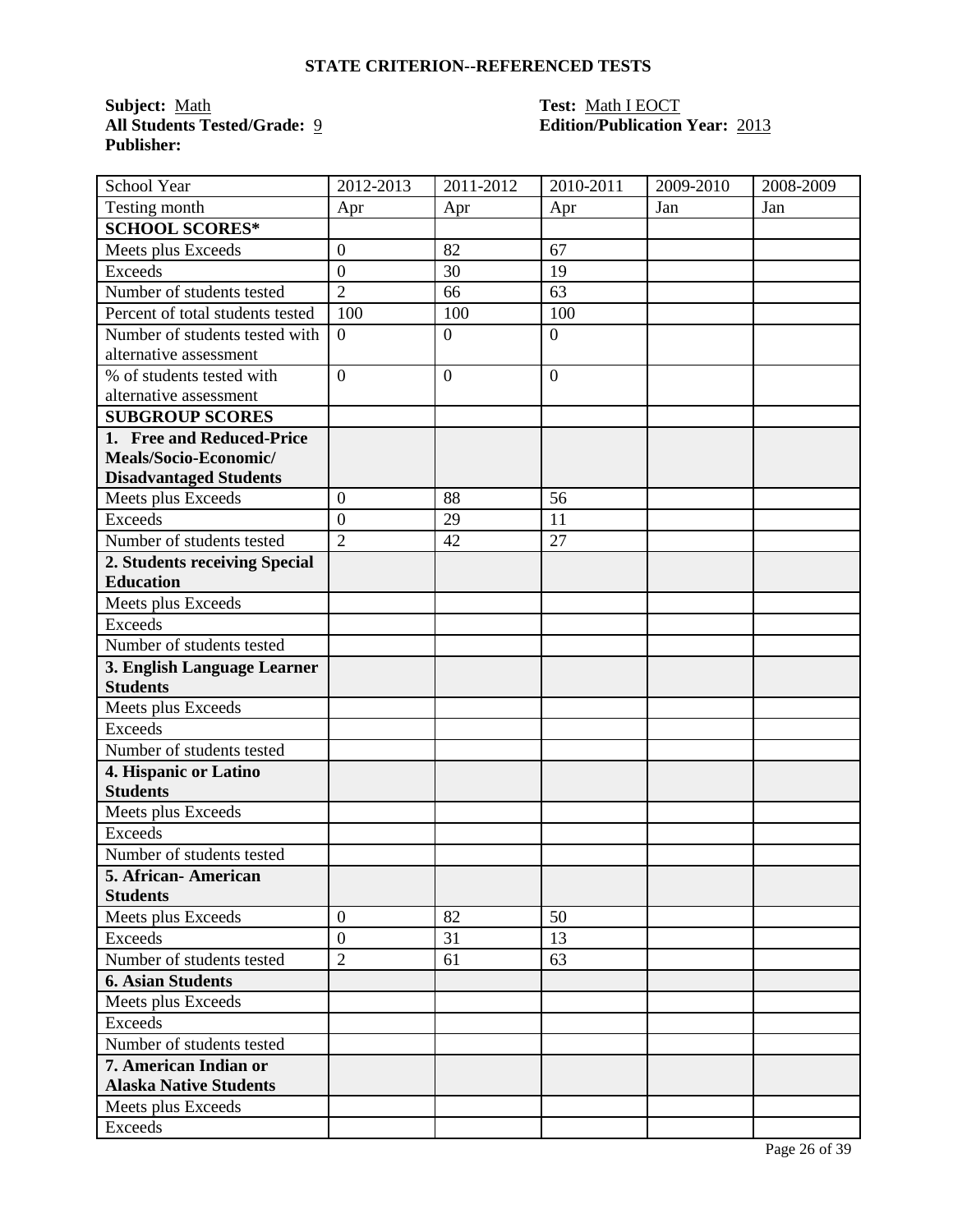| Number of students tested        |  |  |  |
|----------------------------------|--|--|--|
| 8. Native Hawaiian or other      |  |  |  |
| <b>Pacific Islander Students</b> |  |  |  |
| Meets plus Exceeds               |  |  |  |
| <b>Exceeds</b>                   |  |  |  |
| Number of students tested        |  |  |  |
| 9. White Students                |  |  |  |
| Meets plus Exceeds               |  |  |  |
| <b>Exceeds</b>                   |  |  |  |
| Number of students tested        |  |  |  |
| 10. Two or More Races            |  |  |  |
| identified Students              |  |  |  |
| Meets plus Exceeds               |  |  |  |
| Exceeds                          |  |  |  |
| Number of students tested        |  |  |  |
| 11. Other 1: Other 1             |  |  |  |
| Meets plus Exceeds               |  |  |  |
| Exceeds                          |  |  |  |
| Number of students tested        |  |  |  |
| 12. Other 2: Other 2             |  |  |  |
| Meets plus Exceeds               |  |  |  |
| Exceeds                          |  |  |  |
| Number of students tested        |  |  |  |
| 13. Other 3: Other 3             |  |  |  |
| Meets plus Exceeds               |  |  |  |
| <b>Exceeds</b>                   |  |  |  |
| Number of students tested        |  |  |  |

**NOTES:** There were no Math I students prior to 2010 -2011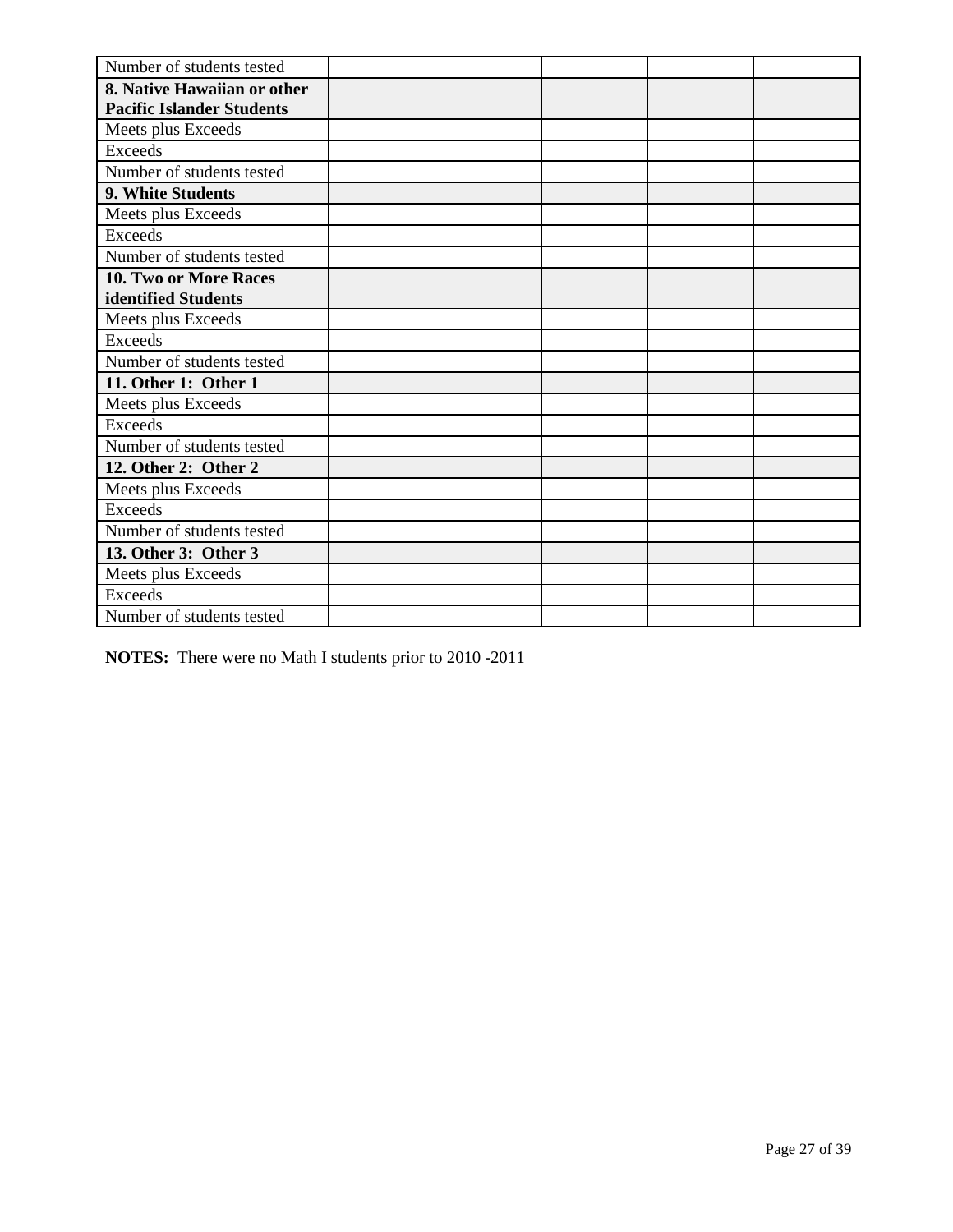**Publisher:** 

#### **Subject:** Math **Test:** Coordinate Algebra EOCT **All Students Tested/Grade:** 9 **Edition/Publication Year:** 2013

| School Year                      | 2012-2013        | 2011-2012 | 2010-2011 | 2009-2010 | 2008-2009 |
|----------------------------------|------------------|-----------|-----------|-----------|-----------|
| Testing month                    | Apr              | Jan       | Jan       | Jan       | Jan       |
| <b>SCHOOL SCORES*</b>            |                  |           |           |           |           |
| Meets plus Exceeds               | 38               |           |           |           |           |
| <b>Exceeds</b>                   | $\mathbf{1}$     |           |           |           |           |
| Number of students tested        | 145              |           |           |           |           |
| Percent of total students tested | 10 <sub>0</sub>  |           |           |           |           |
| Number of students tested with   | $\boldsymbol{0}$ |           |           |           |           |
| alternative assessment           |                  |           |           |           |           |
| % of students tested with        | $\overline{0}$   |           |           |           |           |
| alternative assessment           |                  |           |           |           |           |
| <b>SUBGROUP SCORES</b>           |                  |           |           |           |           |
| 1. Free and Reduced-Price        |                  |           |           |           |           |
| Meals/Socio-Economic/            |                  |           |           |           |           |
| <b>Disadvantaged Students</b>    |                  |           |           |           |           |
| Meets plus Exceeds               | 30               |           |           |           |           |
| Exceeds                          | $\overline{0}$   |           |           |           |           |
| Number of students tested        | 87               |           |           |           |           |
| 2. Students receiving Special    |                  |           |           |           |           |
| <b>Education</b>                 |                  |           |           |           |           |
| Meets plus Exceeds               |                  |           |           |           |           |
| <b>Exceeds</b>                   |                  |           |           |           |           |
| Number of students tested        |                  |           |           |           |           |
| 3. English Language Learner      |                  |           |           |           |           |
| <b>Students</b>                  |                  |           |           |           |           |
| Meets plus Exceeds               |                  |           |           |           |           |
| <b>Exceeds</b>                   |                  |           |           |           |           |
| Number of students tested        |                  |           |           |           |           |
| 4. Hispanic or Latino            |                  |           |           |           |           |
| <b>Students</b>                  |                  |           |           |           |           |
| Meets plus Exceeds               |                  |           |           |           |           |
| <b>Exceeds</b>                   |                  |           |           |           |           |
| Number of students tested        |                  |           |           |           |           |
| 5. African-American              |                  |           |           |           |           |
| <b>Students</b>                  |                  |           |           |           |           |
| Meets plus Exceeds               | 33               |           |           |           |           |
| <b>Exceeds</b>                   | $\mathbf{1}$     |           |           |           |           |
| Number of students tested        | 133              |           |           |           |           |
| <b>6. Asian Students</b>         |                  |           |           |           |           |
| Meets plus Exceeds               |                  |           |           |           |           |
| <b>Exceeds</b>                   |                  |           |           |           |           |
| Number of students tested        |                  |           |           |           |           |
| 7. American Indian or            |                  |           |           |           |           |
| <b>Alaska Native Students</b>    |                  |           |           |           |           |
| Meets plus Exceeds               |                  |           |           |           |           |
| Exceeds                          |                  |           |           |           |           |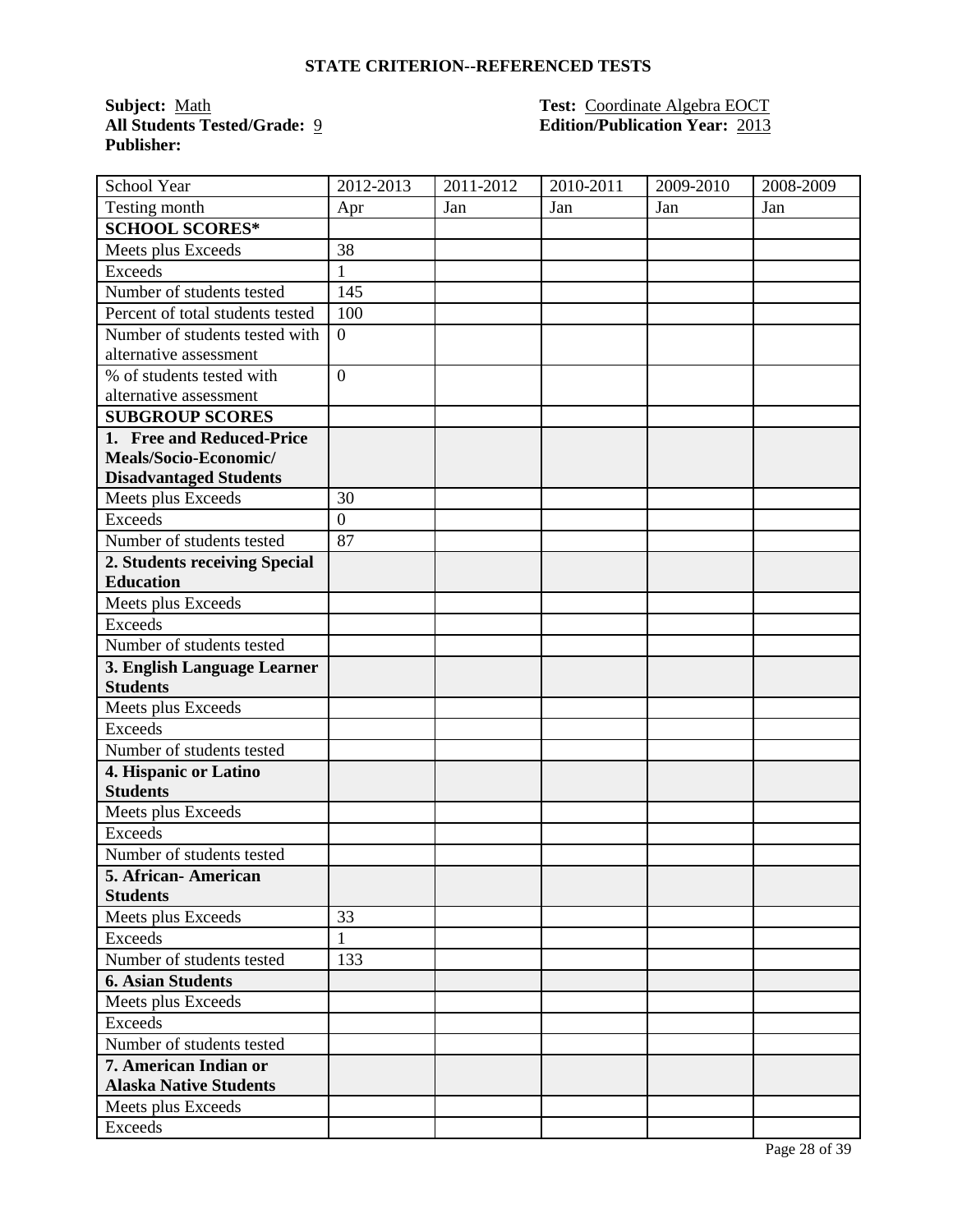| Number of students tested        |  |  |  |
|----------------------------------|--|--|--|
| 8. Native Hawaiian or other      |  |  |  |
| <b>Pacific Islander Students</b> |  |  |  |
| Meets plus Exceeds               |  |  |  |
| <b>Exceeds</b>                   |  |  |  |
| Number of students tested        |  |  |  |
| 9. White Students                |  |  |  |
| Meets plus Exceeds               |  |  |  |
| Exceeds                          |  |  |  |
| Number of students tested        |  |  |  |
| 10. Two or More Races            |  |  |  |
| identified Students              |  |  |  |
| Meets plus Exceeds               |  |  |  |
| Exceeds                          |  |  |  |
| Number of students tested        |  |  |  |
| 11. Other 1: Other 1             |  |  |  |
| Meets plus Exceeds               |  |  |  |
| <b>Exceeds</b>                   |  |  |  |
| Number of students tested        |  |  |  |
| 12. Other 2: Other 2             |  |  |  |
| Meets plus Exceeds               |  |  |  |
| Exceeds                          |  |  |  |
| Number of students tested        |  |  |  |
| 13. Other 3: Other 3             |  |  |  |
| Meets plus Exceeds               |  |  |  |
| <b>Exceeds</b>                   |  |  |  |
| Number of students tested        |  |  |  |

**NOTES:** 2012 - 2013 was the first year the Coordinate Algebra EOCT was administered in the state of Georgia.

The state's meets plus exceeds average was 37%. Elite Scholars Academy average was 38%.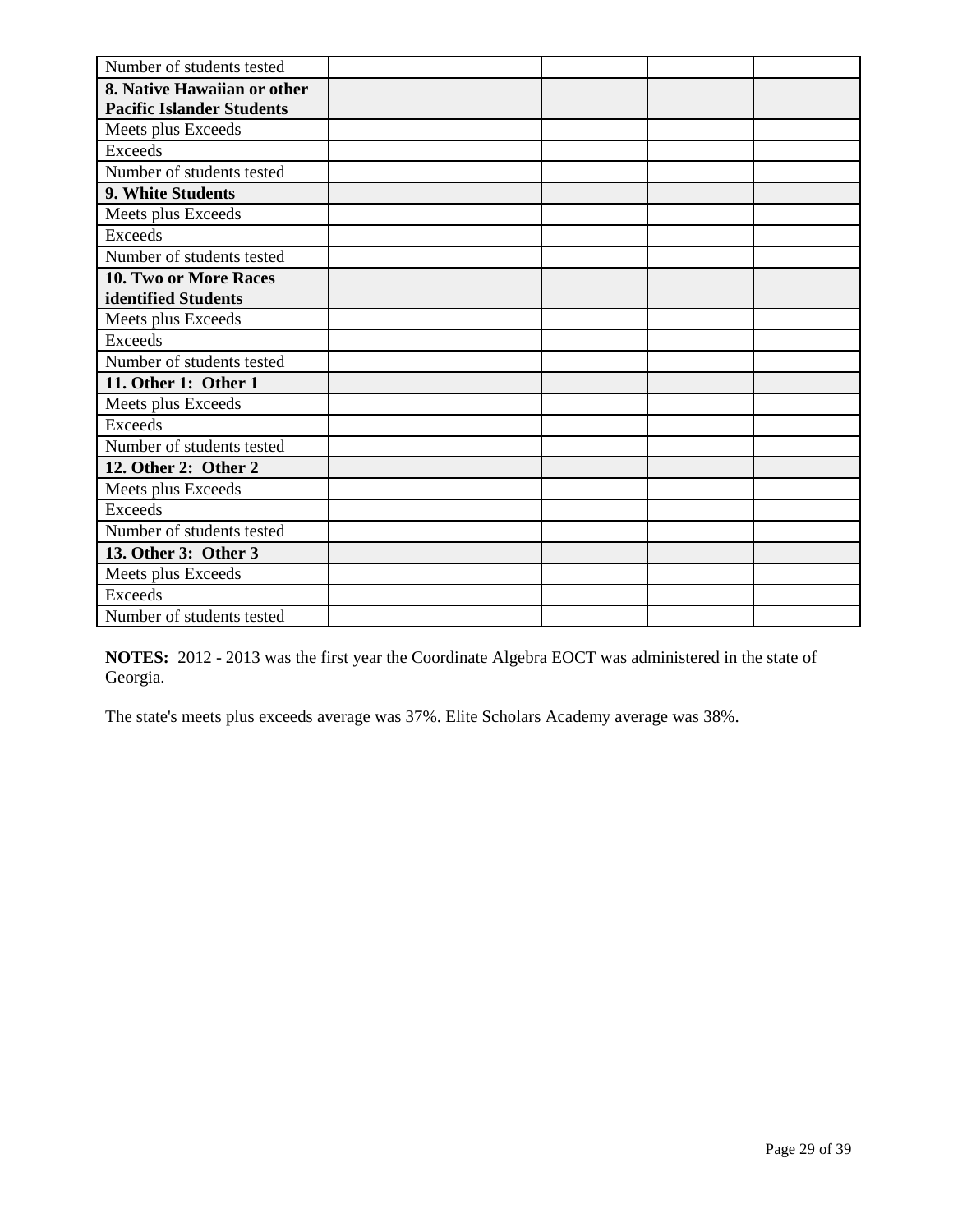**All Students Tested/Grade:** 11 **Edition/Publication Year:** 2013 **Publisher:** 

### **Subject:** Reading/ELA **Test:** American Literature EOCT

| School Year                      | 2012-2013      | 2011-2012 | 2010-2011 | 2009-2010 | 2008-2009 |
|----------------------------------|----------------|-----------|-----------|-----------|-----------|
| Testing month                    | Apr            | Jan       | Jan       | Jan       | Jan       |
| <b>SCHOOL SCORES*</b>            |                |           |           |           |           |
| Meets plus Exceeds               | 98             |           |           |           |           |
| <b>Exceeds</b>                   | 54             |           |           |           |           |
| Number of students tested        | 48             |           |           |           |           |
| Percent of total students tested | 100            |           |           |           |           |
| Number of students tested with   | $\overline{0}$ |           |           |           |           |
| alternative assessment           |                |           |           |           |           |
| % of students tested with        | $\overline{0}$ |           |           |           |           |
| alternative assessment           |                |           |           |           |           |
| <b>SUBGROUP SCORES</b>           |                |           |           |           |           |
| 1. Free and Reduced-Price        |                |           |           |           |           |
| Meals/Socio-Economic/            |                |           |           |           |           |
| <b>Disadvantaged Students</b>    |                |           |           |           |           |
| Meets plus Exceeds               | 100            |           |           |           |           |
| <b>Exceeds</b>                   | 42             |           |           |           |           |
| Number of students tested        | 24             |           |           |           |           |
| 2. Students receiving Special    |                |           |           |           |           |
| <b>Education</b>                 |                |           |           |           |           |
| Meets plus Exceeds               |                |           |           |           |           |
| <b>Exceeds</b>                   |                |           |           |           |           |
| Number of students tested        |                |           |           |           |           |
| 3. English Language Learner      |                |           |           |           |           |
| <b>Students</b>                  |                |           |           |           |           |
| Meets plus Exceeds               |                |           |           |           |           |
| <b>Exceeds</b>                   |                |           |           |           |           |
| Number of students tested        |                |           |           |           |           |
| 4. Hispanic or Latino            |                |           |           |           |           |
| <b>Students</b>                  |                |           |           |           |           |
| Meets plus Exceeds               |                |           |           |           |           |
| <b>Exceeds</b>                   |                |           |           |           |           |
| Number of students tested        |                |           |           |           |           |
| 5. African-American              |                |           |           |           |           |
| <b>Students</b>                  |                |           |           |           |           |
| Meets plus Exceeds               | 98             |           |           |           |           |
| <b>Exceeds</b>                   | 54             |           |           |           |           |
| Number of students tested        | 41             |           |           |           |           |
| <b>6. Asian Students</b>         |                |           |           |           |           |
| Meets plus Exceeds               |                |           |           |           |           |
| Exceeds                          |                |           |           |           |           |
| Number of students tested        |                |           |           |           |           |
| 7. American Indian or            |                |           |           |           |           |
| <b>Alaska Native Students</b>    |                |           |           |           |           |
| Meets plus Exceeds               |                |           |           |           |           |
| Exceeds                          |                |           |           |           |           |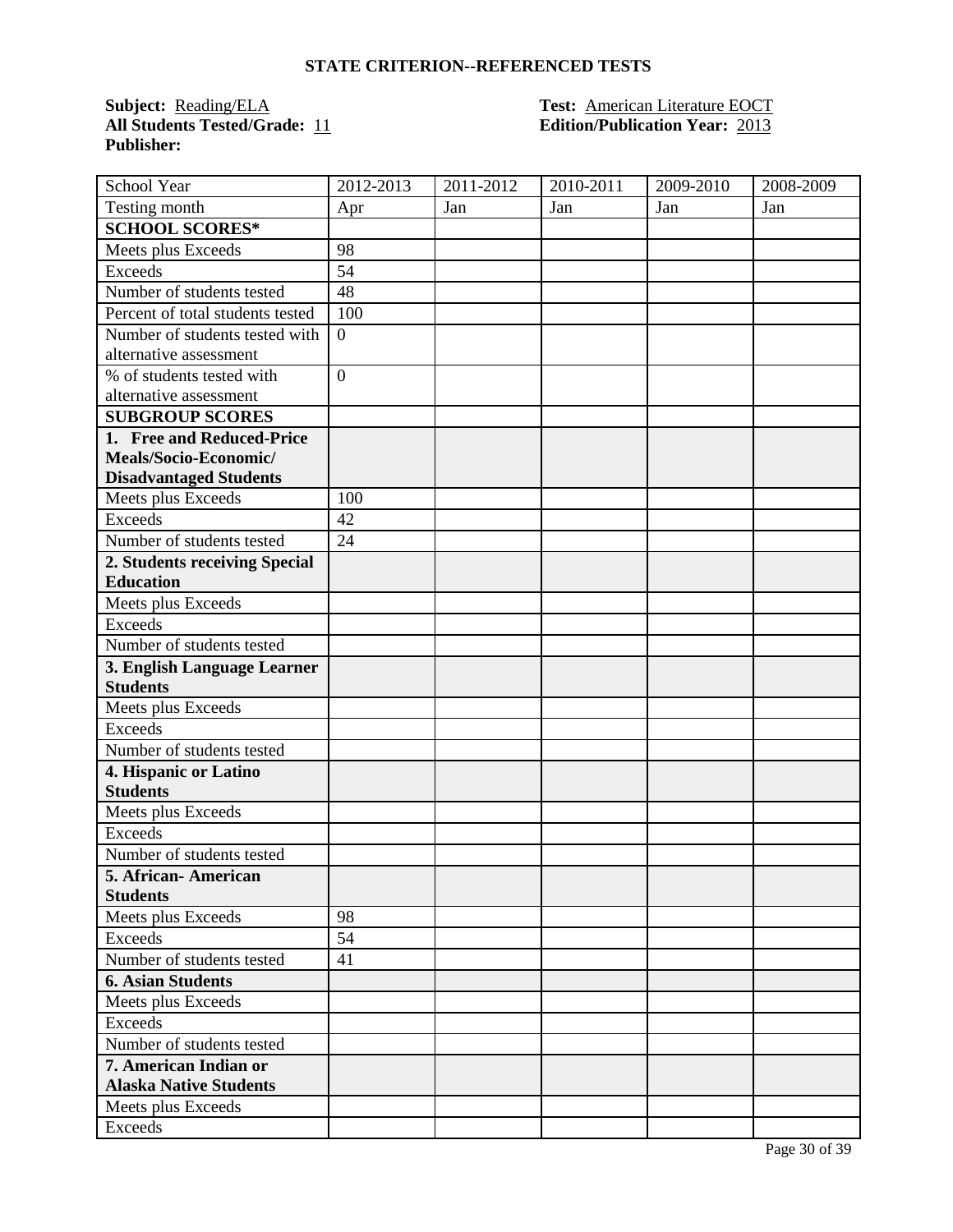| Number of students tested        |  |  |  |
|----------------------------------|--|--|--|
| 8. Native Hawaiian or other      |  |  |  |
| <b>Pacific Islander Students</b> |  |  |  |
| Meets plus Exceeds               |  |  |  |
| <b>Exceeds</b>                   |  |  |  |
| Number of students tested        |  |  |  |
| 9. White Students                |  |  |  |
| Meets plus Exceeds               |  |  |  |
| <b>Exceeds</b>                   |  |  |  |
| Number of students tested        |  |  |  |
| 10. Two or More Races            |  |  |  |
| identified Students              |  |  |  |
| Meets plus Exceeds               |  |  |  |
| Exceeds                          |  |  |  |
| Number of students tested        |  |  |  |
| 11. Other 1: Other 1             |  |  |  |
| Meets plus Exceeds               |  |  |  |
| Exceeds                          |  |  |  |
| Number of students tested        |  |  |  |
| 12. Other 2: Other 2             |  |  |  |
| Meets plus Exceeds               |  |  |  |
| <b>Exceeds</b>                   |  |  |  |
| Number of students tested        |  |  |  |
| 13. Other 3: Other 3             |  |  |  |
| Meets plus Exceeds               |  |  |  |
| <b>Exceeds</b>                   |  |  |  |
| Number of students tested        |  |  |  |

**NOTES:** There were no 11th grade students prior to 2012 - 2013 (no historical data).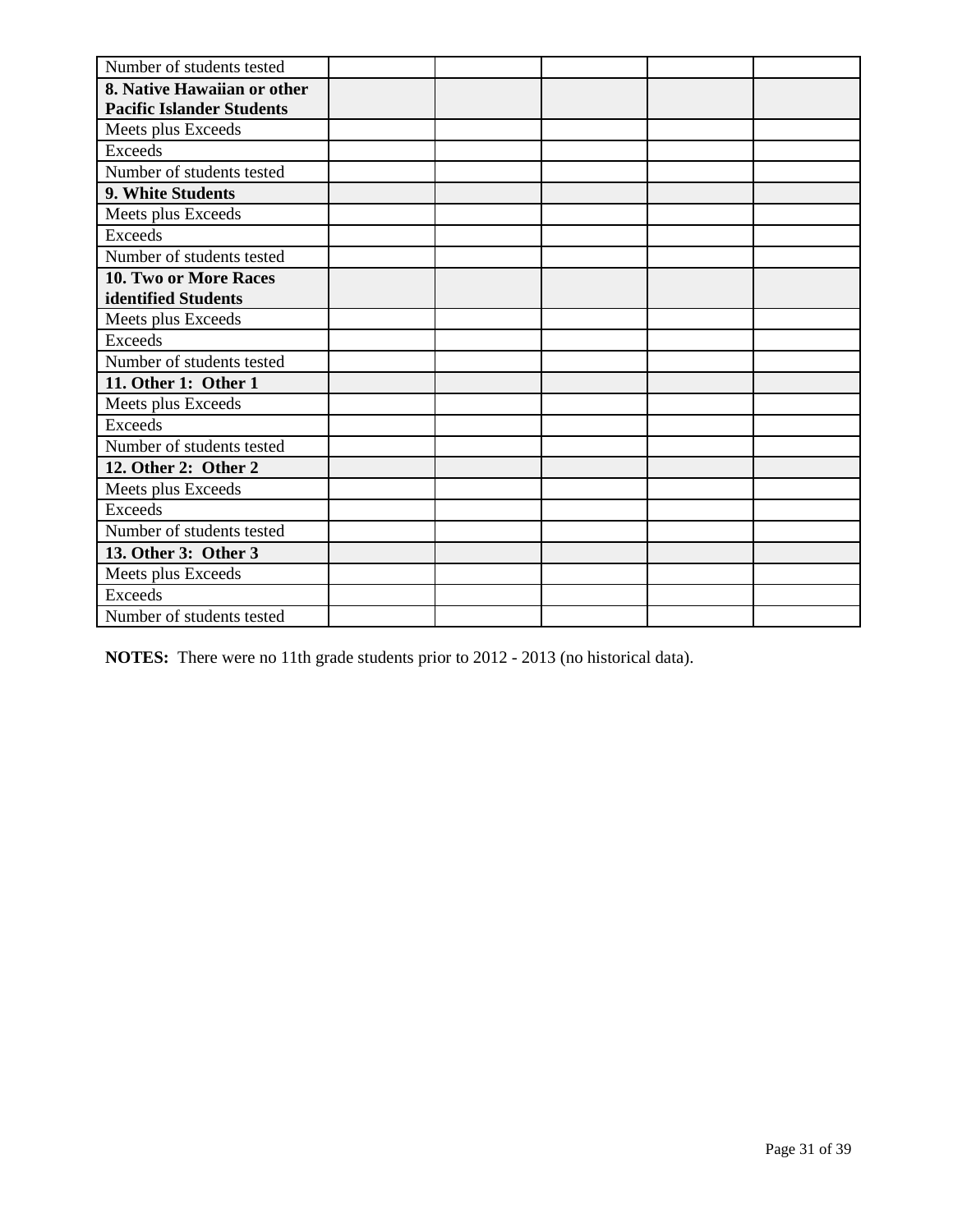**Subject: <u>Reading/ELA</u>**<br>**All Students Tested/Grade: 6 Publisher:** 

## **Test: CRCT<br>Edition/Publication Year: 2013**

| School Year                      | 2012-2013        | 2011-2012      | 2010-2011      | 2009-2010      | 2008-2009 |
|----------------------------------|------------------|----------------|----------------|----------------|-----------|
| Testing month                    | Apr              | Apr            | Apr            | Apr            | Jan       |
| <b>SCHOOL SCORES*</b>            |                  |                |                |                |           |
| Meets plus Exceeds               | 100              | 100            | 97             | 99             |           |
| <b>Exceeds</b>                   | 59               | 36             | 34             | 17             |           |
| Number of students tested        | 80               | 69             | 74             | 66             |           |
| Percent of total students tested | 100              | 100            | 100            | 100            |           |
| Number of students tested with   | $\boldsymbol{0}$ | $\mathbf{0}$   | $\overline{0}$ | $\overline{0}$ |           |
| alternative assessment           |                  |                |                |                |           |
| % of students tested with        | $\overline{0}$   | $\overline{0}$ | $\overline{0}$ | $\overline{0}$ |           |
| alternative assessment           |                  |                |                |                |           |
| <b>SUBGROUP SCORES</b>           |                  |                |                |                |           |
| 1. Free and Reduced-Price        |                  |                |                |                |           |
| Meals/Socio-Economic/            |                  |                |                |                |           |
| <b>Disadvantaged Students</b>    |                  |                |                |                |           |
| Meets plus Exceeds               | 84               | 76             | 95             | 100            |           |
| <b>Exceeds</b>                   | 49               | 23             | 24             | 12             |           |
| Number of students tested        | 62               | 62             | 38             | 34             |           |
| 2. Students receiving Special    |                  |                |                |                |           |
| <b>Education</b>                 |                  |                |                |                |           |
| Meets plus Exceeds               |                  |                |                |                |           |
| <b>Exceeds</b>                   |                  |                |                |                |           |
| Number of students tested        |                  |                |                |                |           |
| 3. English Language Learner      |                  |                |                |                |           |
| <b>Students</b>                  |                  |                |                |                |           |
| Meets plus Exceeds               |                  |                |                |                |           |
| <b>Exceeds</b>                   |                  |                |                |                |           |
| Number of students tested        |                  |                |                |                |           |
| 4. Hispanic or Latino            |                  |                |                |                |           |
| <b>Students</b>                  |                  |                |                |                |           |
| Meets plus Exceeds               |                  |                |                |                |           |
| <b>Exceeds</b>                   |                  |                |                |                |           |
| Number of students tested        |                  |                |                |                |           |
| 5. African-American              |                  |                |                |                |           |
| <b>Students</b>                  |                  |                |                |                |           |
| Meets plus Exceeds               | 100              | 100            | 97             | 98             |           |
| Exceeds                          | 61               | 39             | 34             | 16             |           |
| Number of students tested        | 69               | 66             | 71             | 57             |           |
| <b>6. Asian Students</b>         |                  |                |                |                |           |
| Meets plus Exceeds               |                  |                |                |                |           |
| Exceeds                          |                  |                |                |                |           |
| Number of students tested        |                  |                |                |                |           |
| 7. American Indian or            |                  |                |                |                |           |
| <b>Alaska Native Students</b>    |                  |                |                |                |           |
| Meets plus Exceeds               |                  |                |                |                |           |
| Exceeds                          |                  |                |                |                |           |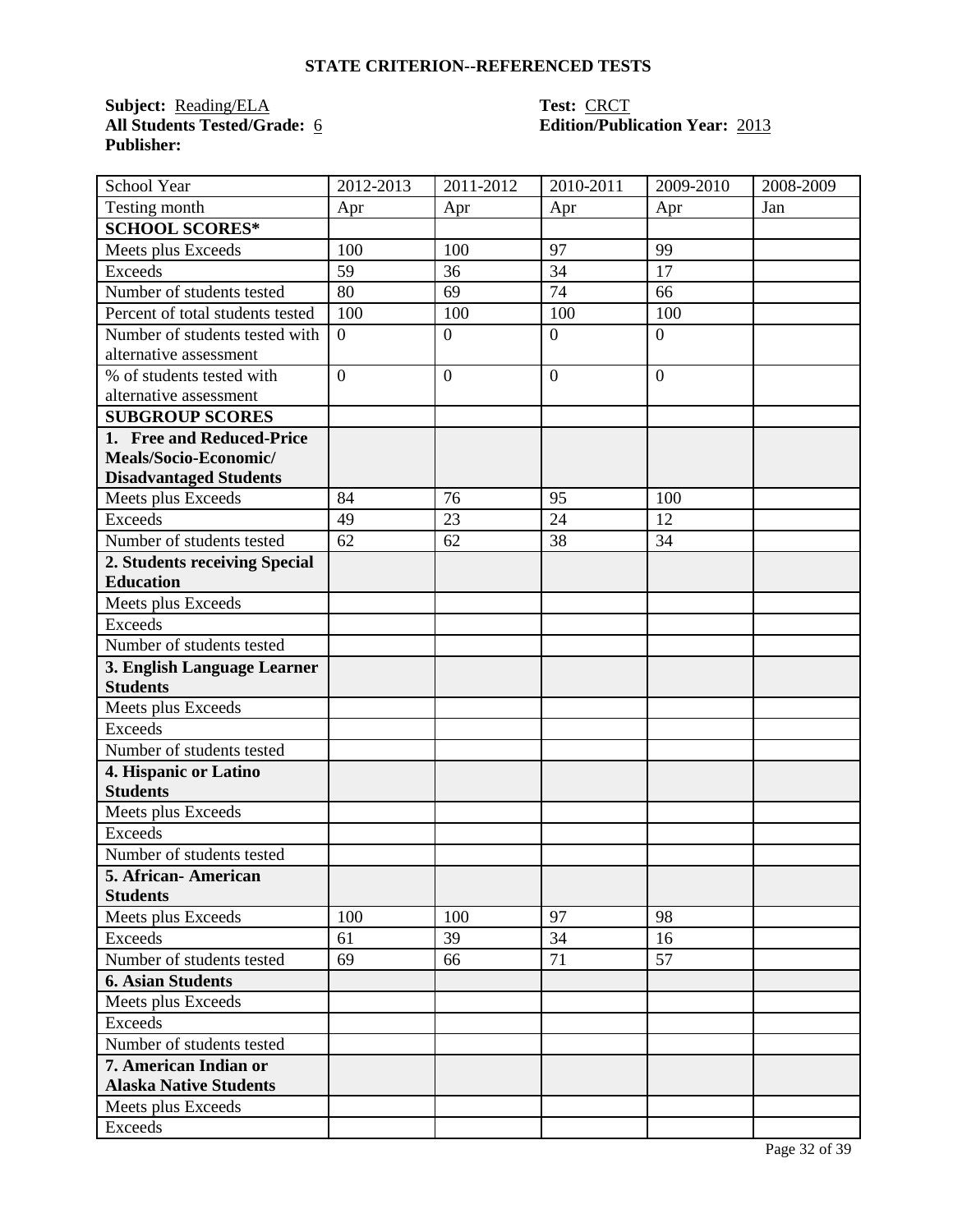| Number of students tested        |  |  |  |
|----------------------------------|--|--|--|
| 8. Native Hawaiian or other      |  |  |  |
| <b>Pacific Islander Students</b> |  |  |  |
| Meets plus Exceeds               |  |  |  |
| <b>Exceeds</b>                   |  |  |  |
| Number of students tested        |  |  |  |
| 9. White Students                |  |  |  |
| Meets plus Exceeds               |  |  |  |
| <b>Exceeds</b>                   |  |  |  |
| Number of students tested        |  |  |  |
| 10. Two or More Races            |  |  |  |
| identified Students              |  |  |  |
| Meets plus Exceeds               |  |  |  |
| Exceeds                          |  |  |  |
| Number of students tested        |  |  |  |
| 11. Other 1: Other 1             |  |  |  |
| Meets plus Exceeds               |  |  |  |
| Exceeds                          |  |  |  |
| Number of students tested        |  |  |  |
| 12. Other 2: Other 2             |  |  |  |
| Meets plus Exceeds               |  |  |  |
| <b>Exceeds</b>                   |  |  |  |
| Number of students tested        |  |  |  |
| 13. Other 3: Other 3             |  |  |  |
| Meets plus Exceeds               |  |  |  |
| <b>Exceeds</b>                   |  |  |  |
| Number of students tested        |  |  |  |

**NOTES:** Data not available for 2008 - 2009 (school opened in July 2009).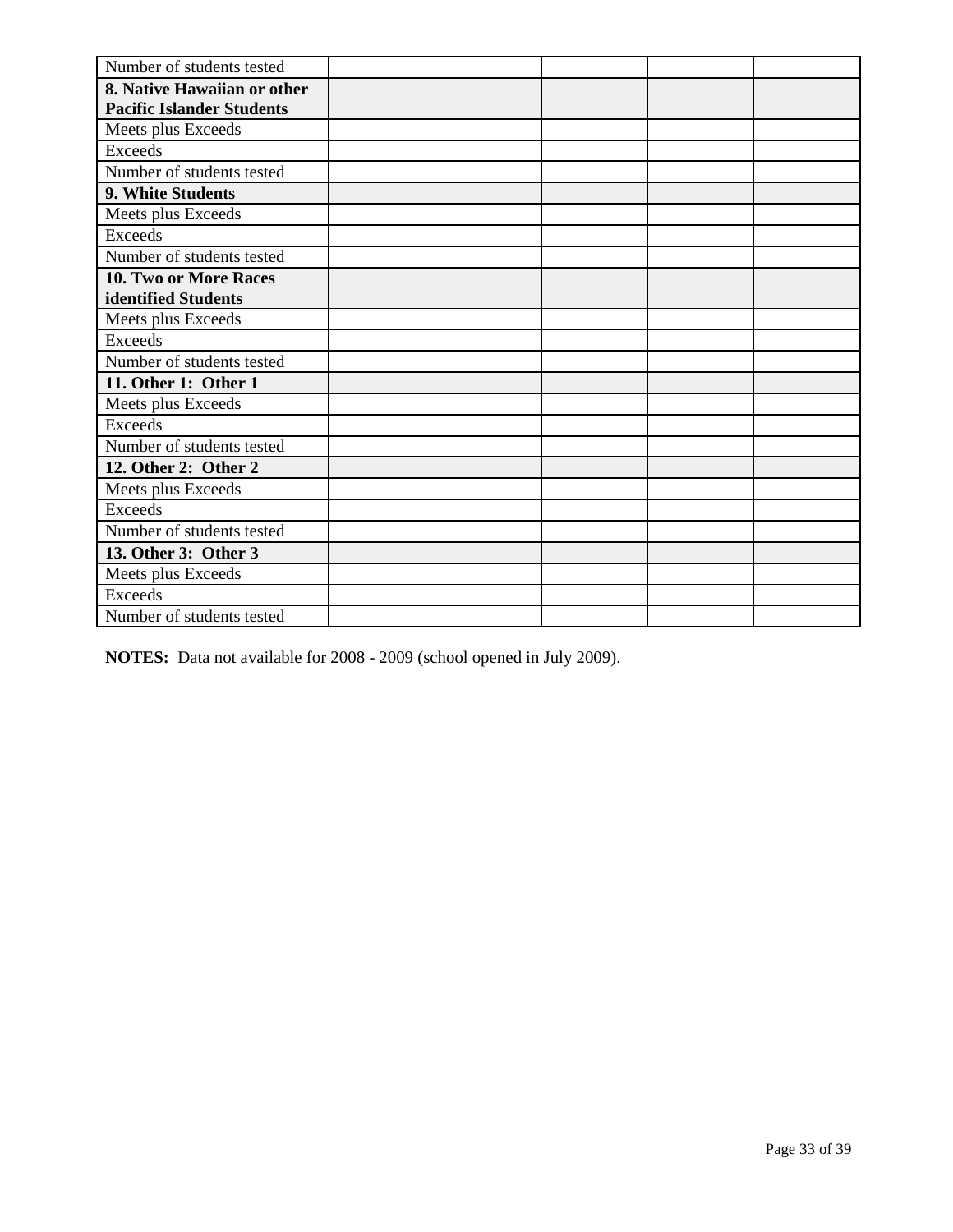**Subject:** <u>Reading/ELA</u><br>All Students Tested/Grade: 7 **Publisher:** 

## **Test: CRCT<br>Edition/Publication Year: 2013**

| School Year                      | 2012-2013      | 2011-2012      | 2010-2011      | 2009-2010      | 2008-2009 |
|----------------------------------|----------------|----------------|----------------|----------------|-----------|
| Testing month                    | Apr            | Apr            | Apr            | Apr            | Jan       |
| <b>SCHOOL SCORES*</b>            |                |                |                |                |           |
| Meets plus Exceeds               | 100            | 99             | 99             | 96             |           |
| <b>Exceeds</b>                   | 79             | 65             | 47             | 37             |           |
| Number of students tested        | 77             | 71             | 75             | 75             |           |
| Percent of total students tested | 100            | 100            | 100            | 100            |           |
| Number of students tested with   | $\overline{0}$ | $\mathbf{0}$   | $\overline{0}$ | $\overline{0}$ |           |
| alternative assessment           |                |                |                |                |           |
| % of students tested with        | $\overline{0}$ | $\overline{0}$ | $\mathbf{0}$   | $\overline{0}$ |           |
| alternative assessment           |                |                |                |                |           |
| <b>SUBGROUP SCORES</b>           |                |                |                |                |           |
| 1. Free and Reduced-Price        |                |                |                |                |           |
| Meals/Socio-Economic/            |                |                |                |                |           |
| <b>Disadvantaged Students</b>    |                |                |                |                |           |
| Meets plus Exceeds               | 86             | 88             | 97             | 93             |           |
| <b>Exceeds</b>                   | 70             | 55             | 39             | 28             |           |
| Number of students tested        | 49             | 49             | 38             | 46             |           |
| 2. Students receiving Special    |                |                |                |                |           |
| <b>Education</b>                 |                |                |                |                |           |
| Meets plus Exceeds               |                |                |                |                |           |
| <b>Exceeds</b>                   |                |                |                |                |           |
| Number of students tested        |                |                |                |                |           |
| 3. English Language Learner      |                |                |                |                |           |
| <b>Students</b>                  |                |                |                |                |           |
| Meets plus Exceeds               |                |                |                |                |           |
| <b>Exceeds</b>                   |                |                |                |                |           |
| Number of students tested        |                |                |                |                |           |
| 4. Hispanic or Latino            |                |                |                |                |           |
| <b>Students</b>                  |                |                |                |                |           |
| Meets plus Exceeds               |                |                |                |                |           |
| <b>Exceeds</b>                   |                |                |                |                |           |
| Number of students tested        |                |                |                |                |           |
| 5. African-American              |                |                |                |                |           |
| <b>Students</b>                  |                |                |                |                |           |
| Meets plus Exceeds               | 100            | 99             | 98             | 96             |           |
| <b>Exceeds</b>                   | 79             | 65             | 50             | 37             |           |
| Number of students tested        | 72             | 69             | 66             | 67             |           |
| <b>6. Asian Students</b>         |                |                |                |                |           |
| Meets plus Exceeds               |                |                |                |                |           |
| Exceeds                          |                |                |                |                |           |
| Number of students tested        |                |                |                |                |           |
| 7. American Indian or            |                |                |                |                |           |
| <b>Alaska Native Students</b>    |                |                |                |                |           |
| Meets plus Exceeds               |                |                |                |                |           |
| Exceeds                          |                |                |                |                |           |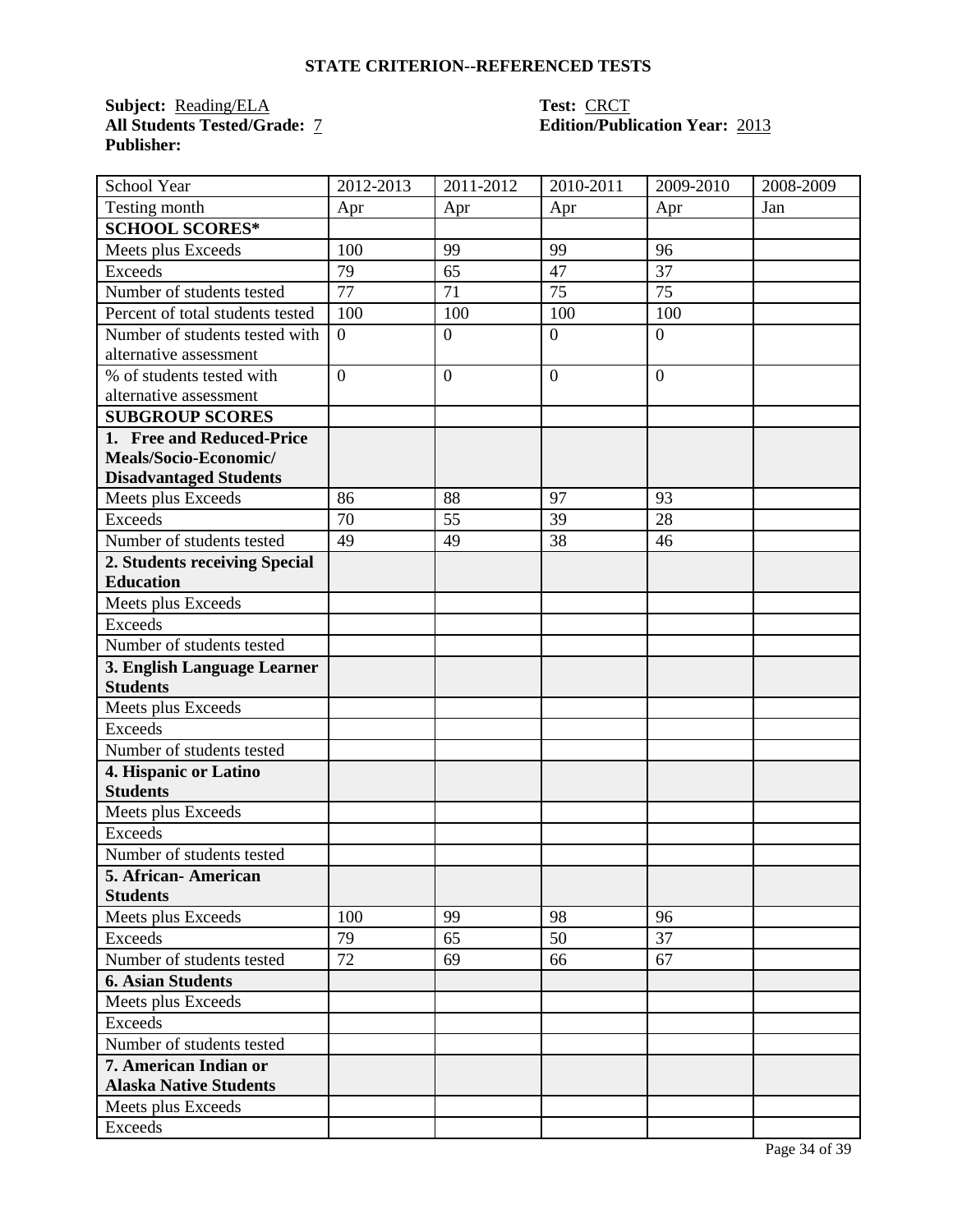| Number of students tested        |  |  |  |
|----------------------------------|--|--|--|
| 8. Native Hawaiian or other      |  |  |  |
| <b>Pacific Islander Students</b> |  |  |  |
| Meets plus Exceeds               |  |  |  |
| <b>Exceeds</b>                   |  |  |  |
| Number of students tested        |  |  |  |
| 9. White Students                |  |  |  |
| Meets plus Exceeds               |  |  |  |
| <b>Exceeds</b>                   |  |  |  |
| Number of students tested        |  |  |  |
| 10. Two or More Races            |  |  |  |
| identified Students              |  |  |  |
| Meets plus Exceeds               |  |  |  |
| Exceeds                          |  |  |  |
| Number of students tested        |  |  |  |
| 11. Other 1: Other 1             |  |  |  |
| Meets plus Exceeds               |  |  |  |
| <b>Exceeds</b>                   |  |  |  |
| Number of students tested        |  |  |  |
| 12. Other 2: Other 2             |  |  |  |
| Meets plus Exceeds               |  |  |  |
| Exceeds                          |  |  |  |
| Number of students tested        |  |  |  |
| 13. Other 3: Other 3             |  |  |  |
| Meets plus Exceeds               |  |  |  |
| <b>Exceeds</b>                   |  |  |  |
| Number of students tested        |  |  |  |

**NOTES:** Data not available for 2008 - 2009 (school opened in July 2009)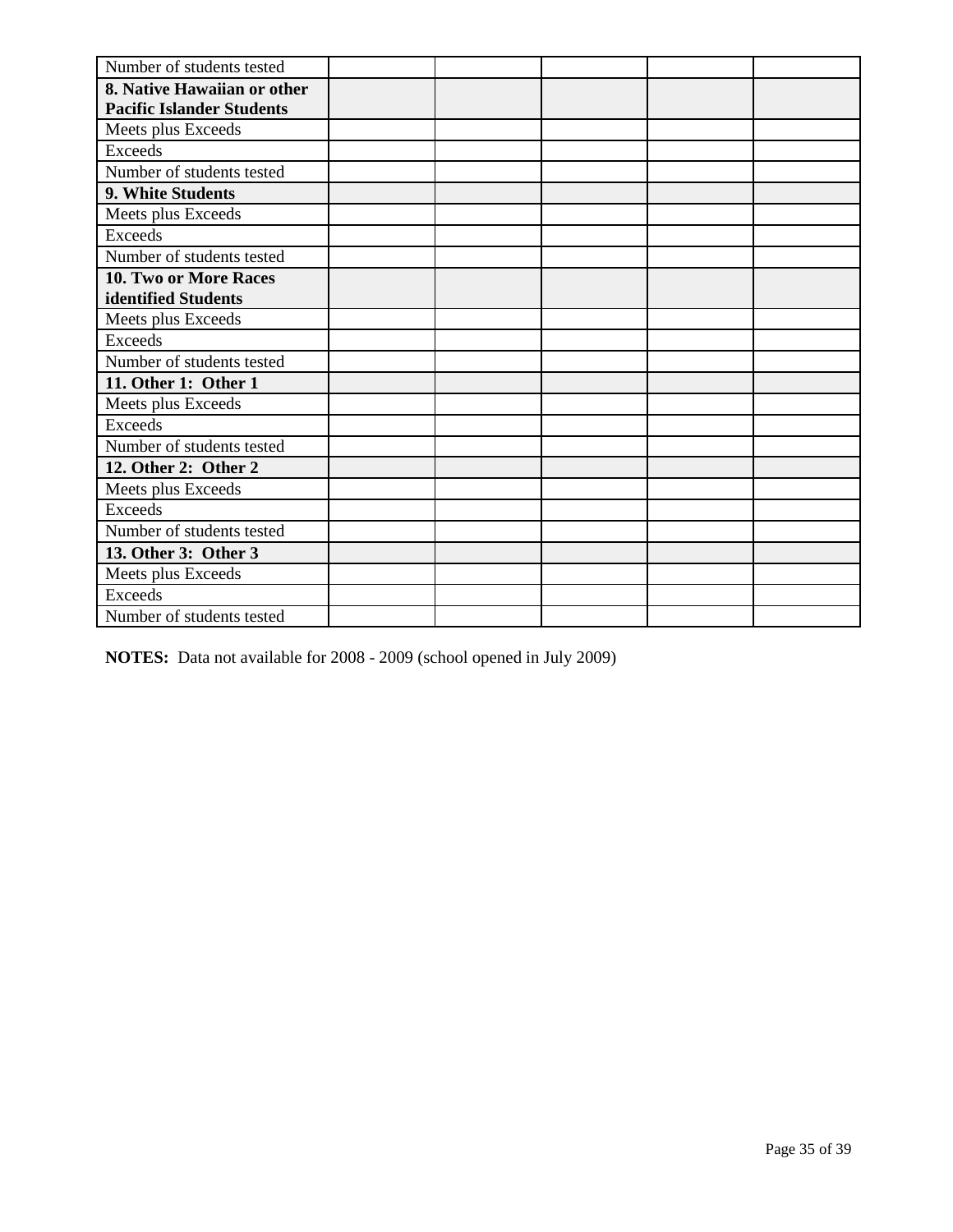**Subject: <u>Reading/ELA</u>**<br>**All Students Tested/Grade: <u>8</u> Publisher:** 

## **Test: CRCT<br>Edition/Publication Year: 2013**

| School Year                      | 2012-2013      | 2011-2012      | 2010-2011      | 2009-2010      | 2008-2009 |
|----------------------------------|----------------|----------------|----------------|----------------|-----------|
| Testing month                    | Apr            | Apr            | Apr            | Apr            | Jan       |
| <b>SCHOOL SCORES*</b>            |                |                |                |                |           |
| Meets plus Exceeds               | 100            | 100            | 99             | 97             |           |
| <b>Exceeds</b>                   | 62             | 61             | 54             | 50             |           |
| Number of students tested        | 74             | 76             | 70             | 74             |           |
| Percent of total students tested | 100            | 100            | 100            | 100            |           |
| Number of students tested with   | $\overline{0}$ | $\mathbf{0}$   | $\overline{0}$ | $\overline{0}$ |           |
| alternative assessment           |                |                |                |                |           |
| % of students tested with        | $\overline{0}$ | $\overline{0}$ | $\mathbf{0}$   | $\overline{0}$ |           |
| alternative assessment           |                |                |                |                |           |
| <b>SUBGROUP SCORES</b>           |                |                |                |                |           |
| 1. Free and Reduced-Price        |                |                |                |                |           |
| Meals/Socio-Economic/            |                |                |                |                |           |
| <b>Disadvantaged Students</b>    |                |                |                |                |           |
| Meets plus Exceeds               | 83             | 92             | 98             | 97             |           |
| <b>Exceeds</b>                   | 47             | 54             | 52             | 40             |           |
| Number of students tested        | 47             | 47             | 46             | 40             |           |
| 2. Students receiving Special    |                |                |                |                |           |
| <b>Education</b>                 |                |                |                |                |           |
| Meets plus Exceeds               |                |                |                |                |           |
| <b>Exceeds</b>                   |                |                |                |                |           |
| Number of students tested        |                |                |                |                |           |
| 3. English Language Learner      |                |                |                |                |           |
| <b>Students</b>                  |                |                |                |                |           |
| Meets plus Exceeds               |                |                |                |                |           |
| <b>Exceeds</b>                   |                |                |                |                |           |
| Number of students tested        |                |                |                |                |           |
| 4. Hispanic or Latino            |                |                |                |                |           |
| <b>Students</b>                  |                |                |                |                |           |
| Meets plus Exceeds               |                |                |                |                |           |
| <b>Exceeds</b>                   |                |                |                |                |           |
| Number of students tested        |                |                |                |                |           |
| 5. African-American              |                |                |                |                |           |
| <b>Students</b>                  |                |                |                |                |           |
| Meets plus Exceeds               | 100            | 98             | 100            | 97             |           |
| <b>Exceeds</b>                   | 62             | 61             | 55             | 46             |           |
| Number of students tested        | 71             | 70             | 66             | 63             |           |
| <b>6. Asian Students</b>         |                |                |                |                |           |
| Meets plus Exceeds               |                |                |                |                |           |
| Exceeds                          |                |                |                |                |           |
| Number of students tested        |                |                |                |                |           |
| 7. American Indian or            |                |                |                |                |           |
| <b>Alaska Native Students</b>    |                |                |                |                |           |
| Meets plus Exceeds               |                |                |                |                |           |
| Exceeds                          |                |                |                |                |           |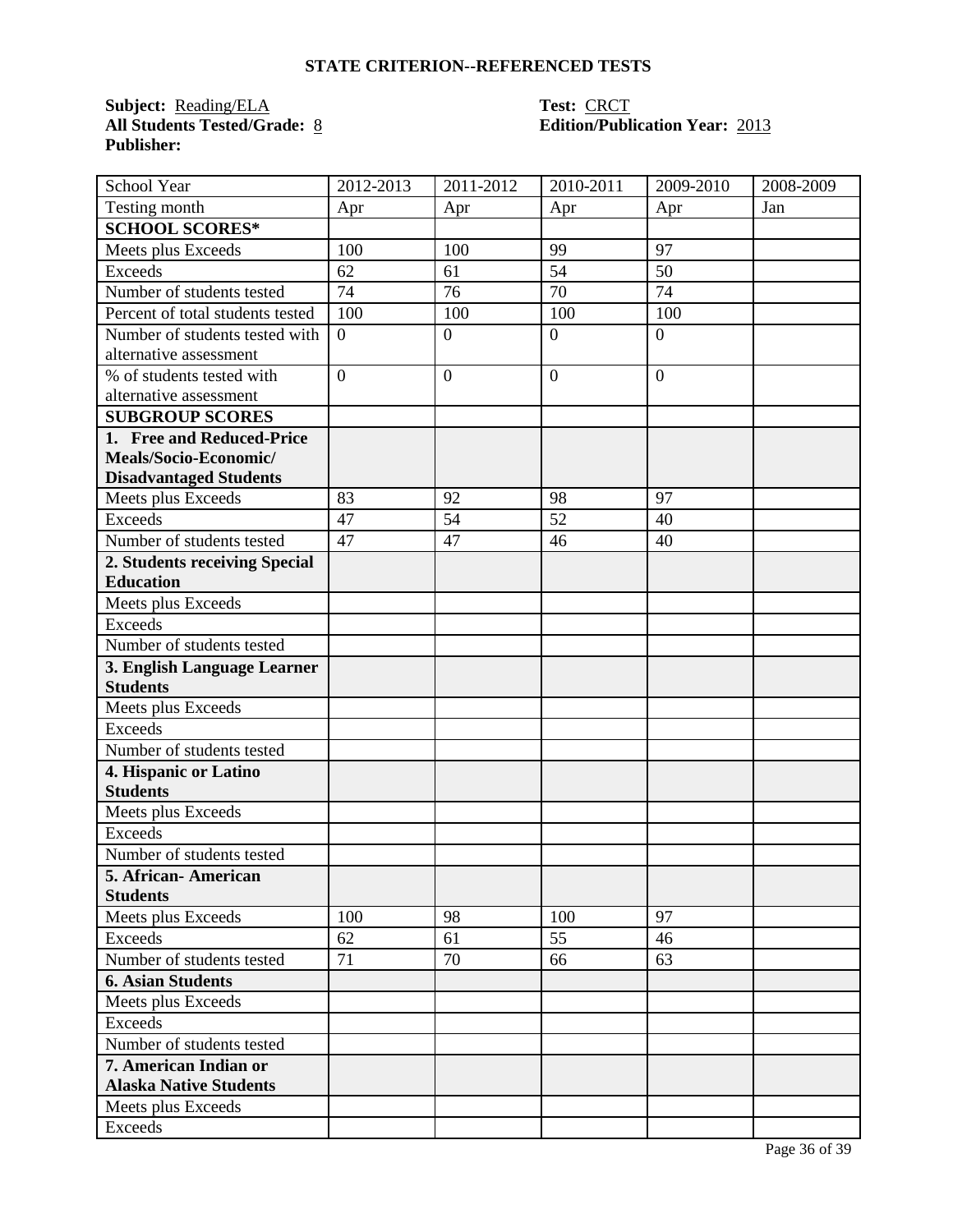| Number of students tested        |  |  |  |
|----------------------------------|--|--|--|
| 8. Native Hawaiian or other      |  |  |  |
| <b>Pacific Islander Students</b> |  |  |  |
| Meets plus Exceeds               |  |  |  |
| <b>Exceeds</b>                   |  |  |  |
| Number of students tested        |  |  |  |
| 9. White Students                |  |  |  |
| Meets plus Exceeds               |  |  |  |
| <b>Exceeds</b>                   |  |  |  |
| Number of students tested        |  |  |  |
| 10. Two or More Races            |  |  |  |
| identified Students              |  |  |  |
| Meets plus Exceeds               |  |  |  |
| Exceeds                          |  |  |  |
| Number of students tested        |  |  |  |
| 11. Other 1: Other 1             |  |  |  |
| Meets plus Exceeds               |  |  |  |
| Exceeds                          |  |  |  |
| Number of students tested        |  |  |  |
| 12. Other 2: Other 2             |  |  |  |
| Meets plus Exceeds               |  |  |  |
| <b>Exceeds</b>                   |  |  |  |
| Number of students tested        |  |  |  |
| 13. Other 3: Other 3             |  |  |  |
| Meets plus Exceeds               |  |  |  |
| <b>Exceeds</b>                   |  |  |  |
| Number of students tested        |  |  |  |

**NOTES:** Data not available for 2008 - 2009 (school opened in July 2009).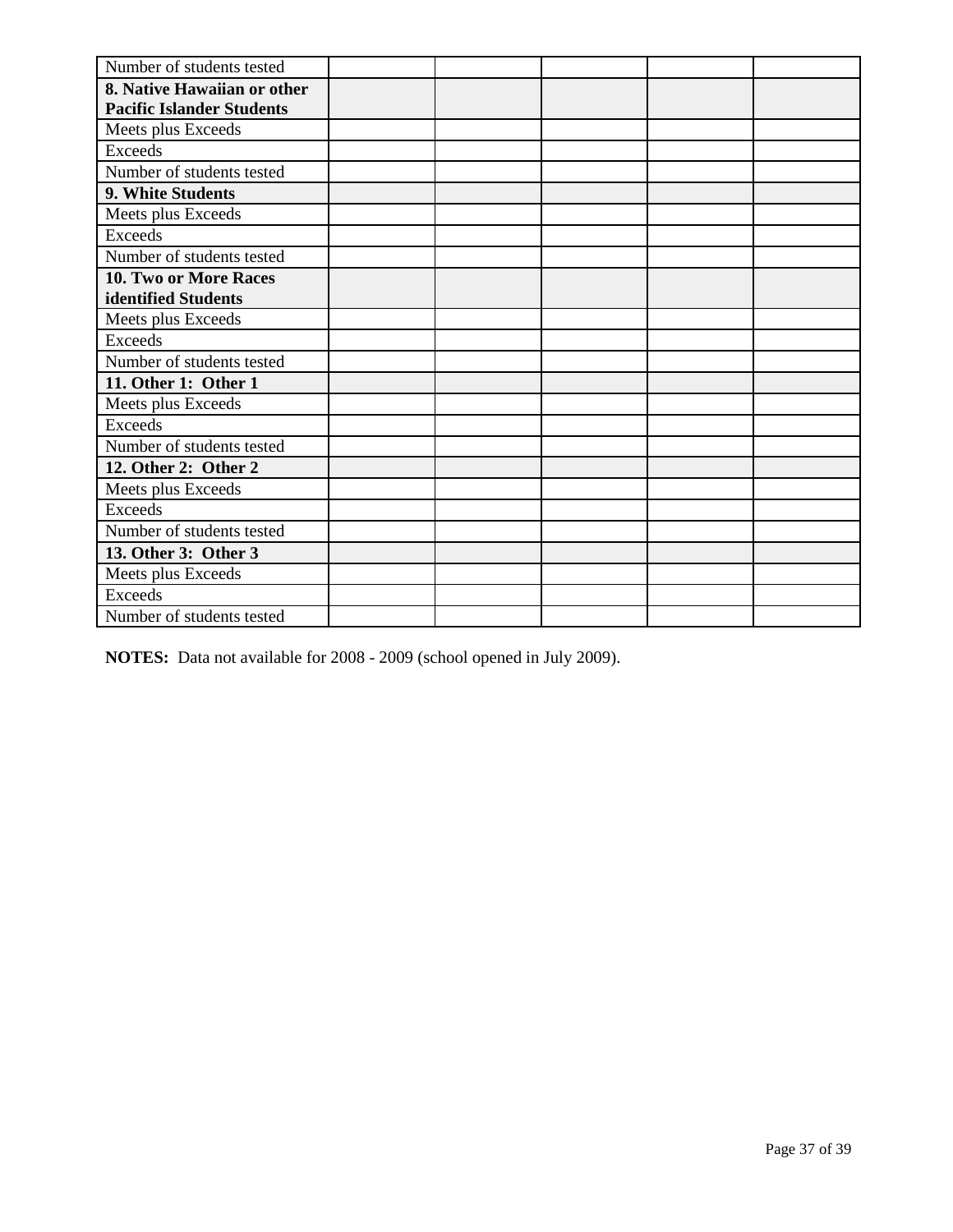**Subject:** <u>Reading/ELA</u><br>**All Students Tested/Grade:** 9 **Publisher:** 

## **Test: 9th Literature - EOCT<br>
<b>Edition/Publication Year:**  2013

| School Year                      | 2012-2013        | 2011-2012    | 2010-2011      | 2009-2010 | 2008-2009 |
|----------------------------------|------------------|--------------|----------------|-----------|-----------|
| Testing month                    | Apr              | Apr          | Apr            | Apr       | Jan       |
| <b>SCHOOL SCORES*</b>            |                  |              |                |           |           |
| Meets plus Exceeds               | 97               | 97           | 94             |           |           |
| <b>Exceeds</b>                   | 56               | 51           | 38             |           |           |
| Number of students tested        | 78               | 61           | 63             |           |           |
| Percent of total students tested | 100              | 100          | 100            |           |           |
| Number of students tested with   | $\boldsymbol{0}$ | $\mathbf{0}$ | $\overline{0}$ |           |           |
| alternative assessment           |                  |              |                |           |           |
| % of students tested with        | $\overline{0}$   | $\mathbf{0}$ | $\mathbf{0}$   |           |           |
| alternative assessment           |                  |              |                |           |           |
| <b>SUBGROUP SCORES</b>           |                  |              |                |           |           |
| 1. Free and Reduced-Price        |                  |              |                |           |           |
| Meals/Socio-Economic/            |                  |              |                |           |           |
| <b>Disadvantaged Students</b>    |                  |              |                |           |           |
| Meets plus Exceeds               | 98               | 97           | 93             |           |           |
| <b>Exceeds</b>                   | 51               | 56           | 11             |           |           |
| Number of students tested        | 49               | 39           | 27             |           |           |
| 2. Students receiving Special    |                  |              |                |           |           |
| <b>Education</b>                 |                  |              |                |           |           |
| Meets plus Exceeds               |                  |              |                |           |           |
| <b>Exceeds</b>                   |                  |              |                |           |           |
| Number of students tested        |                  |              |                |           |           |
| 3. English Language Learner      |                  |              |                |           |           |
| <b>Students</b>                  |                  |              |                |           |           |
| Meets plus Exceeds               |                  |              |                |           |           |
| <b>Exceeds</b>                   |                  |              |                |           |           |
| Number of students tested        |                  |              |                |           |           |
| 4. Hispanic or Latino            |                  |              |                |           |           |
| <b>Students</b>                  |                  |              |                |           |           |
| Meets plus Exceeds               |                  |              |                |           |           |
| Exceeds                          |                  |              |                |           |           |
| Number of students tested        |                  |              |                |           |           |
| 5. African- American             |                  |              |                |           |           |
| <b>Students</b>                  |                  |              |                |           |           |
| Meets plus Exceeds               | 97               | 97           | 93             |           |           |
| <b>Exceeds</b>                   | 48               | 49           | 34             |           |           |
| Number of students tested        | 75               | 59           | 60             |           |           |
| <b>6. Asian Students</b>         |                  |              |                |           |           |
| Meets plus Exceeds               |                  |              |                |           |           |
| Exceeds                          |                  |              |                |           |           |
| Number of students tested        |                  |              |                |           |           |
| 7. American Indian or            |                  |              |                |           |           |
| <b>Alaska Native Students</b>    |                  |              |                |           |           |
| Meets plus Exceeds               |                  |              |                |           |           |
| Exceeds                          |                  |              |                |           |           |